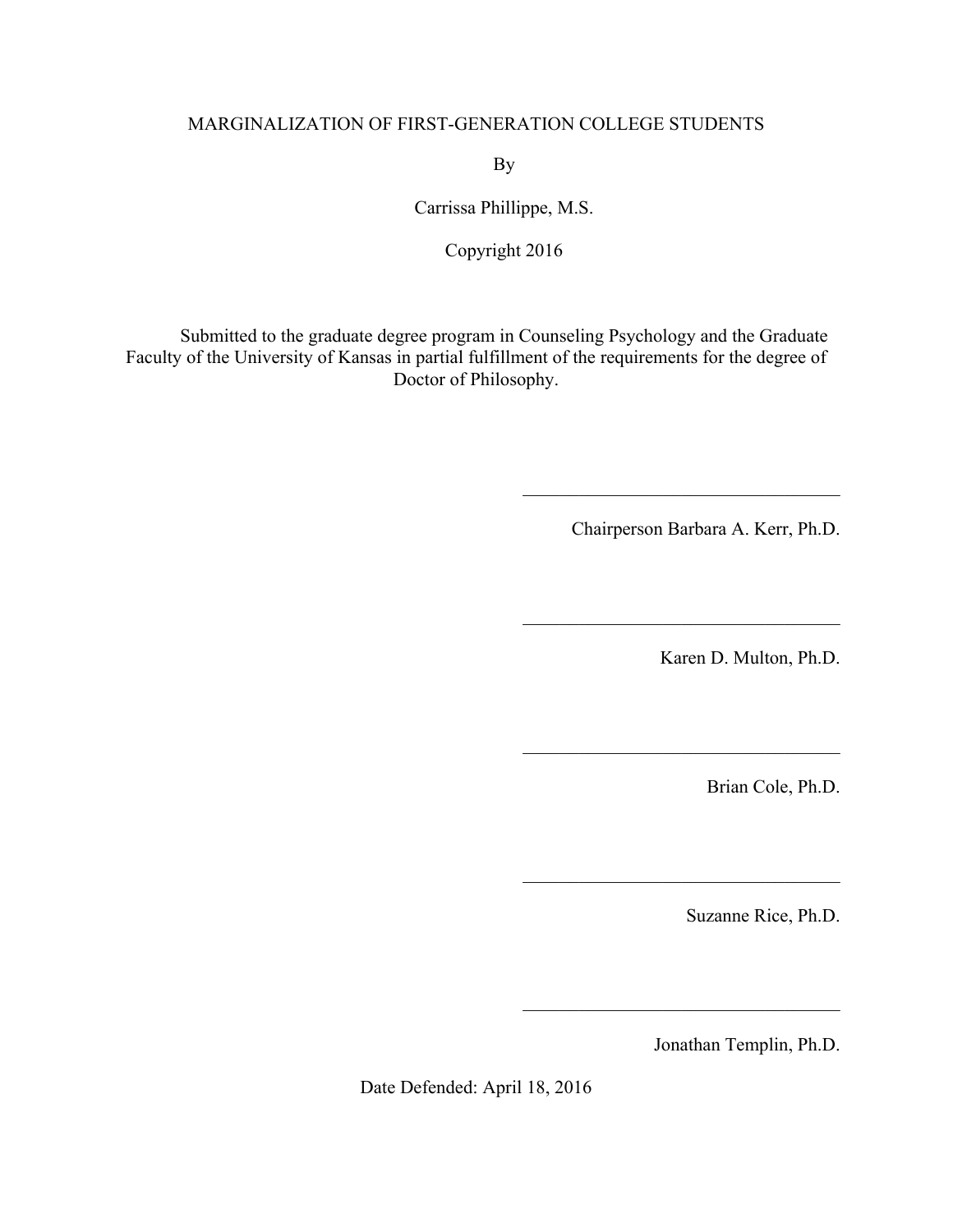The Dissertation Committee for Carrissa Phillippe

certifies that this is the approved version of the following dissertation:

MARGINALIZATION OF FIRST-GENERATION COLLEGE STUDENTS

Chairperson Barbara A. Kerr, Ph.D.

 $\mathcal{L}_\text{max}$  , and the set of the set of the set of the set of the set of the set of the set of the set of the set of the set of the set of the set of the set of the set of the set of the set of the set of the set of the

Date approved: April 18, 2016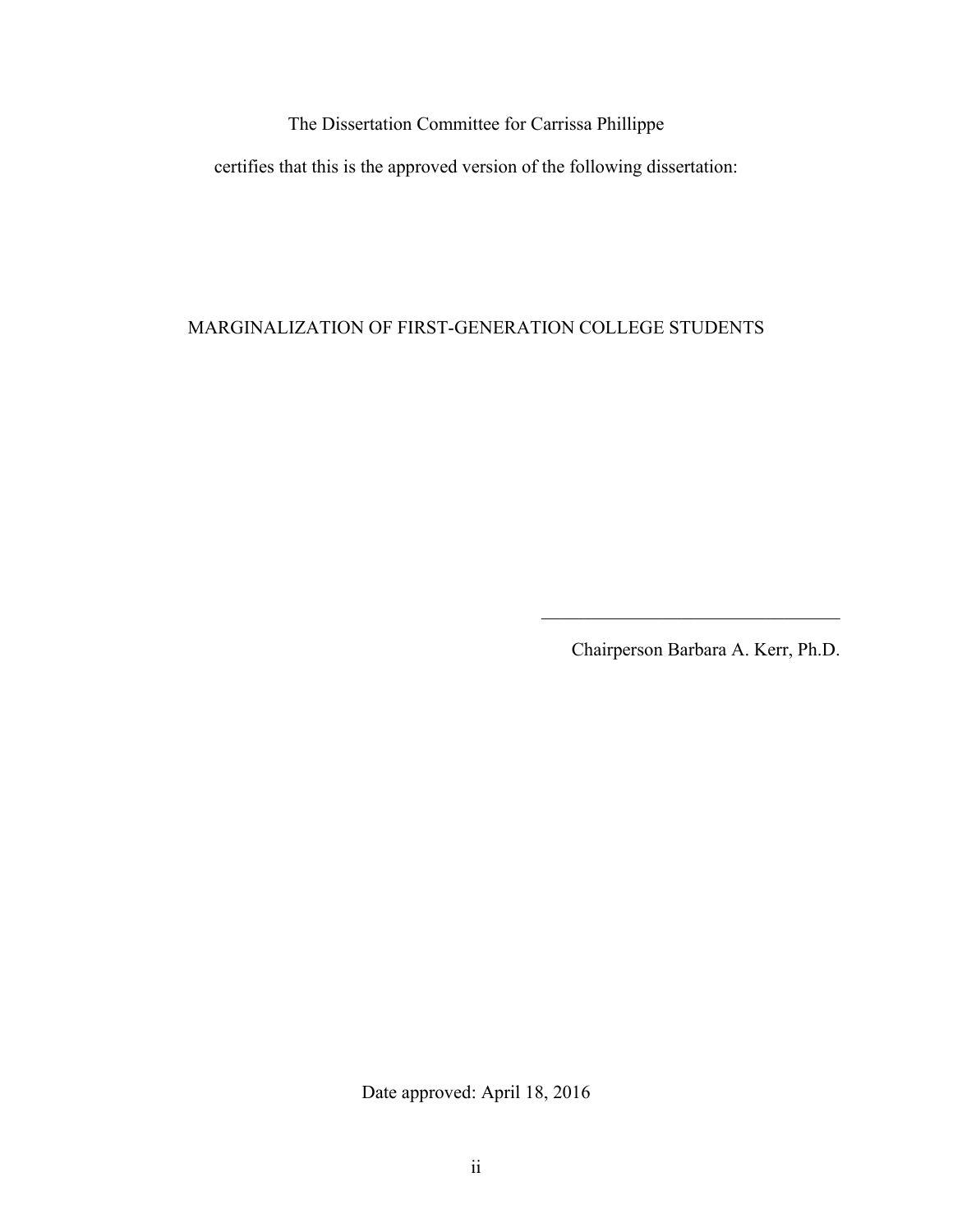#### **Abstract**

Almost half of the students beginning postsecondary education in today's colleges and universities hold first-generation status (Choy, 2001). Despite first-generation students being more likely to hold underrepresented identities that often intersect across race and social class, the cultural experiences encountered by this student population as a whole have not been quantitatively explored. The current study surveyed 257 undergraduate college students across 30 different states to investigate feelings of marginalization according to Berry's acculturation model (1980) in first-generation college students (FGCS). The General Belongingness Scale (GBS; Langhout et al., 2007) was used to assess belongingness in regards to the family environment and the college environment. Independent t-tests and regression models were used to explore generation status differences and predictors of marginalization. FGCS reported significantly less belongingness with their family and college environments suggesting that they are in fact more likely to experience marginalization in the higher education setting than continuing-generation college students (CGCS). Despite these differences, results also suggest that generation status is not independently sufficient in predicting feelings of marginalization in college students. Across all college students, experiences with citational classism and having lower perceived access to resources were able to predict less belongingness with college friends and peers while lower parental household income was able to predict less belongingness with family and friends from home that did not go on to attend college. Generation status does seem to play a unique role in predicting family belongingness as it interacts with student experiences with citational classism (jokes and comments that belittle or mock those with lower social class identities). These findings come together to form the basis for understanding what predicts feelings of marginalization in higher education.

iii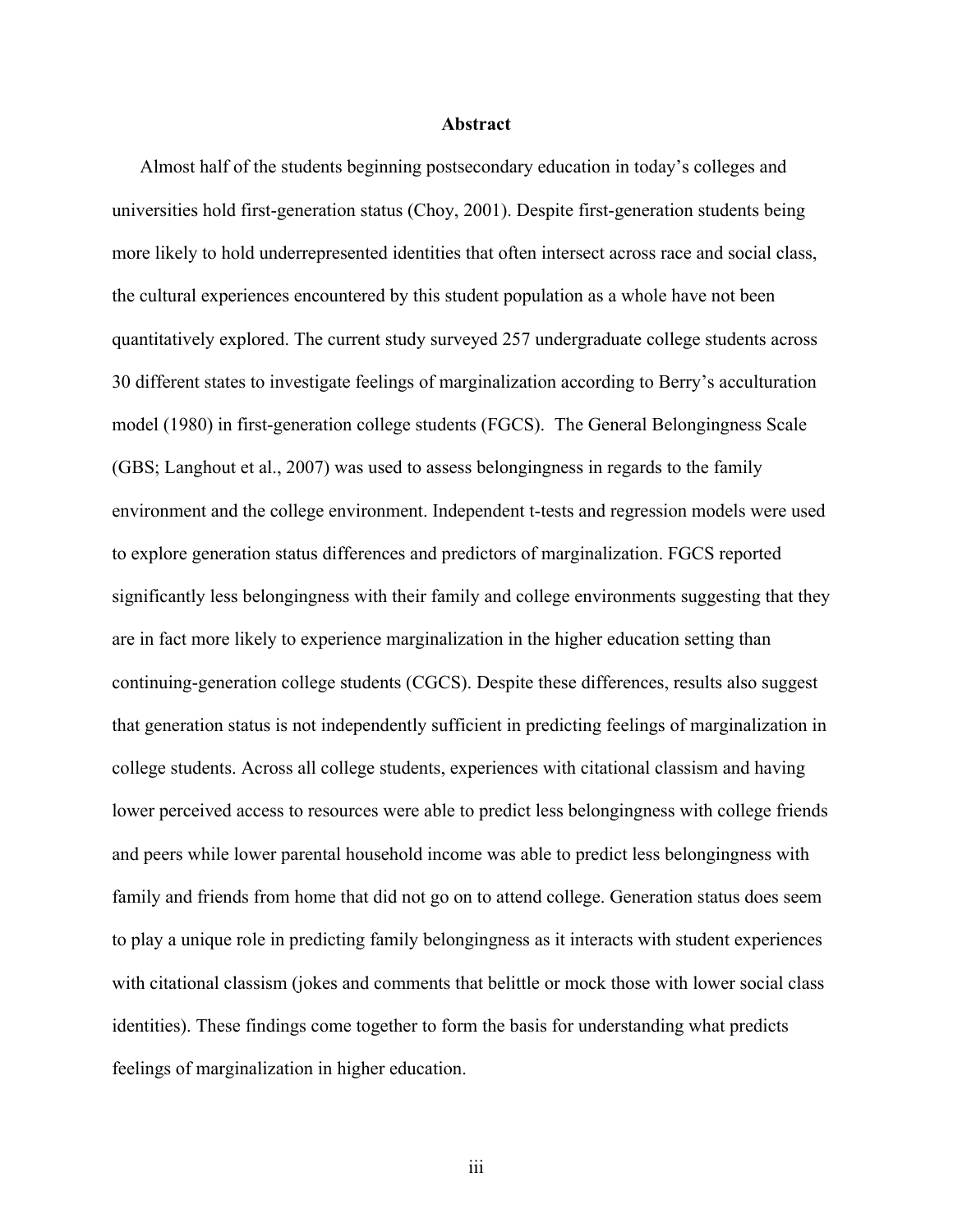**Key words:** first-generation college students, counseling psychology, higher education, acculturation, multicultural counseling, marginalization, belongingness, classism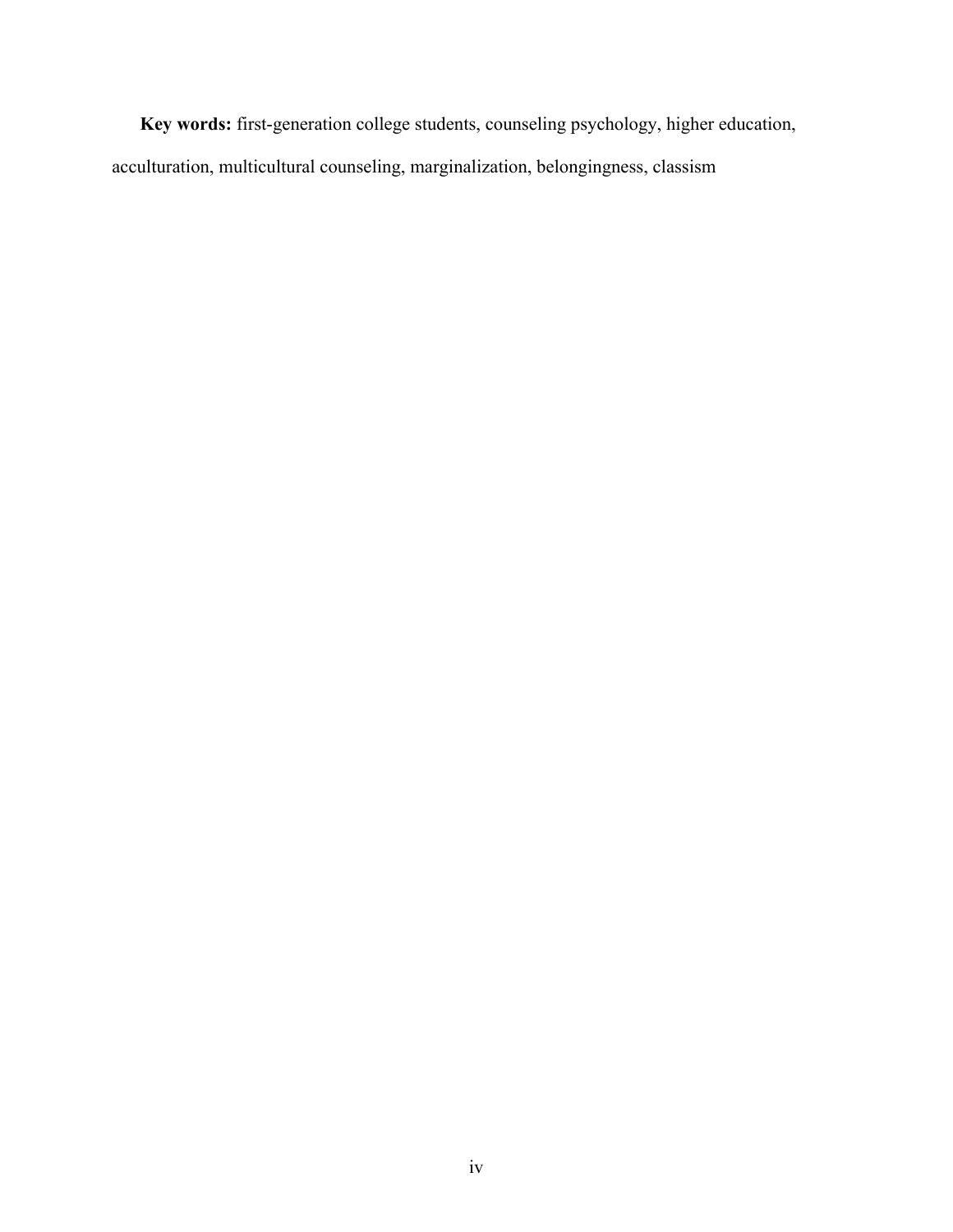| Appendix A: Recruitment Email to Student Support Services and Multicultural Center |  |
|------------------------------------------------------------------------------------|--|
|                                                                                    |  |
|                                                                                    |  |
|                                                                                    |  |
|                                                                                    |  |

# **Table of Contents**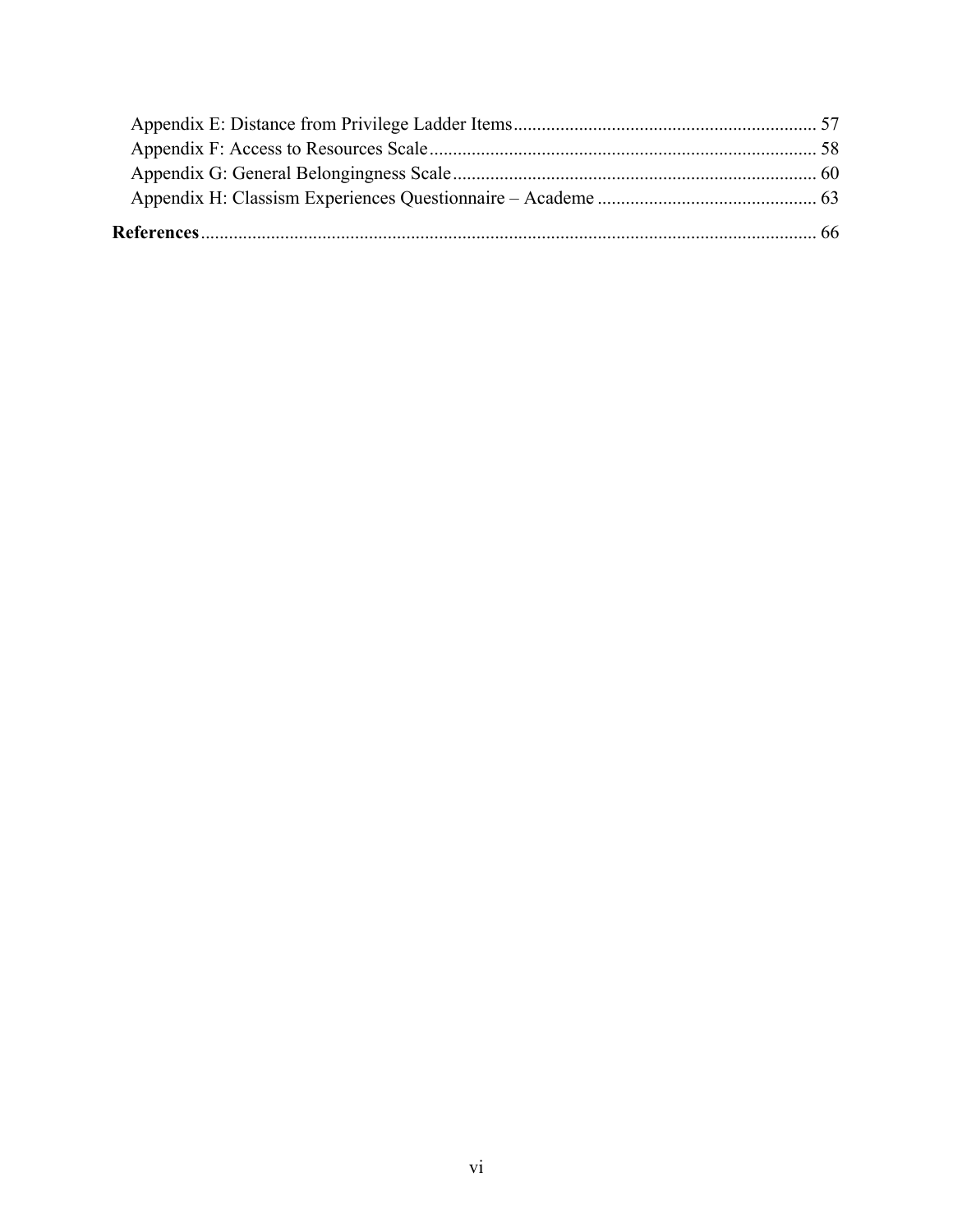## **Chapter 1: Introduction**

The definition of the typical college student has drastically shifted over the past century. (London, 1992). Our nation's universities were once made up of the rich, white sons of prestigious businessmen, professionals, and landowners. The few female students enrolled in postsecondary education were really only granted attendance in order to become teachers and were forced to forego their journey toward a degree if they chose to marry during the process. London describes how through the decades, the United States has changed in many ways. Through the urbanization and bureaucratic shifts of our society and the diversification of our population, many college students are now from working-class families and hold a wider range of racial and ethnic identities. In addition, female undergraduate students are now the majority as opposed to the minority.

Many of these students make up a unique population of students that are the first in their immediate families to seek out postsecondary education. These students, referred to as firstgeneration college students (FGCS), have specific pre-college characteristics that set them at a disadvantage for achievement and well-being before they are even enrolled at a higher education institution (Chen, 2005; Choy 2001; Engle & Tinto, 2008; Lohfink & Paulsen, 2005; Nunez, Cuccaro-Alamin & Carroll, 1998; Warburton, Bugarin, & Nunez, 2001).

Once these students step onto campus, they continue to have different experiences and characteristics than their continuing-generation peers. These students continue to be subjected to environmental, circumstantial, and behavioral disadvantages that negatively impact persistence and degree attainment (Choy, 2001; Lohfink & Paulsen, 2005; Mehta, Newbold, & O'Rourke, 2011; Pascarella et al., 2004; Saenz & Barrera, 2007; Warburton, Bugarin, & Nunez, 2001).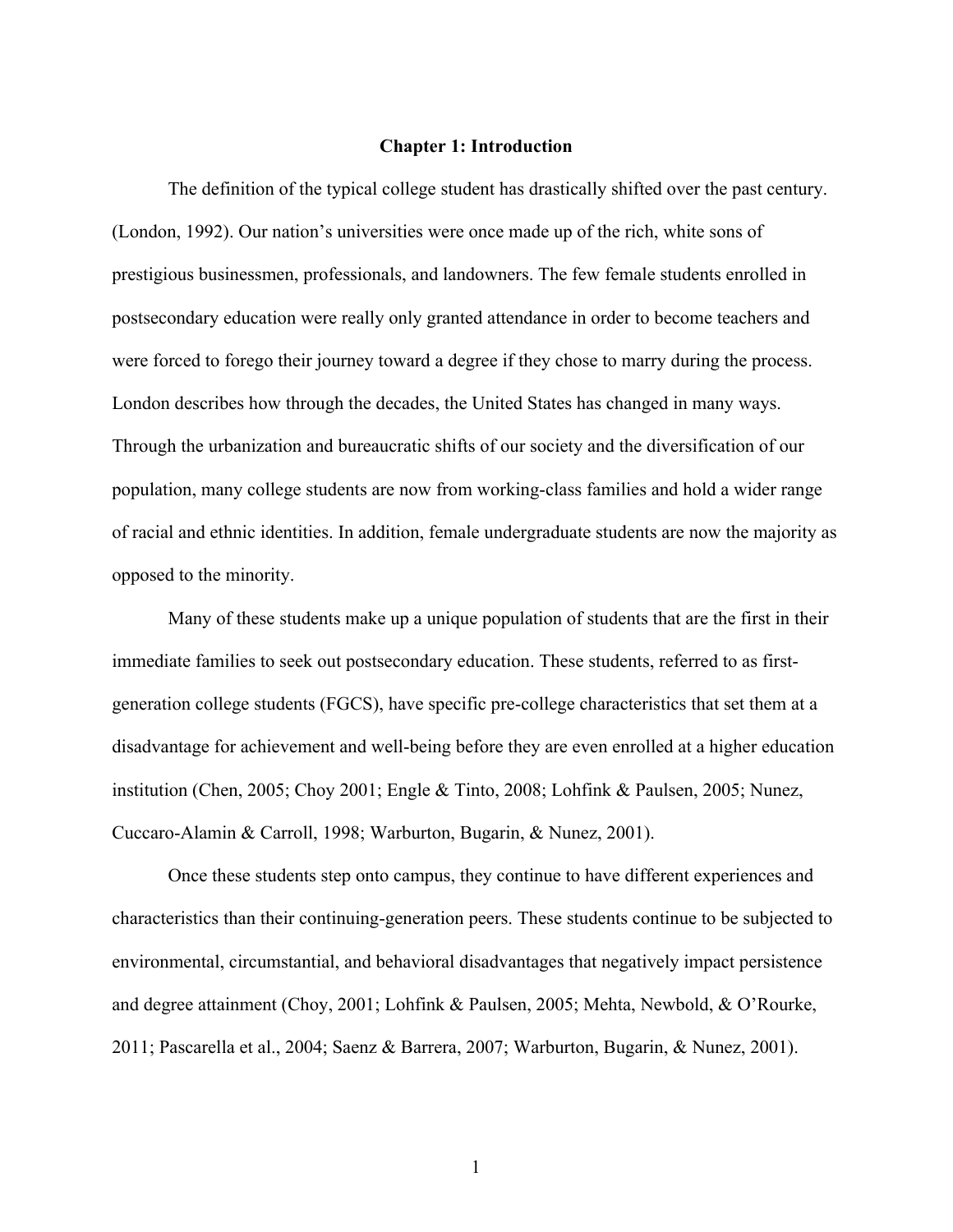While there is a growing body of literature devoted to understanding the college choices and decisions, academic achievement, and retention rates of this college student population, very little research has attempted to describe the psychosocial experiences of these students (Padgett, Johnson, & Pascarella, 2012).

Among the subjective experiences that are underrepresented in the literature are the cultural experiences of this unique student population. This is important because first-generation students are more likely to belong to various disadvantaged groups in our society (Lohfink & Paulsen, 2005; Nunez & Cuccaro-Alamin, 1998; Warburton, Bugarin, & Nunez, 2001), but also because the academic environment of the higher education system is in many ways its own culture. When students are thrust into an environment that they and none of their family members have experienced before, an acculturation process takes place.

Acculturation is broadly defined as the psychological experience of two cultures coming together, usually a minority culture entering into a dominant culture. Berry (2006) theorizes that individuals have different acculturation orientations that are determined by the interplay between how an individual values or is able to form relationships with others in the new culture and how the individual values or is able to maintain the cultural identity and characteristics of their original culture. The acculturation orientation that seems to lead to the highest levels of stress is marginalization. Berry (1980) defines marginalization as individuals losing cultural and psychological connection with both their traditional culture and the larger society. Firstgeneration students often have experiences similar to this description (London, 1992; Orbe; 2004) but no empirical research has been done to explore this idea. Researchers have not applied multicultural models or measured multicultural constructs within this population despite the parallels that have been theorized.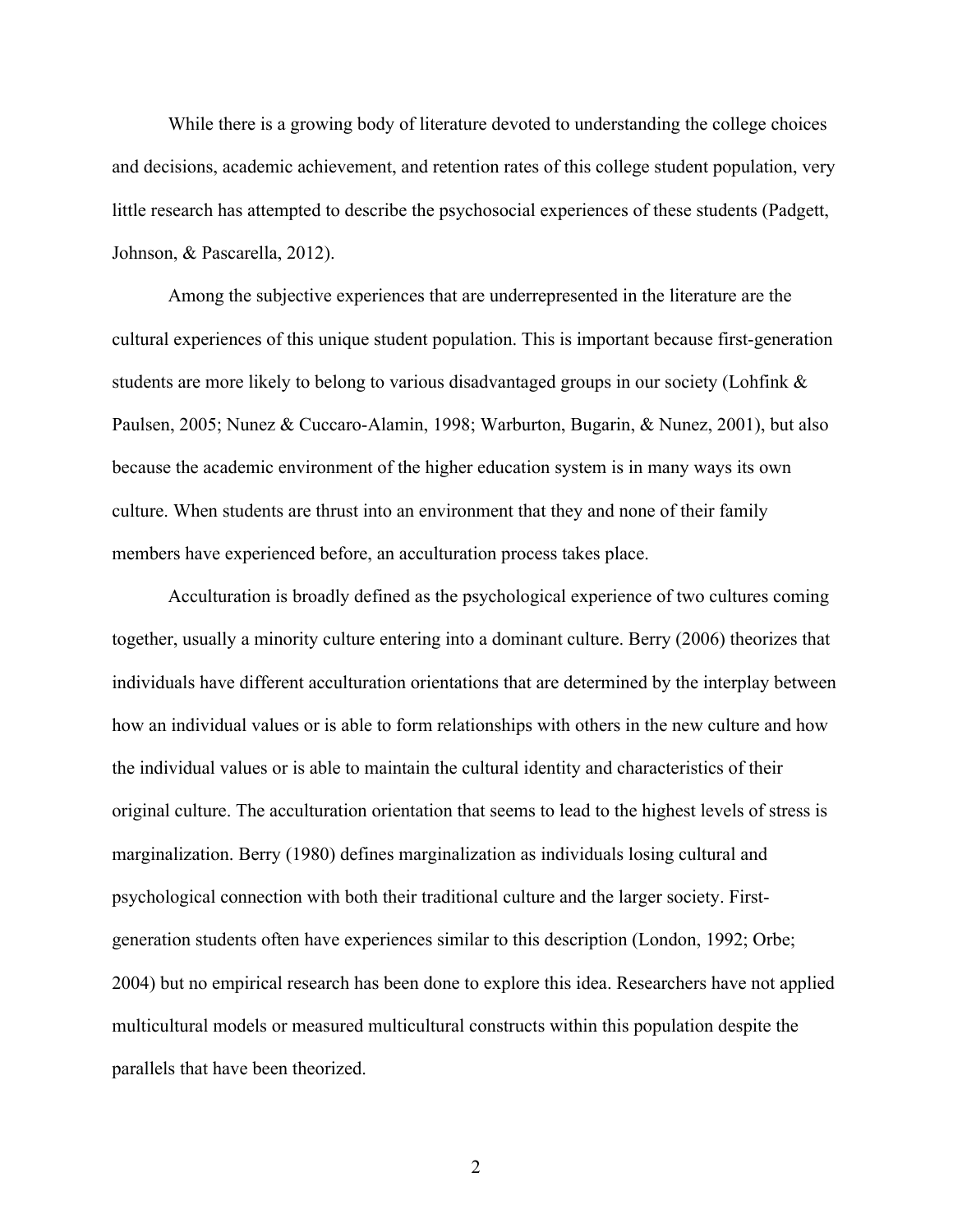The present study will contribute to the literature that explores the subjective experiences of FGCS specifically through a cultural lens. The overall purpose of this study will be to quantitatively explore the nature and possible sources of marginalization experienced by FGCS. This study is an exploration of differences between FGCS and students with higher levels of parental education, often referred to as continuing generation college students (CGCS). Differences in feelings of marginalization and variables that may contribute to these experiences will be examined including type of postsecondary institution in attendance, membership to other underrepresented groups such as having racial and ethnic minority status or lower socioeconomic status, and experiences with various types of classism.

. First-generation students are more likely to enroll and persist in two-year institutions such as community colleges than in four-year institutions (Kojaku & Nunez, 1998). Thirty-six percent of community college students are first-generation students (American Association of Community Colleges, 2014) and these institutions accommodate the unique needs of firstgeneration students (enrollment flexibility, lower tuition and fees, and convenient locations). It makes sense that these students would be more likely to thrive in an environment that supports their needs in these ways. It is important also to see if there are differences in feelings of marginalization among FGCS that attend different types of institutions. First-generation students have different experiences of achievement depending on the type of institution they attend, so perhaps their psychosocial experiences differ as well. It is logical to explore the role of the type of institution when looking at feelings of marginalization experienced by FGCS.

As Engle and Tinto describe, first-generation students are "overrepresented by the most disadvantaged groups" in society (2008, p. 25). Many of the large studies on this student population gather information about these important student characteristics, but often only use it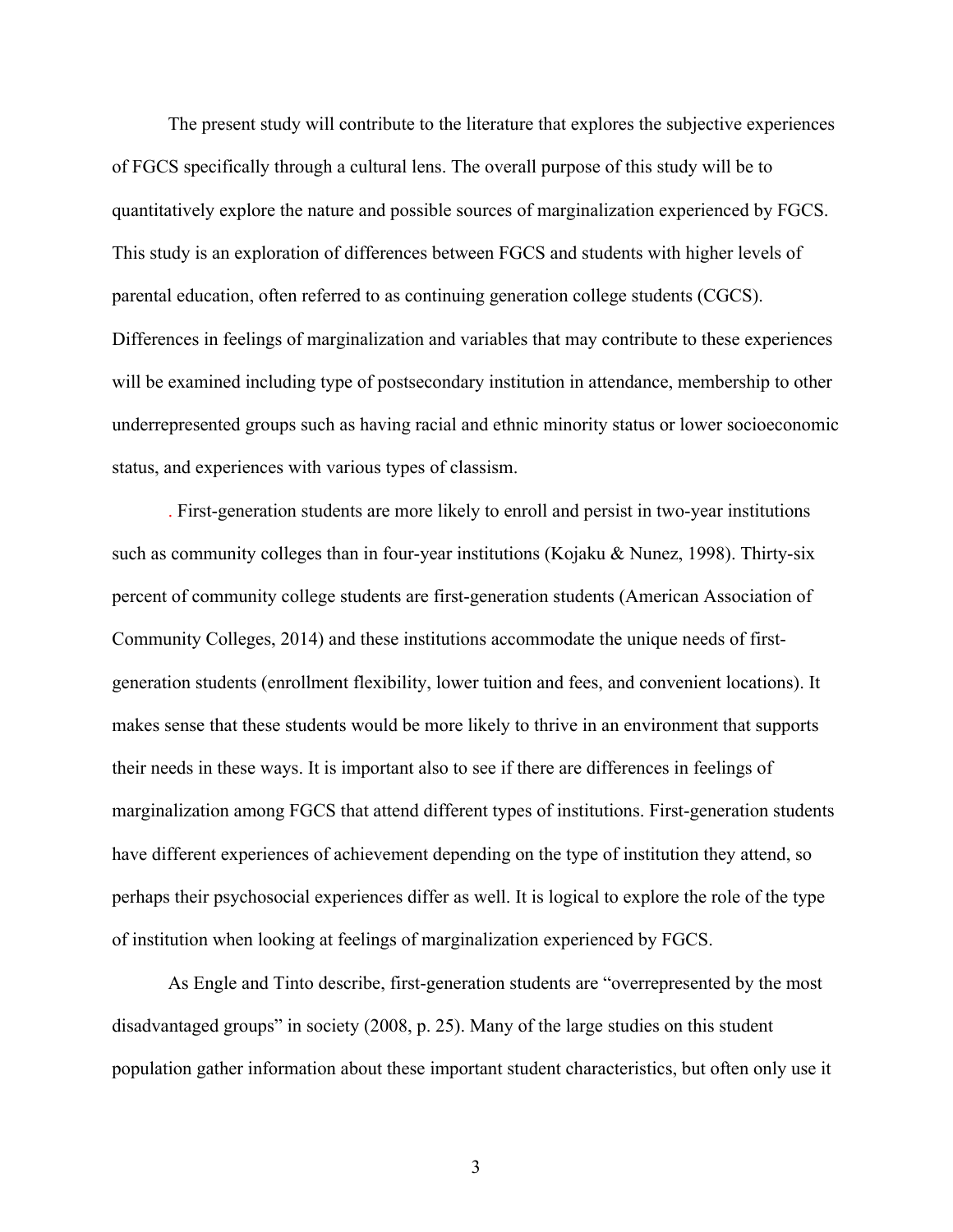to describe their sample or control for them in their data analysis (Padgett, Johnson, and Pascarella, 2012). Due to a fragmentation in the literature, it is difficult to clearly see how these characteristics (race, social class, and educational generation status) come together to create a student's experience. This study will intentionally explore how these variables come together to predict feelings of marginalization within the first-generation student population.

Of these demographic characteristics, lower socioeconomic class appears to be the most consistent societal barrier exhibited by FGCS. First-generation students often do not identity as such (Orbe, 2004) and the case is similar with individuals that experience classism. Even though most low socioeconomic status students report experiences that would qualify as experiences of classism, they often do not label it as so (Langhout, 2007). This is concerning considering the negative impact these experiences could potentially have on feelings of marginalization in the college environment. Because low socioeconomic status is the most consistent characteristic of this student population, it is important to explore factors related to it that might predict greater feelings of marginalization in first-generation students.

## **Statement of the Problem**

The present study investigates the first-generation student population through the multicultural lens of an acculturation process, because marginalization is one acculturation orientation an individual can adopt. The main purpose will be to explore the feelings of marginalization for the first-generation student population. The study will also explore other variables that may contribute to or predict feelings of marginalization within this student population, including type of postsecondary institution, race and ethnicity, socioeconomic status, and experiences with classism.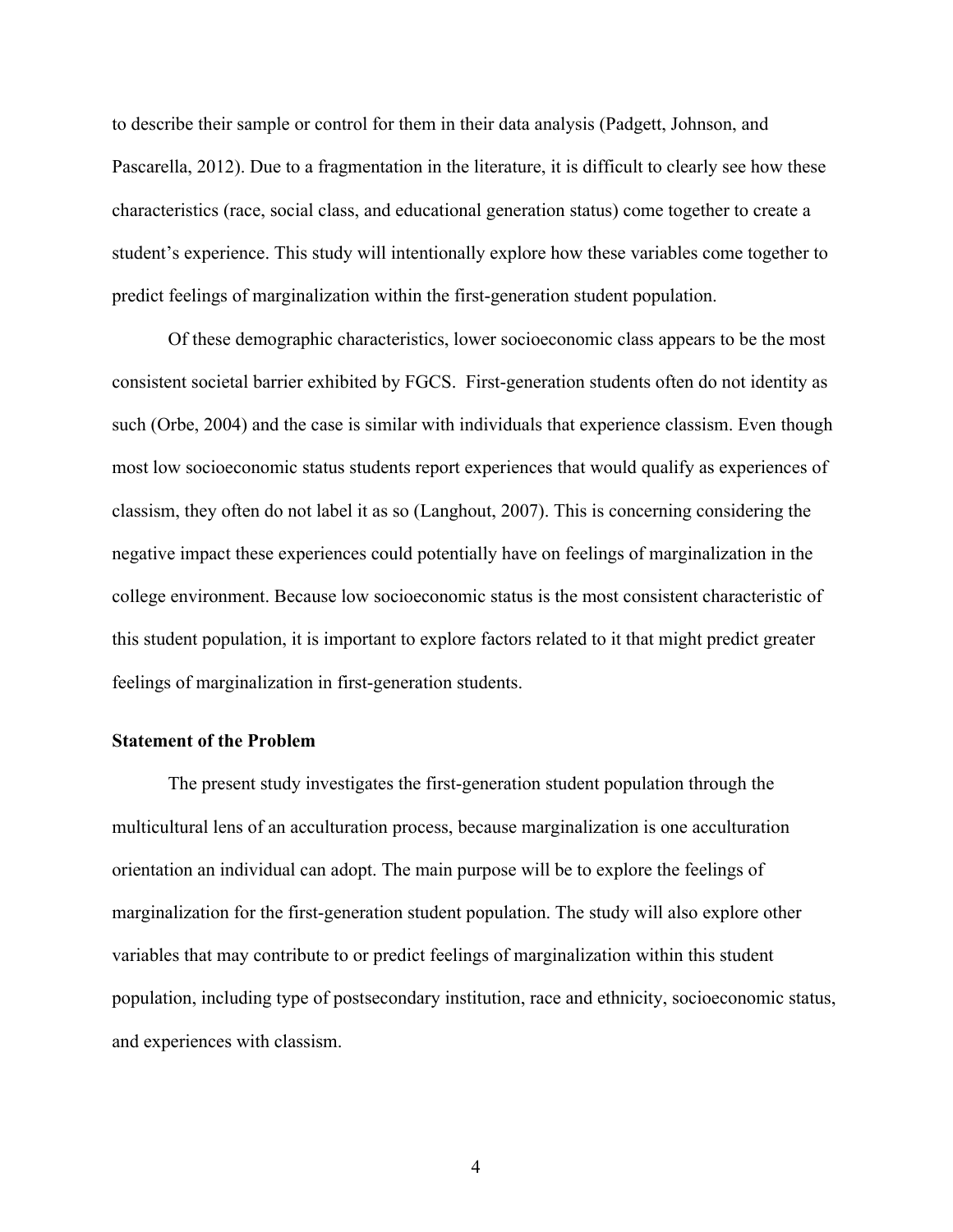## **Research Questions**

**Question 1.** Are there differences in feelings of marginalization between students with first-generation status and continuing-generation students?

**Question 2.** How does race and ethnicity, socioeconomic status, type of institution in attendance, and experiences with classism relate to feelings of marginalization in firstgeneration college students?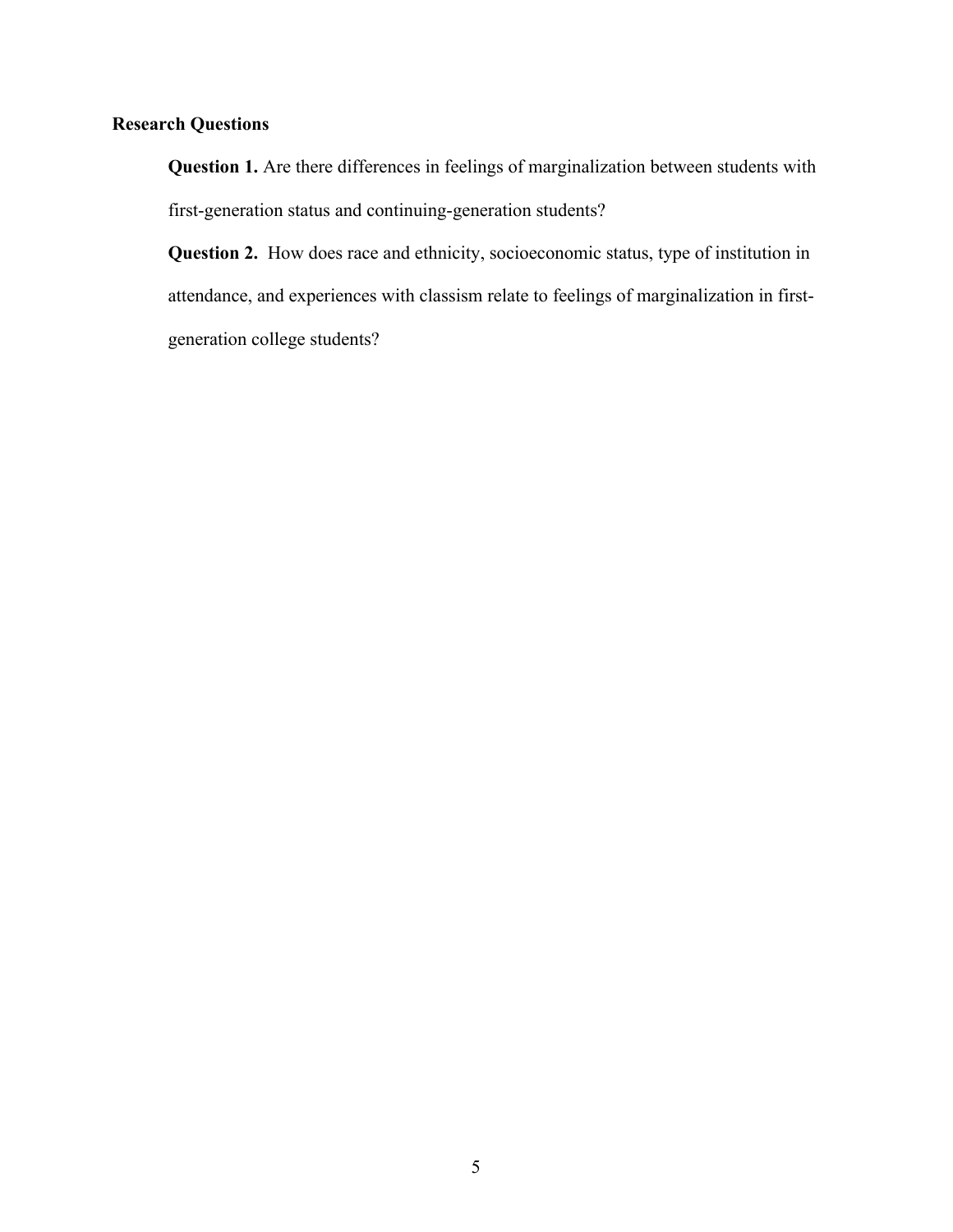#### **Chapter 2: Literature Review**

#### **First-Generation College Students**

As access to higher education has increased in the United States over the past several decades, students whose parents have no postsecondary education now have a substantial presence in higher education institutions across the country. Data from three nationally representative longitudinal studies shows that 47% of all students beginning postsecondary education are first-generation (Choy, 2001).

**Pre-college Characteristics.** It is important to understand that many students from families with no postsecondary education do not become college students at all. Using data from the National Center for Educational Statistics that followed a large group of  $12<sup>th</sup>$  graders for eight years after high school, Chen (2005) found that 43% never even enrolled in college. This number is much higher than the 20% of students that did not enroll in higher education whose parent(s) had a bachelor's degree or higher. First-generation students are also significantly less likely to be encouraged to attend or supported in college decision-making by their families (Terenzini et al., 1996; Saenz & Barron, 2007).

The first-generation students that beat the odds and do enroll in postsecondary education display a specific set of characteristics even before they take their first step onto campus. First, they are more likely not to attend postsecondary education immediately following high school. They are more likely to be married and to be non-traditionally aged students, specifically over 23 years old (Chen, 2005; Choy 2001; Engle & Tinto, 2008; Nunez & Cuccaro-Alamin, 1998; Terenzini et al., 1996). First-generation students are less academically prepared for college academics. They have lower college entrance exam scores, typically have a less rigorous course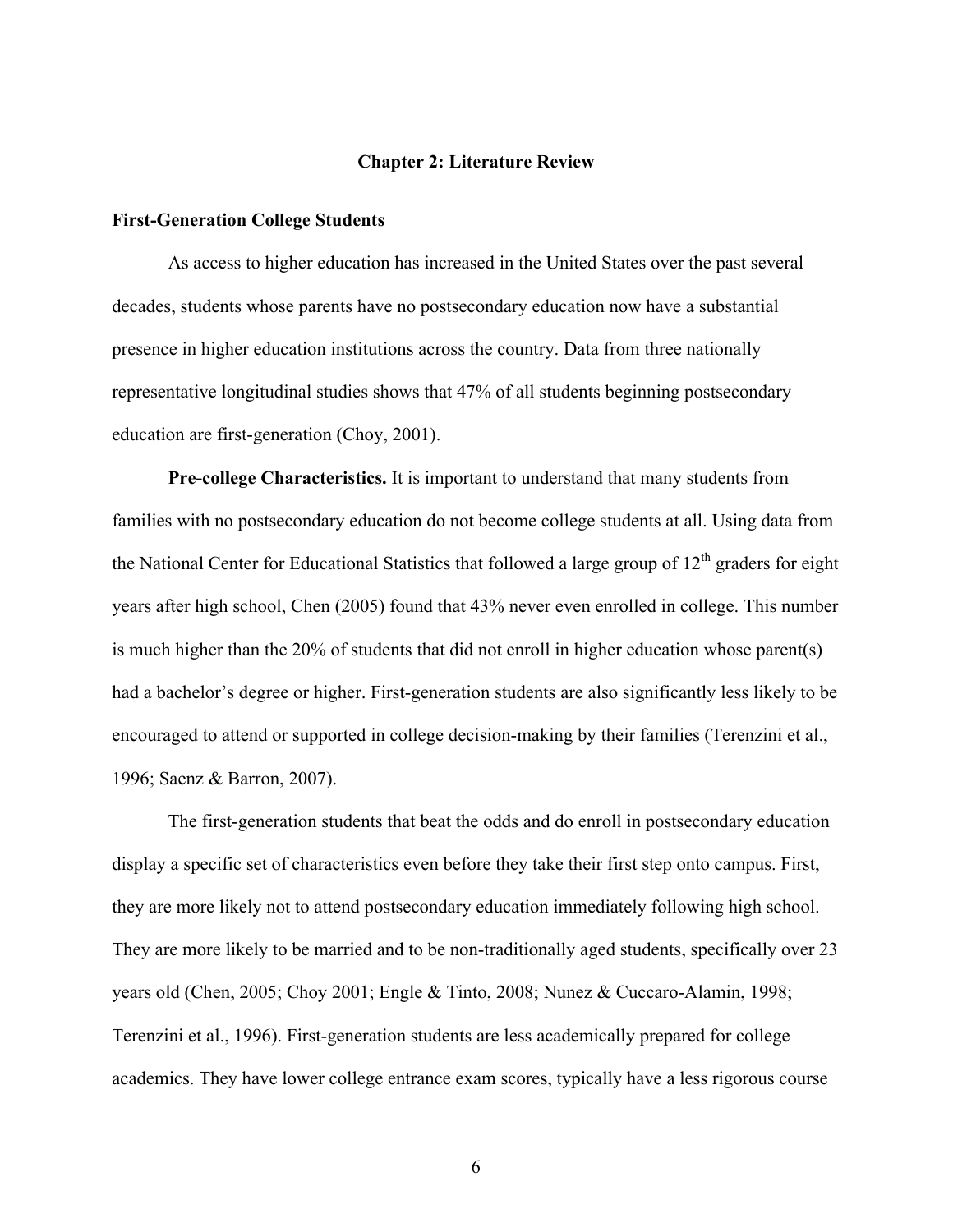history during their high school education than traditional college students, and are less likely to take college entrance and advanced placement exams (Choy, 2001; Lohfink & Paulsen, 2005; Nunez & Cuccaro-Alamin, 1998; Warburton, Bugarin, & Nunez, 2001). It is possible, therefore, that they feel marginalized as a result of the differences in age and academic preparation between themselves and traditional students.

While the majority of first-generation students are white, racial and ethnic minority students, specifically Black and Latino students, are more likely to have first-generation status (Lohfink & Paulsen, 2005; Nunez & Cuccaro-Alamin, 1998; Warburton, Bugarin, & Nunez, 2001). Between 1992 and 2000, 64% of students with first-generation status were white, while 84% of white students overall were from families with a parent(s) with a bachelor's degree or higher. The opposite effect was displayed for Black and Latino students. For example, 10.5% of first-generation students were Black while Black students only made up 5.3% of continuinggeneration students. Racial and ethnic minority students are more likely to have first-generation status than their white peers. The impact of racial and ethnic minority status on marginalization is well established (Castillo, Cano, Chen, Blucker, & Olds, 2008).

Regardless of race and ethnicity, these students are typically from lower-income families (Nunez & Cuccaro-Alamin, 1998; Terenzini et al., 1996). In data collected from 1992 to 2000 across three nationwide studies, Choy (2001) found that family household income was less than \$25,000 for 51% of high school graduates with parents that did not obtain more than a high school diploma. Only 8% of high school graduates came from this income level when one or more parent had a bachelor's degree or higher (Choy, 2001). Data from the U.S. Department of Education's 2004 National Postsecondary Student Aid Study (NPSAS) examined low-income (family income below \$25,000), first-generation students specifically. This data showed that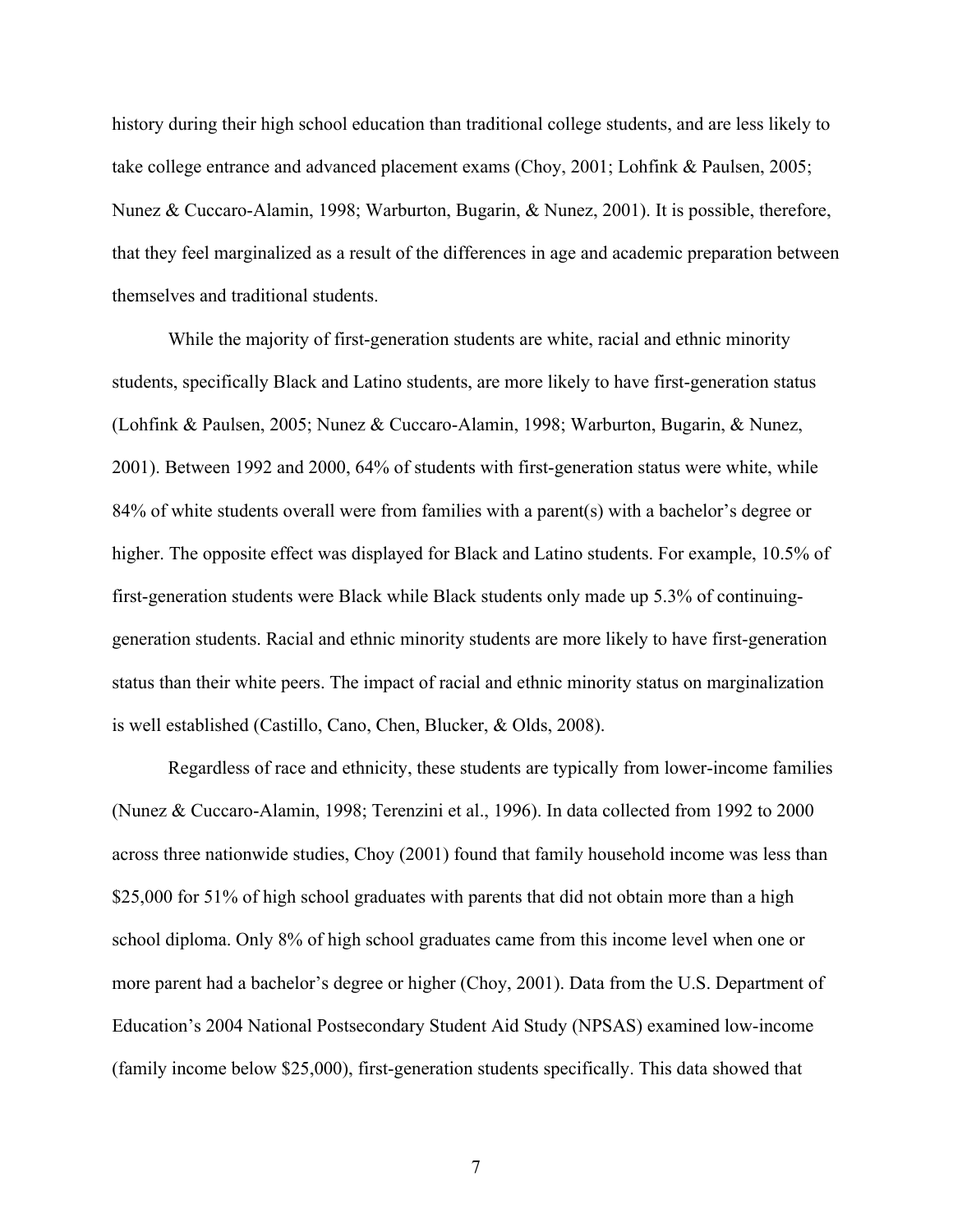54% of low-income first-generation students are members of racial and ethnic minority groups (Engle & Tinto, 2008). This shows that while all first-generation students are more likely to be low-income, this is particularly true for first-generation students of color. Lastly, while female undergraduate students are the majority in higher education institutions, this trend remains true in the first-generation student population (Choy, 2001). All of these characteristics may interact to set the stage for marginalization as first-generation students are planning to attend college, but they also continue having unique characteristics and experiences once they enter postsecondary education.

**Postsecondary Characteristics.** First-generation students are more likely to enroll in 2 year institutions and more likely to be enrolled part-time than their continuing-generation peers (Engle & Tinto, 2008; Nunez & Cuccaro-Alamin, 1998, Terenzini et al., 1996). This student population continues to display specific disadvantages related to academic performance and degree attainment even after enrollment at four-year institutions. They work more hours each week outside of schoolwork and are more likely to live off campus, negatively impacting their academics and social integration (Pascarella et al., 2004; Saenz & Barrera, 2007). Firstgeneration students exhibit lower grades their first semester and lower overall GPA at the end of their first year. Employment, living off-campus, and struggling academically may all contribute to marginalization of FGCS while in college.

Not only do FGCS at four-year institutions have lower grades, but they are less likely to complete their degrees (Lohfink & Paulsen, 200; Mehta, Newbold, & O'Rourke, 2011; Warburton, Bugarin, & Nunez, 2001). The first year of higher education appears to be particularly difficult as these students are twice as likely to drop out of a four year institution following the first year than their continuing-generation peers (Choy, 2001).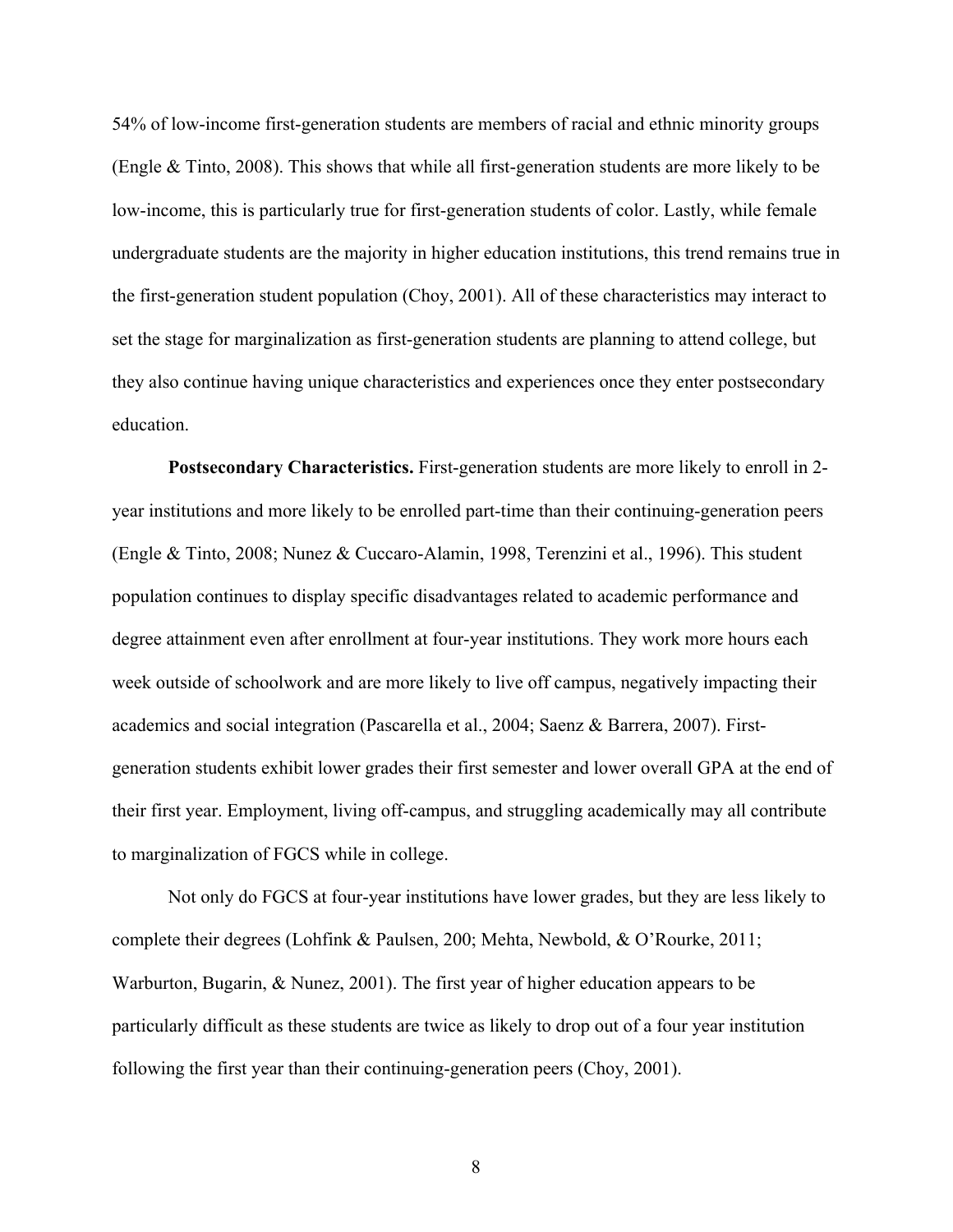**Subjective Experiences.** As illustrated, FGCS literature tends to focus on persistence, achievement and degree attainment in the academic world. With all this discussion on the disadvantages this student population faces in the higher education system, there is a surprisingly limited collection of research that explores the actual experiences of these students. As recently as 2012, Padgett, Johnson, and Pascarella, leading researchers in the field of higher education, pointed out this gaping hole in the literature and found that first-generation students have significantly lower levels of well-being compared to continuing-generation students. Jenkins, Belanger, Connally, Boals, and Duron (2011) explored the mental health of this student population finding that first-generation students displayed more PTSD and depression symptoms along with lower life-satisfaction. The research shows us that these students are disadvantaged, struggling, yet less likely to disclose stressful college experiences to others (Barry, Hudley, Kelly, & Cho, 2009). Terenzini et al. (1996) included social experiences of students in a large, nationwide study on persistence in first-generation college students, and found that this population is less likely to receive encouragement from their peers to continue their enrollment and also experienced more discrimination than traditional college students. This finding regarding experiences with discrimination is an example of the need for research that examines this group of students from a cultural perspective, an essential aspect of subjective experiences that the literature seems to be missing.

**Cultural Experiences.** Looking at this student population through a cultural lens is essential to truly understanding the experience of this large, diverse group of students in the higher education system. This is especially important, because these students belong to many racial and ethnic minority groups and less affluent social classes making this a very heterogeneous group.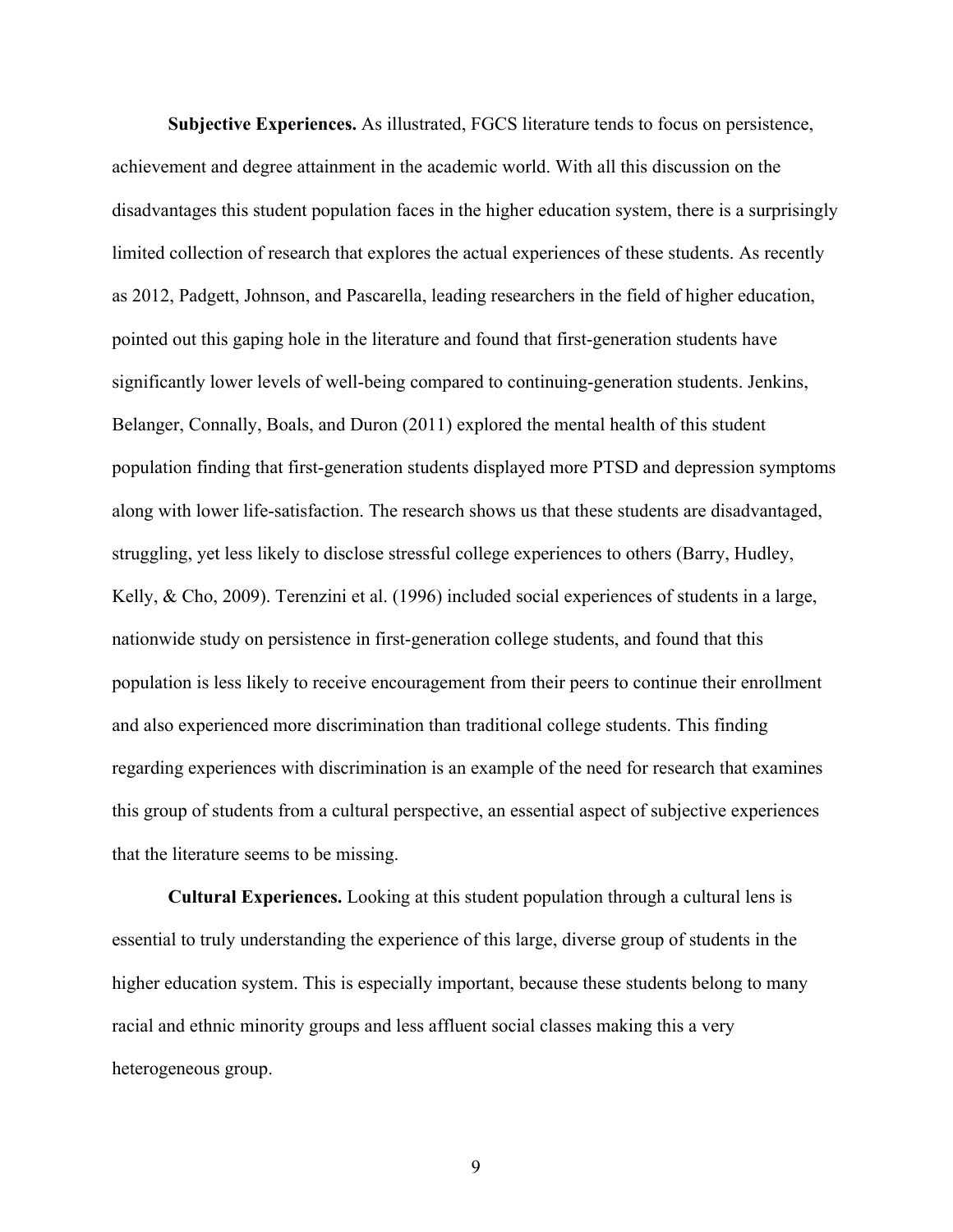The earliest look at the cultural experiences of first-generation college students was London's (1989) small collection of case studies that conceptualized first-generation students and their family dynamics using psychoanalytic and systems approaches. These interviews were the first to illustrate the cultural nature of the shift these students experience when stepping out of their family of origin environment and into the unique environment of the higher education system. While limited, some researchers have also quantitatively looked at the experiences of these students through a cultural lens. Stephens, Fryberg, Markus, Johnson, and Covarrubius (2012) developed what they call a cultural mismatch theory to explain some of the disadvantages of first generation college students. There is a "cultural mismatch" between the norms in the academic environment that focus on independence while the focus of most first-generation students, who often come from working class environments, focus on interdependence. Their work shows that this culture of independence that higher institutions exhibit undermines the academic performance of first-generation students, and that academic performance is significantly better when this cultural mismatch does not exist. While the findings are interesting, the focus of this work is still been on achievement outcomes rather than attempting to understand the cultural experiences of the students. It seems possible, however, that this cultural mismatch contributes to first-generation college students' feelings of marginalization.

#### **Higher Education Induction as an Acculturation Process**

Like the unique population of first-generation college students, the higher education system also has its own set of cultural characteristics. Stephens et al. (2012) describe how the college environment establishes a climate of independence for all involved. Bledstein (1976) dedicated an entire book to exploring ways in which the rise of the higher education system carried out the values and ideals of the new middle class, based on those of white, well-off men.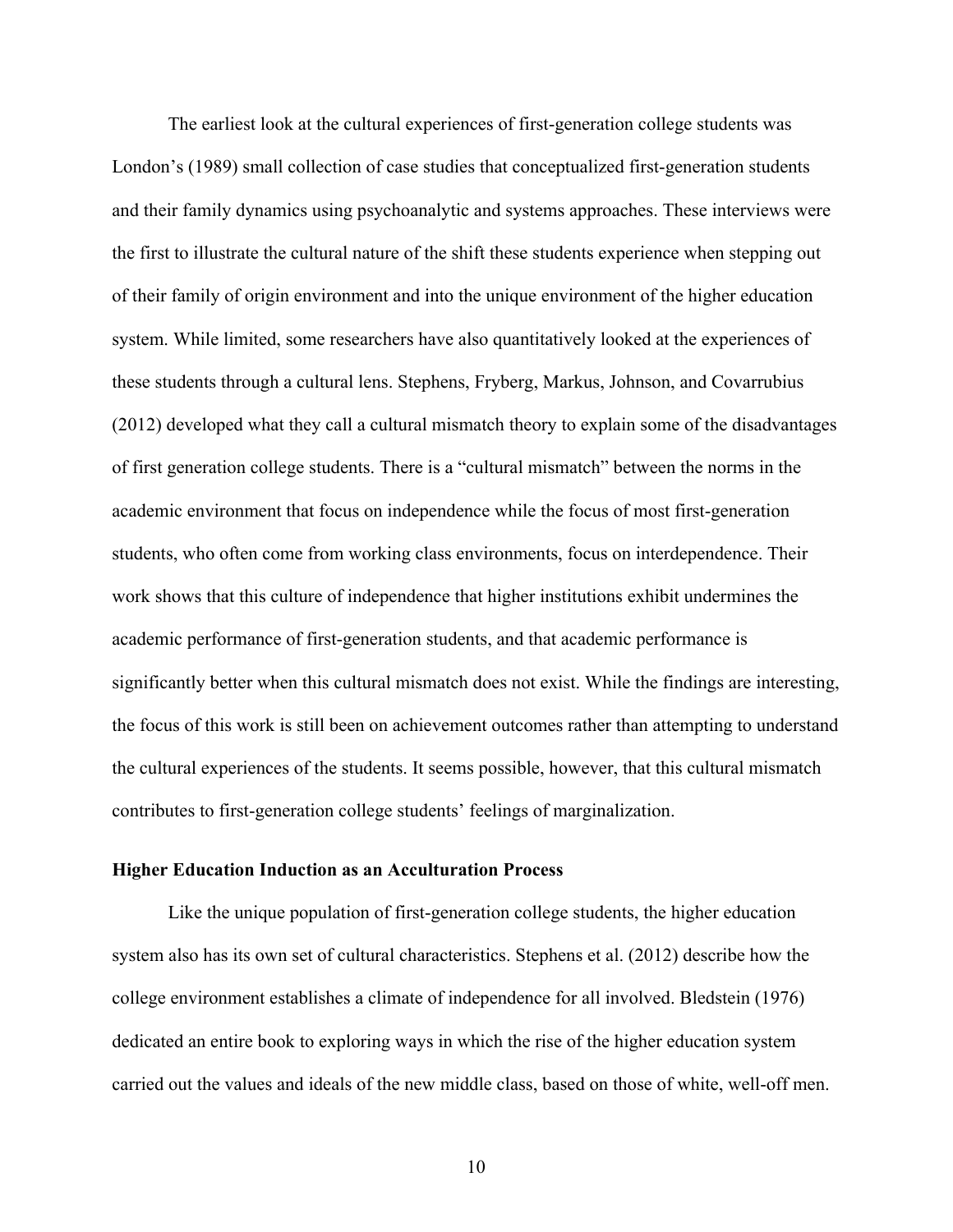The university established and enforced the new societal values of professionalism, mobility, and merit that are common expectations of modern American society. The higher education system was not designed to be inclusive; it was designed for a small section of society. This environment was not designed for first-generation students that now make up a large segment of the higher education student population, considering how many of them are from racial and ethnic minorities and underrepresented social classes. Tierney (2000) argues that the lower academic success exhibited by FGCS is the result of cultural incompatibility with the institutional culture of the university setting. He insists this is not the fault of the student but instead an injustice by the nation's institutions that continue to fail to create an environment that is sensitive to the varied needs of its students. DeRosa and Nadine (2014) call for the higher education system to start accepting its role in the limited success of these students. Taking these viewpoints into account, it is apparent that when a first-generation student is thrust into this environment that they and none of their family members have experienced before, an acculturation process takes place.

**Acculturation.** Acculturation has been a core construct explored in social science research since the early twentieth century. (Chun, Balls Organista, & Marin, 2003) and some argue the study of this construct to be one of cross-cultural psychology's most important contributions (Berry, 1997). While anthropologists and sociologists originally began exploring this construct on a macro-level by looking at the changes that occur to cultures as a whole that are involved in the process (Redfield, Linton, & Herskovits, 1936), it was soon realized that adaptation and change were also occurring at the individual level. Researchers began to pay attention to how individuals engaged in new behaviors and new forms of relationships as acculturation took place (Graves, 1967). It was psychologist John Berry that began to develop a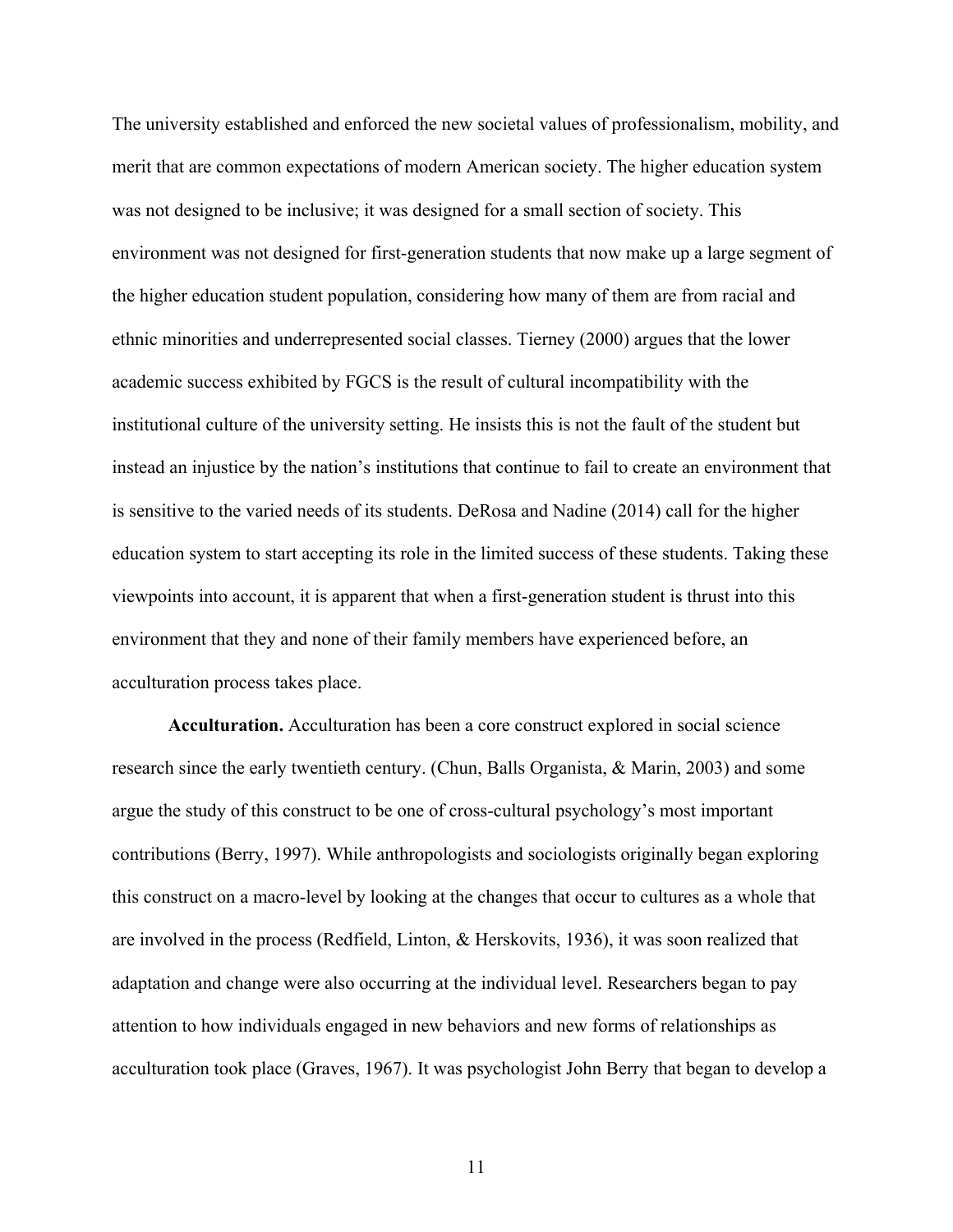model for researching the psychological perspective of acculturation (1974). It was important to Berry to explore the many ways individuals adapt, evolve, and cope with this process. This psychological context provided by Berry's model of acculturation is helpful for conceptualizing first-generation student experiences through a multicultural lens.

Individual experiences of the acculturation process can differ greatly depending on various environmental and individual factors. Berry (2003) theorizes that there are three different ways that individuals navigate acculturation, which he calls acculturation strategies. These include acculturation attitudes, behavioral shifts, and acculturative stress. Acculturation attitudes are how an individual wishes to acculturate and behavioral shifts are the activities or steps an individual engages in throughout the acculturation process. Acculturative stress is one of the most common features of acculturation. It is defined as a reduction in health (including mental health, medical conditions, and social issues) related to acculturation (Berry, Kim, Minde, & Mok, 1987). Some researchers have discussed the idea that first-generation students experience a type of academic acculturative stress during their transition to college but it has never been explicitly studied (Jenkins et al., 2001; Miville & Constantine, 2006).

While acculturative stress is common among individuals experiencing acculturation, it is not inevitable. There are many factors that affect the amount of acculturative stress experienced by an individual (1998). Berry (1980) theorizes that an individual's acculturation orientation plays a part in an individual's susceptibility to acculturative stress. These orientations are determined by the interplay between how an individual values or is able to form relationships with others in the new culture and their value in or ability to maintain the cultural identity and characteristics of their original culture. Berry et al. (1987) theorizes there to be four distinct acculturation orientations: integration, assimilation, separation/segregation, and marginalization.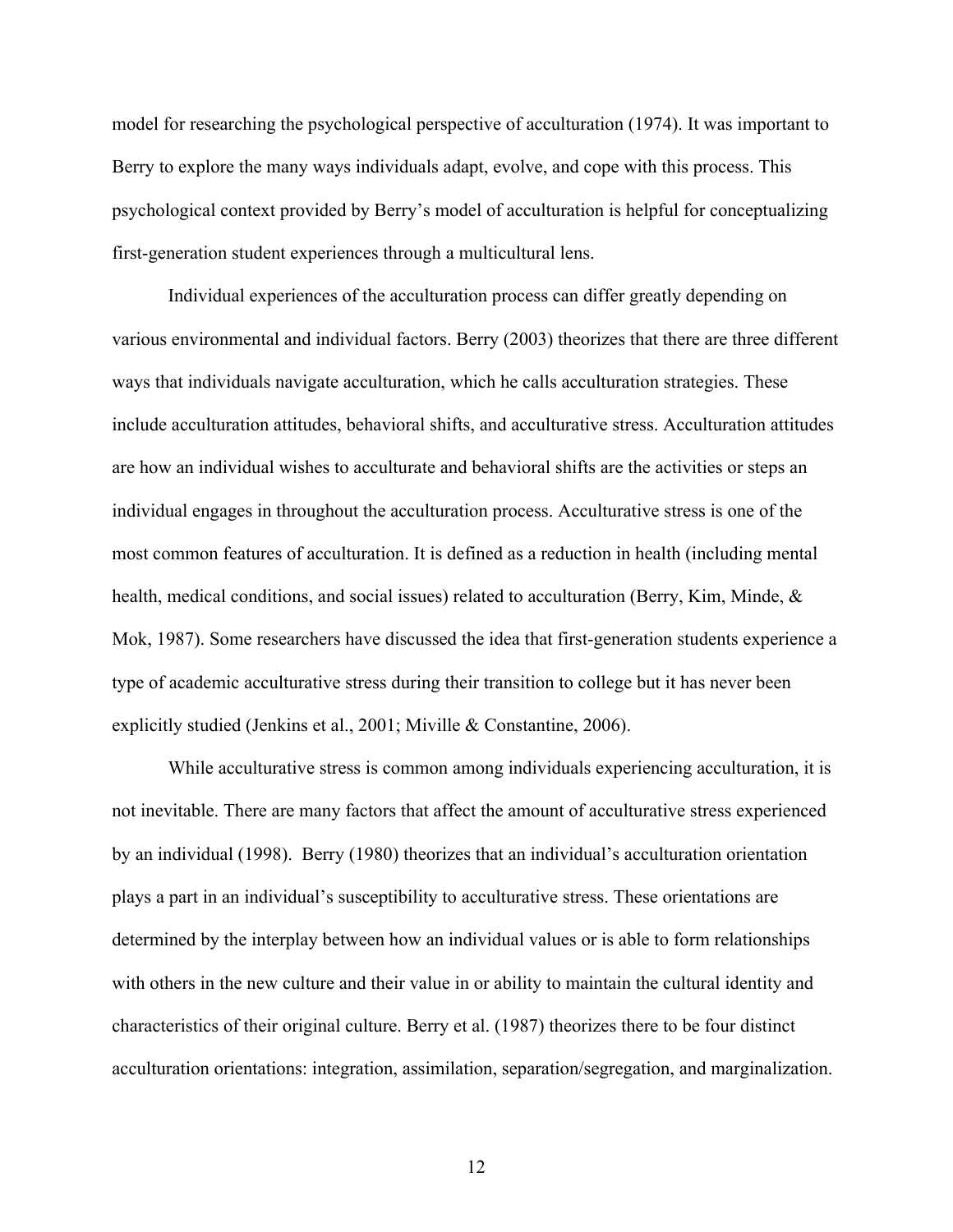Integration occurs when individuals maintain their original cultural identity and become an integral part of a larger society, like a mosaic. Assimilation occurs when individuals relinquish (either by choice or force) their original cultural identities to make way for a single uniform culture. Separation occurs when individuals choose not to fully participate in the larger society while segregation is when the larger society keeps groups separate as a way to keep individuals "in their place." Lastly, marginalization occurs when individuals do not identify with their traditional culture or the larger society they've entered into.

In addition to these acculturation orientations held by the groups navigating these transitions, Berry's model also evolved to identify four specific strategies used by host cultures to influence a group's acculturation orientation (Berry, 2003). Multiculturalism is a strategy exhibited by a society that values and fosters diversity and often sets the stage for integration. A melting pot strategy seeks all members within the society to assimilate, segregation is a strategy used by a culture to force separation among groups, and exclusion provokes isolation and prompts marginalization.

## **Marginalization**

Individuals who experience marginalization as their acculturation orientation experience the highest levels of acculturative stress (Berry, 1987). This is the case because all other acculturation orientations still promote the maintenance a cultural identity whether it is old or new. However, this is not the case for individuals experiencing marginalization. They are isolated from both their original culture and the new culture they have encountered. Individuals who have this orientation forced upon them experience even more acculturative stress. While the experience of marginalization has not been objectively examined in the first-generation student population, London (1989, 1992) describes student experiences that very much fit this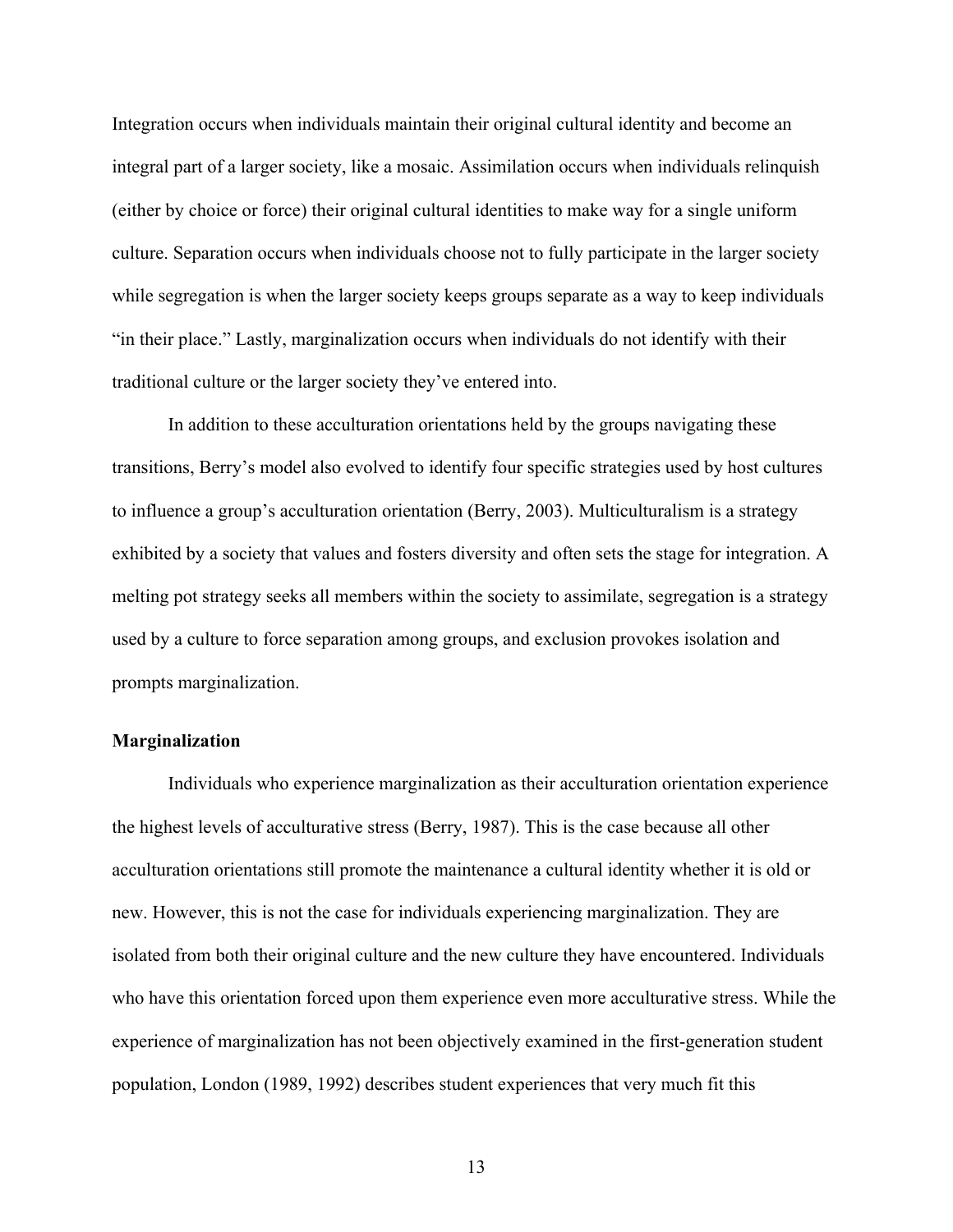description. He was the first to capture the essence of marginalization in the experiences of these students in case studies and even went as far as stating that first-generation students exist "on the margin" of two cultures (1992, p. 7). Other researchers have also described first-generation student experiences using this type of language (Brooks-Terry, 1988; Orbe, 2003). Surprisingly though, this multicultural model has not explicitly been used to illustrate the experience of firstgeneration student status nor have these ideas been formally quantified.

Researchers have established that individuals who experience marginalization also experience high levels of acculturative stress. These issues include a wide range of medical concerns and mental health issues (Castillo et al., 2008). It is not surprising that these are some of the same findings found in the mental health outcome research for FGCS (Jenkins et. al, 2011). It is easy to see how marginalization is an important construct to explore in the experiences of first-generation students. Marginalization research and measures have only explicitly been used in reference to the experiences of racial and ethnic minorities. There is a small collection of researchers, however, that have explored feelings of belongingness with this population, mostly towards their academic institution. Feelings of marginalization could be described as the lack of belongingness to both the college environment and the student's family of origin. Measures of marginalization, however, have not been developed that clearly quantify this construct. Instead, belongingness measures may have promise for quantifying feelings of marginalization if administered in reference to both feelings about family of origin and the college environment.

#### **Belongingness**

Belongingness is feeling connected and as if one is a part of an environment or a community and has been thoroughly studied as its own construct. It is important for many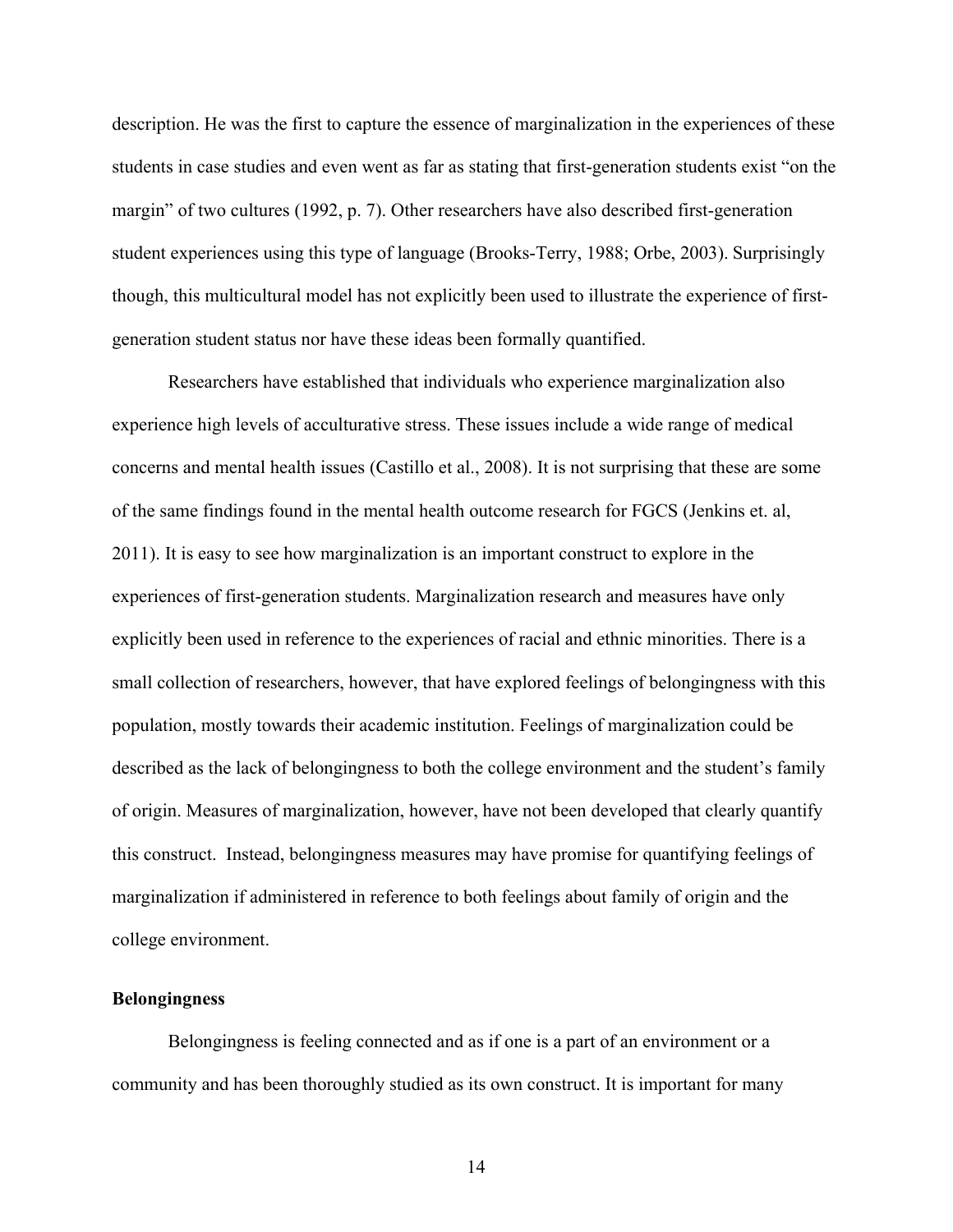aspects of well-being and life-satisfaction (Baumeister & Leary, 1995). Many social psychologists agree that the need for belonging is one of the most important needs of all students to function well in all types of learning environments (Connell & Wellborn, 1991; Deci & Ryan, 1991; Finn, 1989; Osterman, 2000). The feeling of belonging may have a direct and powerful influence on students' motivation (Goodenow, 1993). Belonging may be especially important for academic motivation, engagement, and performance of adolescents coming from racial and ethnic minorities and students from families with low socioeconomic status (Goodenow, 1992). Existing research also suggests that students who feel that they belong to their academic institutions report higher enjoyment, enthusiasm, happiness, interest, and more confidence in engaging in learning activities, whereas those who feel isolated report greater anxiety, boredom, frustration, and sadness (Furer & Skinner, 2003).

Undergraduate persistence researchers have also demonstrated the importance of sense of belonging to students completing their degree (Morrow & Ackermann, 2012). Ostrove and Long (2004) specifically explored the relationship between undergraduate student social class membership and feelings of belongingness, which is the closest this construct has gotten to being applied to FGCS. They found that sense of belonging mediated the relationship between social class and adjustment to college. Belongingness is also linked to one of the most studied constructs in the higher education literature, engagement.

Fredricks, Blumenfeld, and Paris (2004) define engagement is a multidimensional construct that includes behavioral, cognitive, and emotional components. Many other researchers also identify belongingness as an indicator of emotional engagement (Appleton et al., 2006). Finn (1989), the first to conceptualize emotional engagement, identified emotional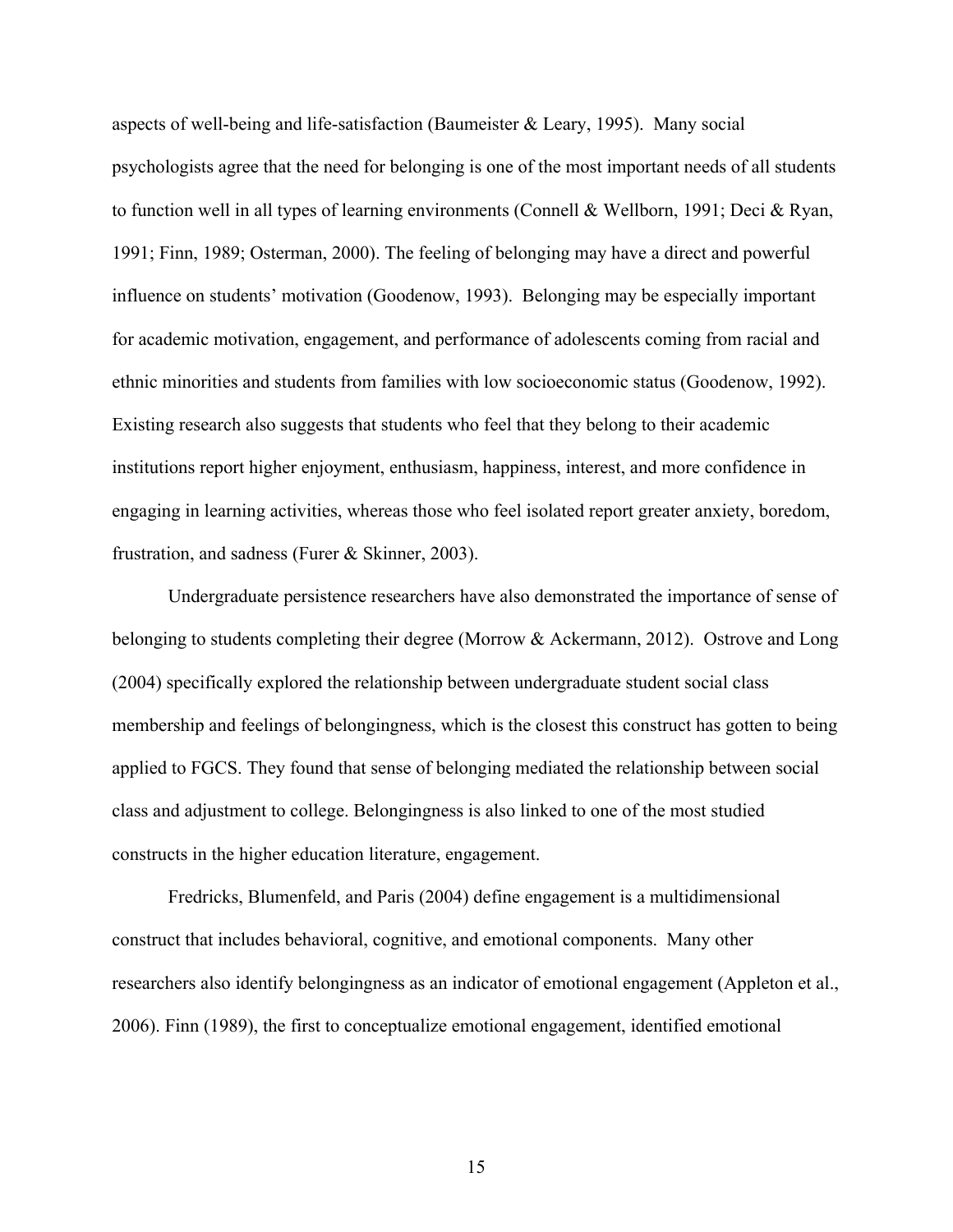engagement as how a student identifies with the institution, which included feelings of belongingness and how much value the student places on achievement at the institution.

The literature shows how important engagement is for college success (Kuh, Kinzie, Schuh, & Whitt, 2010). FGCS are in the most need of help to get engaged in the academic environment as a result of the many disadvantages they face. However, first-generation students have lower levels of engagement in high school and continue to be less engaged overall once they enter the higher education system (Terenzini et al., 1996). Levels of engagement and belongingness may differ based on the type of institution FGCS attend.

### **Type of Postsecondary Institution**

Students experience higher education in a variety of ways in the United States. Along with the traditional four-year institutions are the community colleges of our nation. Admissions data tells us that FGCS are more likely to enroll and persist in two-year institutions (Kojaku  $\&$ Nunez, 1998). First-generation students are more likely to leave a four-year institution after their first year, but these same odds don't seem to exist for the first year at institutions such as community colleges (Marti, 2008). We know that community colleges are lower cost options, which appeal to the large number of first-generation students coming from families with low socioeconomic status. The community college setting is very diverse. It is anticipated that by 2050, 50% of students enrolled in community colleges will be students of color (American Association of Community Colleges, 2014). This diversity also extends to age and income level. These are all student populations that are more likely to hold first-generation status. Perhaps there is more to the story about why first-generation students are attending and persisting in this environment though. First-generation students' have different experiences of achievement depending on the type of institution they attend, so perhaps their psychosocial experiences differ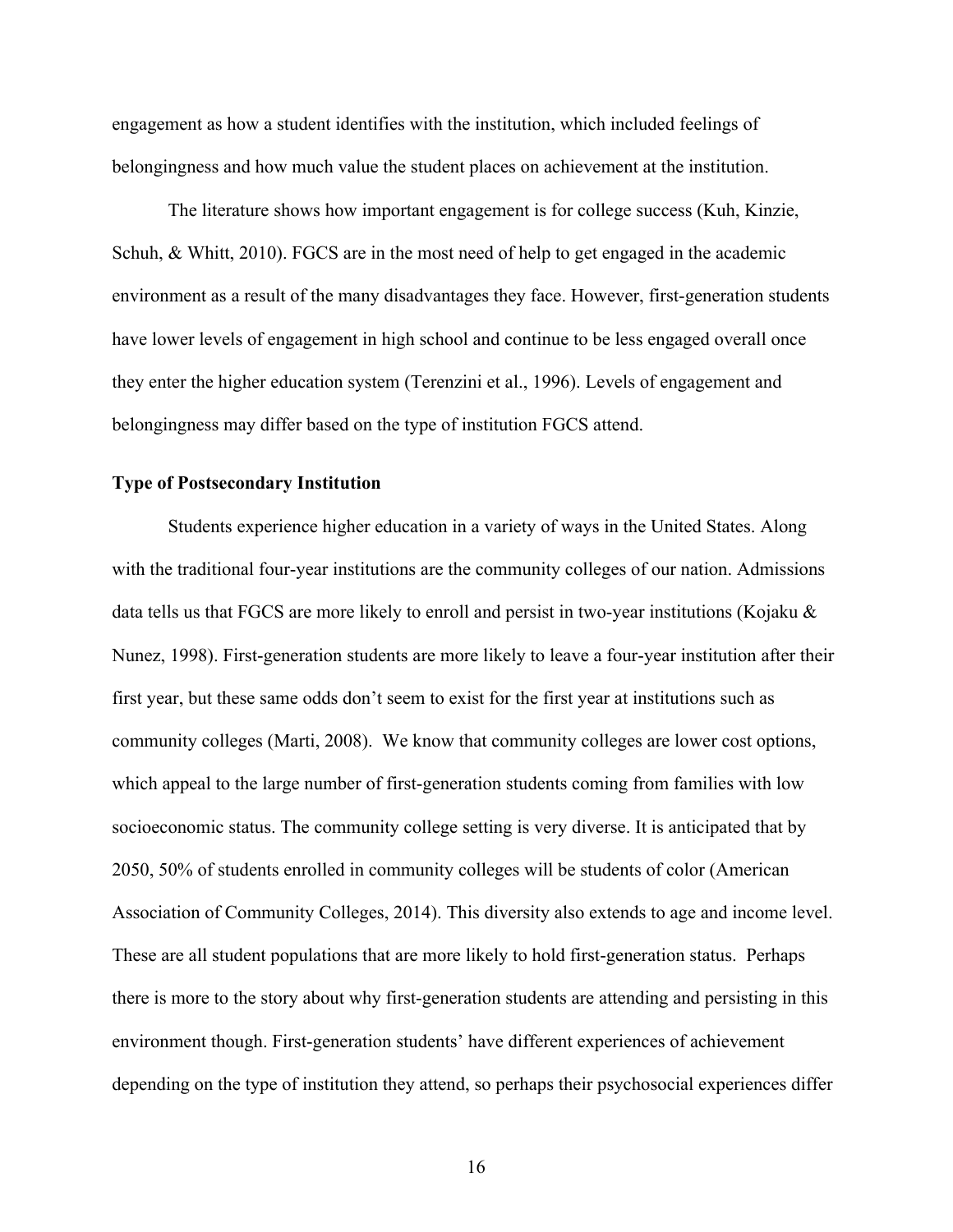as well. It is logical to explore the role of the type of institution when looking at the marginalization of FGCS.

#### **Intersectionality of Race/Ethnicity and Socioeconomic Status**

Attempting to illustrate the experiences of first-generation student is a complex undertaking considering the characteristics that make this student population unique and diverse. While the literature provides us with statistics and percentages to state the fact that most firstgeneration students are members of more than one underrepresented group, it provides little to no guidance in painting a picture of how these characteristics come together to orchestrate the psychosocial experiences of first-generation students in the academic environment.

When exploring marginalization of first-generation college students through feelings of belongingness, it cannot be ignored that many are students of color and/or have lowsocioeconomic status. As Engle and Tinto describe, first-generation students are "overrepresented by the most disadvantaged groups" in society (2008, p. 25). One cannot study the subjective experiences of FGCS without also factoring in other characteristics that most likely have an additive or multiplicative effect to their experience with the construct. The fragmentation of the literature makes it difficult to clearly see how these characteristics (race, social class, and generation status) interact to shape a student's experience of college.

Researchers that do explicitly explore these characteristics as variables often recognize an ethnic minority or social class group is underrepresented in the literature and they then make it their quest to explore various constructs in relation to that specific minority group. While these findings are extremely important to the research community, these many narrow lines of research have left it difficult to draw broad conclusions about the interplay of race and social class on how various constructs relate to these students. It is important to integrate these findings to get a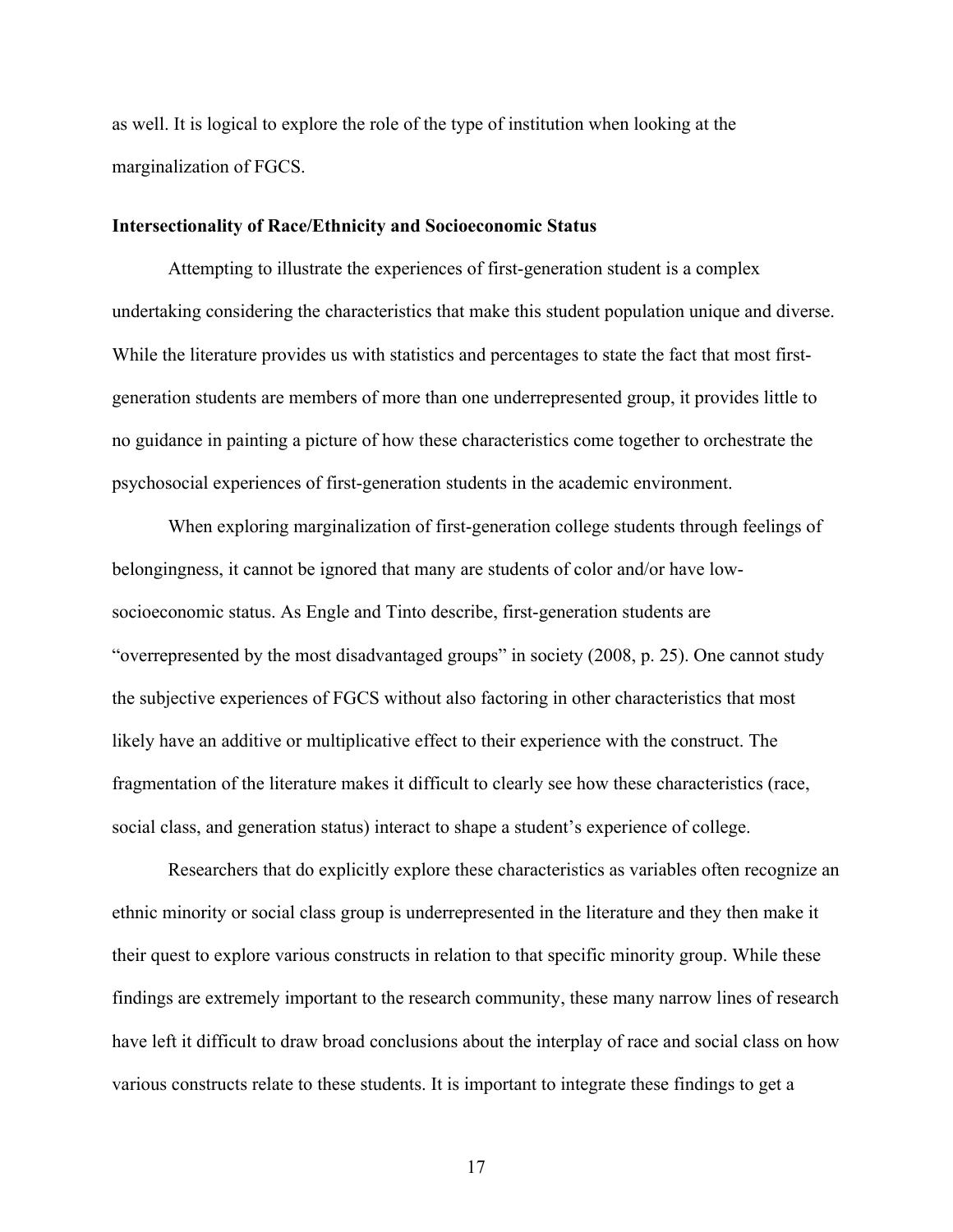broader picture of how race and ethnicity and socio-economic status work together to mold experiences and identity of first-generation students.

Lohfink and Paulsen's (2005) study is a rare but excellent example of how this approach to studying FGCS provides important insights. Their study determined that first-to-second year persistence is even more problematic for FGCS that are also either Latino, have lower family income levels, or are female. This is an example of how being in more than one underrepresented group may impact outcomes for this student population. It illustrates the importance of designing and carrying out research that takes intersectionality into account. Intersectionality is defined as "the complexity that arises when the subject of analysis expands to include multiple dimensions of social life and categories of analysis" (McCall, 2005, p. 1772). It's a concept that emerged from scholarly reflections on how the feminist movement mistakenly believed it could speak universally for all women and seems to be first identified by Kimberlé Crenshaw (1989). Given the unique and complex characteristics of FGCS, research that seeks to understand this student population to also take intersectionality of their identities into account is critical.

#### **Socioeconomic Status and Classism**

According to the Pell Institute for the Study of Opportunity in Higher Education, there are approximately 4.5 million low-income, first-generation college students enrolled in postsecondary education. This specific group of first-generation students makes up approximately 24% of the general higher education student population (Engle  $\&$  Tinto, 2008). Coming from a low-income family is possibly the most consistent characteristic among FGCS and it is a barrier consistently experienced by first-generation students of all races and ethnicities. Low-income, first-generation students are at more risk for not obtaining their degree than just being low-income or having first-generation status alone.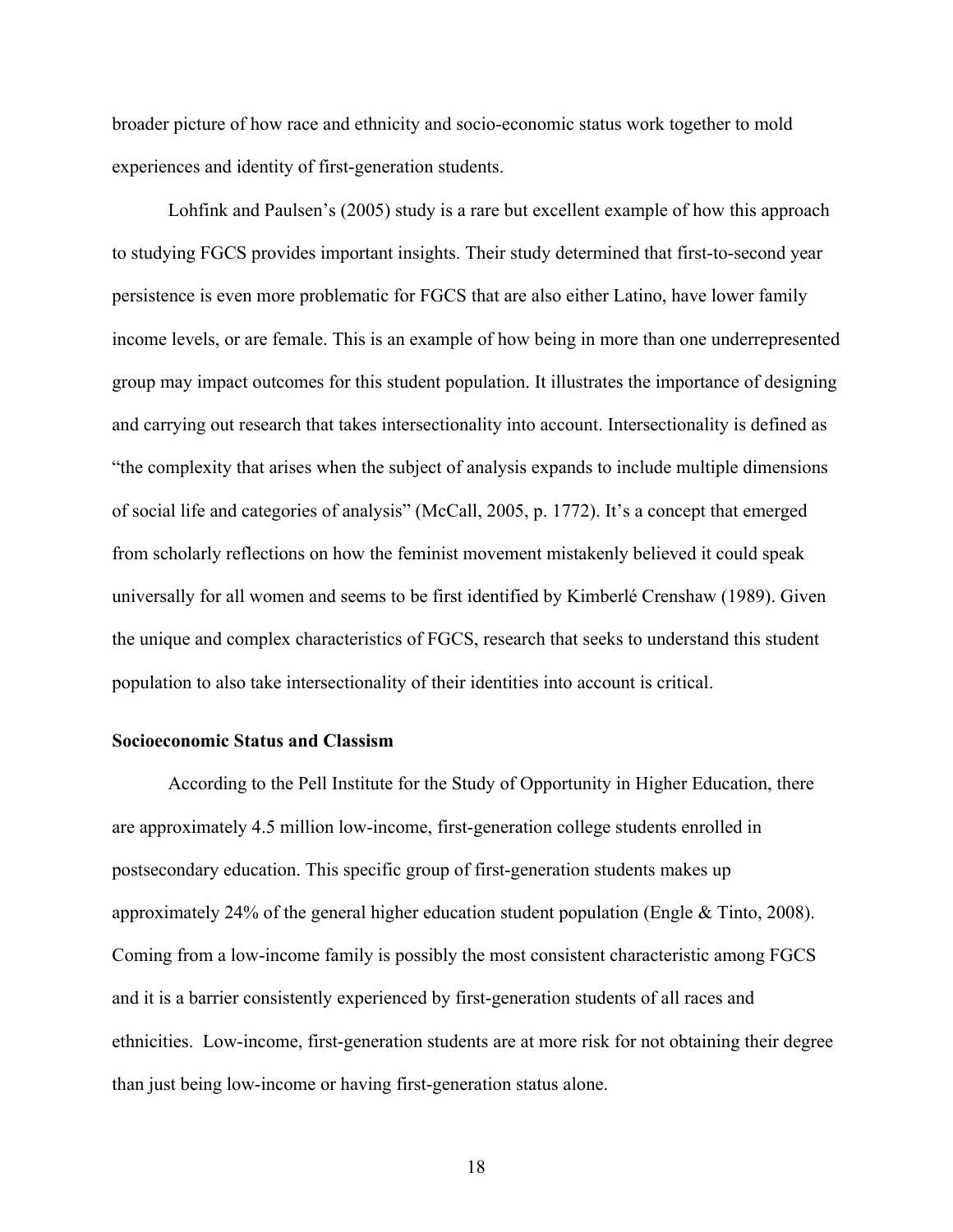Socioeconomic status (SES) is measured in many different ways. A meta-analysis of higher education literature related to social class showed that this data is usually measured in three ways: parental education (45.71%), parental income (25.71%), and any combination of parental education, income, occupation, household items, and so forth (37.14%; Rubin, 2012). While the majority of studies seem to use a single-variable measure of SES, there are benefits for combining multiple components to measure SES (Cowan et al., 2012). SES is typically understood as having multiple factors that include family income, parental education, and parent occupational status. Therefore, treating SES as only one of these is not capturing the true definition of the construct. Notice though that all of these are considered objective measures. It is subjective experience of SES, or subjective sense of social class that has been neglected in the literature of FGCS. This study will intentionally explore subjective experiences that may contribute to feelings of marginalization.

First-generation students often do not identity as such (Orbe, 2004) and the case is similar with individuals that experience discrimination, including classism. Even when students have experiences that would qualify as discrimination, they may not label them as such. It is particularly true of student's experiences with classism. In a study on undergraduate student experiences with classism, Langout (2007) found that over 80% of study participants endorsed an objective instance of classism, while only 6% labeled their experience as such. However, implications of these experiences with classism have not been explored often in the literature. This is a reflection of the class blindness and lack of a dialogue in reference to social class and classism in our nation. This is concerning considering the negative impact these experiences could potentially have on feelings of marginalization in the college environment. Langhout, Drake, Roselli (2009) seem to be the first to explore these outcomes. They found that even after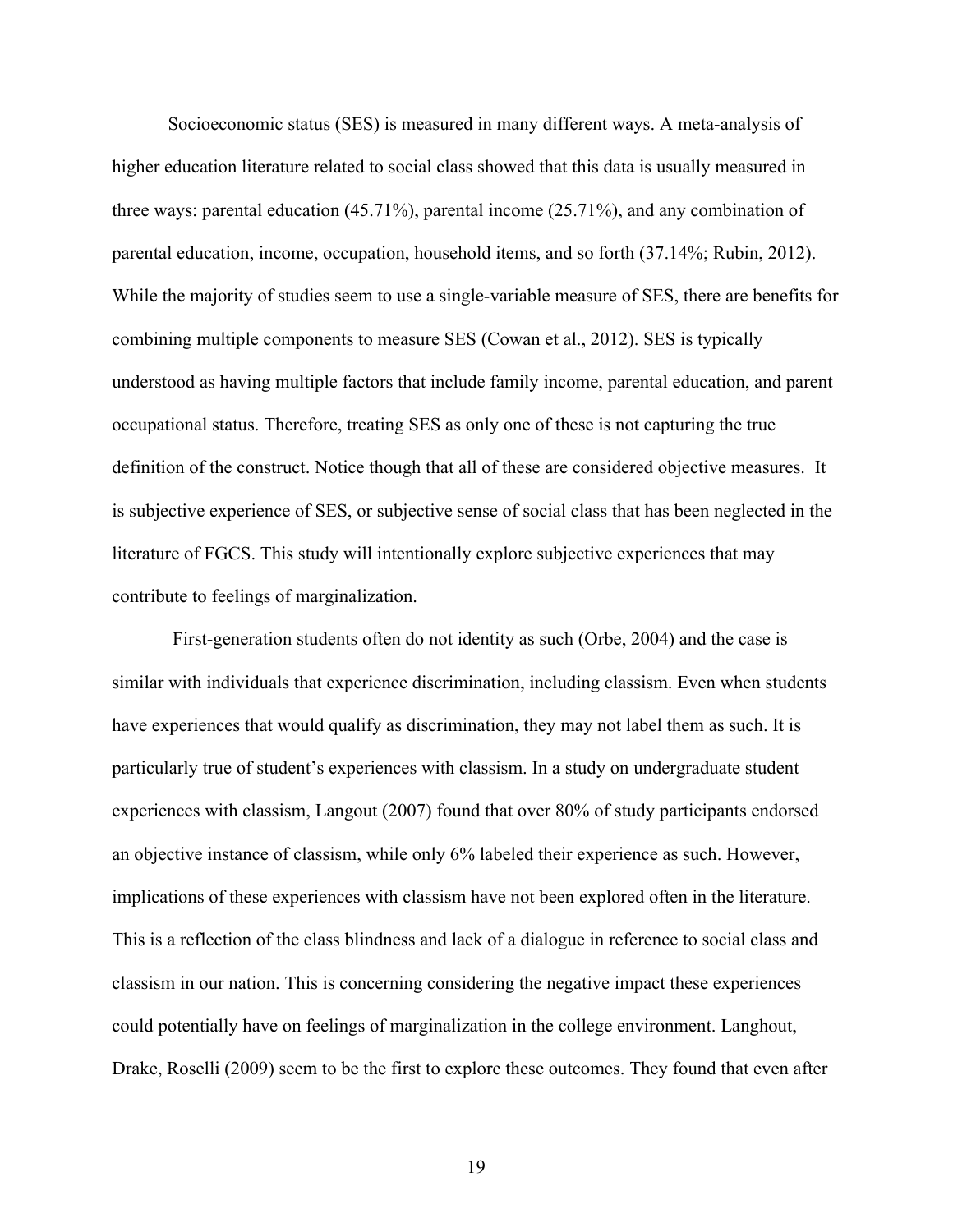controlling for social class, experiences with classism are associated with lower levels of college belonging (supported by the results of the current study), negative psychosocial outcomes (decreased well-being, psychological distress, anxiety, depression, and difficulty in social adjustment), and intentions of leaving college. It is important, therefore that subjective experience of classism be included in this study on marginalization.

## **Distance from Privilege**

The college student literature neglects the subjective experiences of the first-generation student population. This includes research that focuses on subjective barriers to persistence. Noble, Subotnik, and Arnold's (1999) developed a model to predict the persistence of women in STEM careers. While there are now more women acquiring postsecondary education, women continue to be underrepresented within these majors and career paths. This model explores how the context of an individual's life can have an impact on their success. More specifically, Noble and colleagues examined how an individual's relative distance from privilege (DFP), or how they feel they differ from the dominant culture across various domains, plays a role in their persistence potential.

Kerr et al. (2012) expanded this model using Hay's (2008) ADDRESSING model of identity, which takes into account identities across many domains including age, disability, religion, ethnicity, social status, sexual orientation, indigenous heritage, national origin, and gender. Kerr et al. also developed instruments to measure DFP across these domains. Firstgeneration students, much like women seeking STEM majors in postsecondary education, are less likely to enroll and persist in postsecondary education. Therefore, this model could provide interesting insights into the subjective experiences of first-generation students.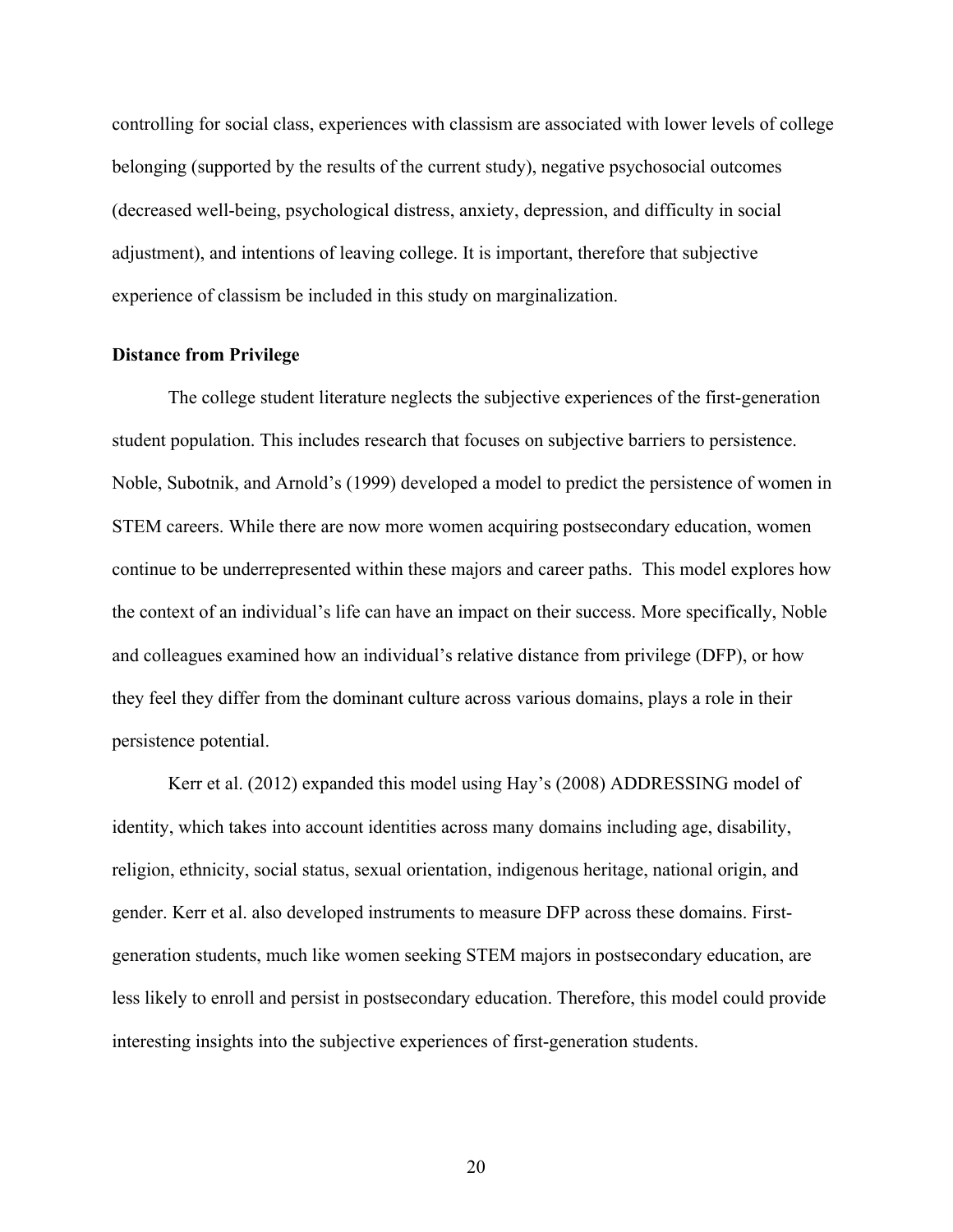## **Hypotheses**

**Hypothesis 1.** First-generation college students will experience significantly greater feelings of marginalization, as measured by the General Belongingness Scale, than continuing-generation college students.

**Hypothesis 2.** The literature has not quantitatively explored feelings of marginalization in this student population, let alone attempted to explain factors that predict marginalization. It is hypothesized that while many of these factors may be correlated with each other, type of institution, race and ethnicity, socioeconomic status, and experiences with classism will account for a large and unique portion of differences in feelings of marginalization in first-generation college students.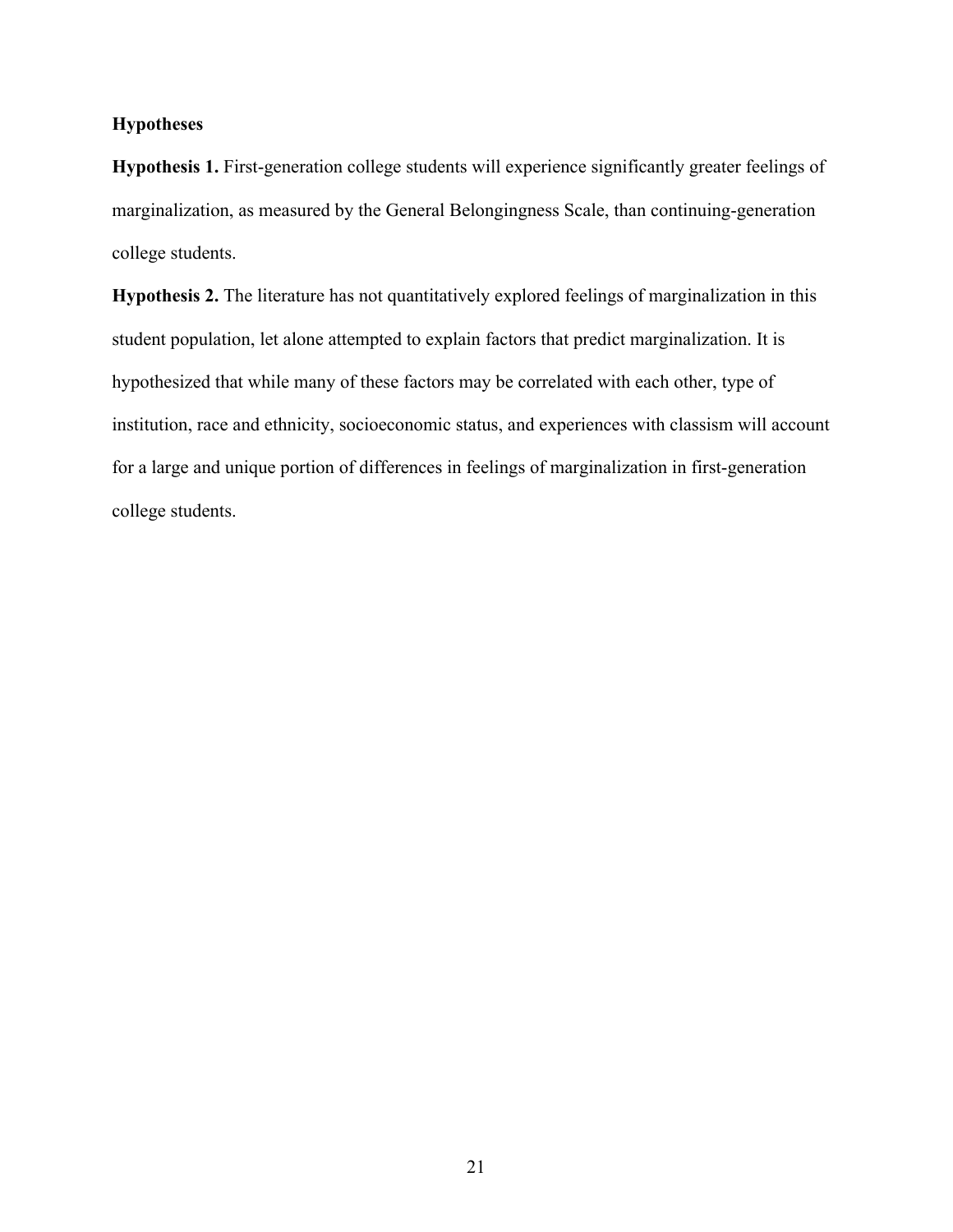#### **Chapter 3: Method**

#### **Participants**

**Characteristics.** A total of 257 undergraduate students at four-year institutions and community colleges across the United States participated in this study. Thirty-two percent  $(n = 81)$  of the sample identified as first-generation college students (FGCS), indicating that neither of their parents had any type of education beyond the high-school level. Participants ranged in age from 18 to 47 (*M* = 22.08) with most participants being traditionally college-aged between 18 and 22 (82%). The majority of participants identified as female (female 80%; male 20%; other 1%) and heterosexual (heterosexual 88%; LGBTQ+ community 12%). The majority of participants also identified as White, Non-Hispanic (White, Non-Hispanic 58%; Black/African-American 25%; Hispanic/Latino 12%, Asian 5%, American Indian or Alaska Native .4%). The median parental household income was \$35,000 to \$49,999 with a range from less than \$20,000 (25%) to \$200,000 or more (3%).

Most participants attended four-year colleges or universities (92%) while some attended community colleges (9%). Participants attended higher education institutions from 30 different states across the United States with Missouri having the highest response rate (25%). The majority of participants were full-time students enrolled in 12 credit hours or more (94%) but were quite varied on their year in undergraduate education (first 19%; second 23%; third 29%; fourth 25%, fifth or more 4%) and their location of residence (on-campus 41%; off-campus with roommates or alone 40%; off-campus with family 20%).

Among the FGCS participants ( $n = 81$ ), participants ranged from age 18 to 46 ( $M = 23.7$ ) and were mostly traditionally college-aged (69%). Most of the participants were also female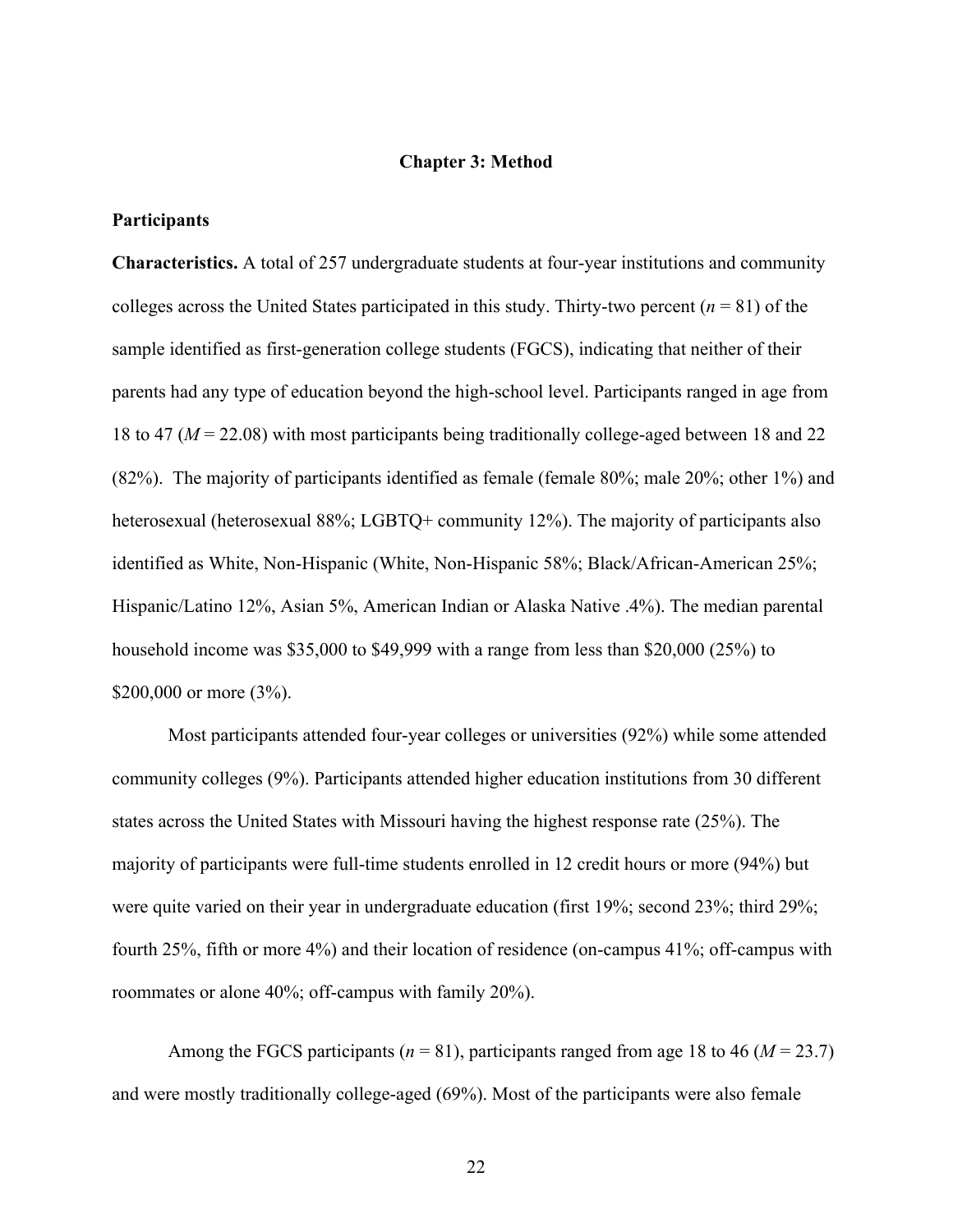(75%), heterosexual (86%), and identified as White (White, Not Hispanic 51%; Hispanic/Latino 25%; Black/African-American 16%; Asian 7%; American Indian or Alaska Native 1%). The parental household income for FGCS ranged from less than \$20,000 (40%) to \$150,000 to \$199,999 (1%) with a median parental income of \$20,000 to \$34,999.

FGCS were mostly enrolled full-time (84%) but varied on their location of residence (oncampus 31%; off-campus with roommates or alone 41%; off-campus with family 28%). They also varied on their year in undergraduate education (first 17%; second 28%; third 21%; fourth 28%; fifth or more 5%).

**Recruitment.** Recruitment efforts targeted currently enrolled undergraduate students at universities and community colleges nationwide. Approximately 200 cold emails were sent out to faculty members, administrators, TRiO Student Support Services directors, and Multicultural Center directors at universities and community colleges across 35 states (see Appendix A). These emails requested these professionals to forward on participation information to students they serve (see Appendix B). Facebook ads with the survey link were also used to recruit participants. The Sona Systems participant pool system at the University of Kansas was another recruitment method used. This system assisted in the dissemination of participation information to students who are often enrolled in courses that require participation in research for course credit.

#### **Procedures**

Permission to conduct the current study was granted by the Institutional Review Board for the use of Human Subjects at the University of Kansas. Students completed the measures associated with the present study via Qualtrics, an online survey software tool. Participants were first presented with a screen containing the appropriate components of informed consent (see Appendix C). They were provided with information regarding the nature and broad purpose of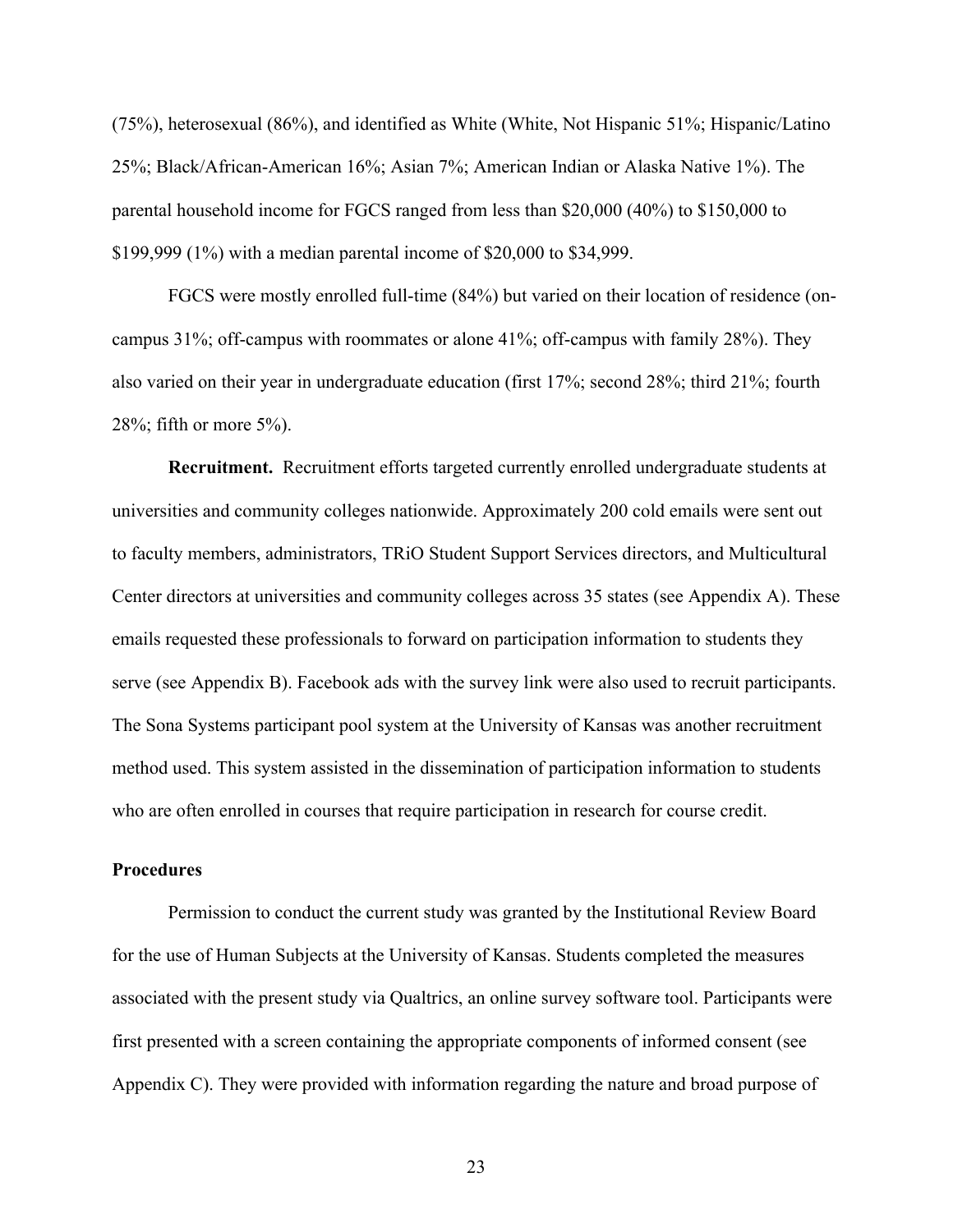the study. The nature participant participation was described, which consisted of responding to a series of items via an online survey. It was made known to participants that their participation was voluntary and they could cease participation at any time. Once participants electronically consented to participate, the participant was guided through the measures. Upon completion of the measure items, participants were thanked for their participation and provided with contact information to follow-up with any questions or concerns.

#### **Instruments**

**Generation Status.** One survey item provided four options to choose from to determine student generation status (see Appendix D). While first-generation status is defined as neither parent of the student having a four-year degree, research has shown that even one parent having some postsecondary education can act as a protective factor against some of the cognitive and psychosocial disadvantages experienced by first-generation students (Padgett, Johnson, and Pascarella, 2012). For this reason, neither parent having any education beyond high school defined first-generation status in this study. Instructions read, "Select the following statement that best describes the level of education of your parents. Please only include information regarding parent(s) or guardian(s) that you have consistently spent time with and that have you have been consistently influenced by in your life." Response options included: both of my parents hold bachelors' degrees or higher, at least one of my parents holds a bachelor's degree or higher, at least one of my parents has some education after high school, or neither of my parents has more than a high-school diploma.

**Race and Ethnicity.** Participants were asked to select all that apply for their race/ethnicity to acquire an objective measure of this characteristic (see Appendix D). Options included White Non-Hispanic, Hispanic/Latino, Black or African-American, Asian, American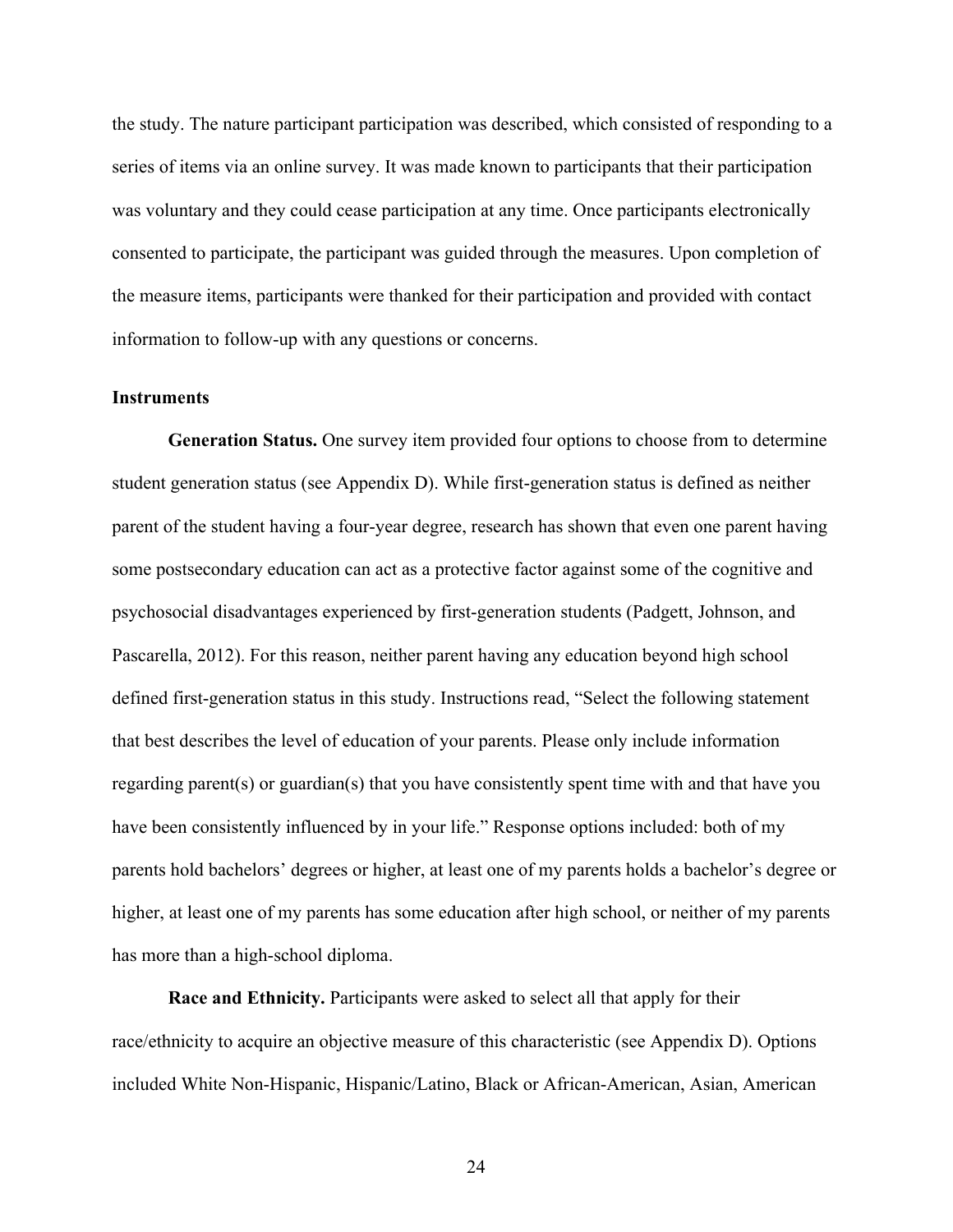Indian and Alaska Native, and Native Hawaiian and Other Pacific Islander. An item taken from the Distance from Privilege (DFP) scale (Kerr et al., 2012) was used to measure subjective experience of participant race and ethnicity (see Appendix E). The item was in a "ladder" format that asks participants to place themselves on the rung that corresponds with how much race and ethnic privilege they believe themselves to have. The DFP scale has been found to be consistent over time as well as good internal reliability ( $\alpha$  = .70) and construct validity. Items were tested separately to examine item validity related to group differences in perceived privilege. Item responses corresponded with expected results based on previous research regarding social class and race.

**Socioeconomic Status.** Multiple variables were used to assess different aspects of SES. Parental household income was assessed using categories ranging from less than \$20,000 up to \$200,000 (See Appendix D). Another ladder item from the DFP scale (Kerr et al., 2012) was used to examine subjective experience of participant social class (see Appendix E). Participants were asked to select the rung on a ladder they felt corresponded with their level of social class privilege. Kerr et al.'s (2012) Access to Resources scale was also administered to assess participants' perceived financial and social capital (see Appendix F).

**Feelings of Marginalization.** Feelings of marginalization were assessed using a measure of belongingness. All measures that explore marginalization as an acculturation orientation focus on race and ethnicity or other ethnic cultural characteristics that would not necessarily translate to the academic environment or be salient for all FGCS. The General Belongingness Scale (GBS; Malone, Pillow, & Osman, 2012) was used to measure belongingness (see Appendix G). Because marginalization includes feelings of belongingness in reference to two different environments in a student's life, participants responded to the GBS twice, once in reference to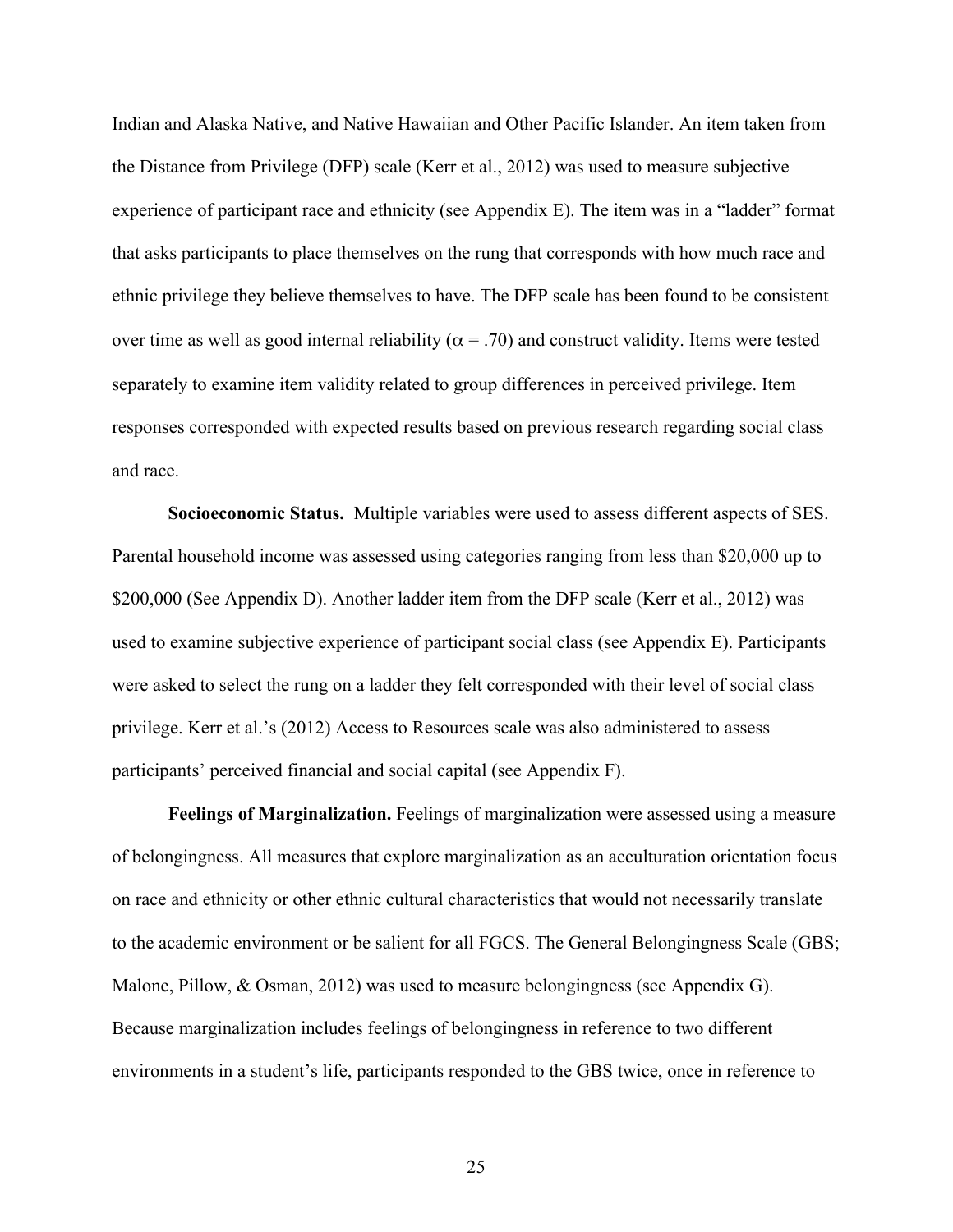their family of origin and pre-college peer group and a second time in reference to their academic environment and college peer group. This measure was shown to have strong reliability ( $\alpha$  = .94) and convergent and predictive validity. Factor analyses confirmed the theoretical foundations in which this measure was developed (CFI = .95, TLI = .94, RMSEA = .059, SRMR = .040).

Scale instructions were adapted, and prompts were added before each GBS administration. Instructions for GBS administration in reference to the college environment read, "Please select the circle indicating how much you agree with the following statements in reference to your peers and friends you've met in the college/university setting." Instructions for the GBS administration in reference to the family environment stated, "Please select the circle indicating how much you agree with the following statements in reference to your family members and the friends you had before college who did not attend college."

**Experiences with Classism.** Participant experiences with classism were measured using Langhout Rosselli, and Feinstein's Classism Experiences Questionnaire – Academe (CEQ-A; 2007). This measure is 34 items and contains three subscales that assess different types of classism experiences. These three types of classism are institutionalized classism, citational classism, and interpersonal classism via discounting. Institutionalized classism is occurs due to organizational structures, policies and procedures of an institution. Citational classism occurs when jokes or stories are told that refer to negative stereotypes about individuals with lower socioeconomic status. Interpersonal classism via discounting includes behaviors that seem to be dismissive of an individual's social class or socioeconomic status. Langhout et al. (2007) used confirmatory factor analysis (CFA) to support their theoretical foundations. Absolute fit indices confirmed this three-factor model (CFI = .989; TFI = .994; RMSEA = .036; SRMS = .068).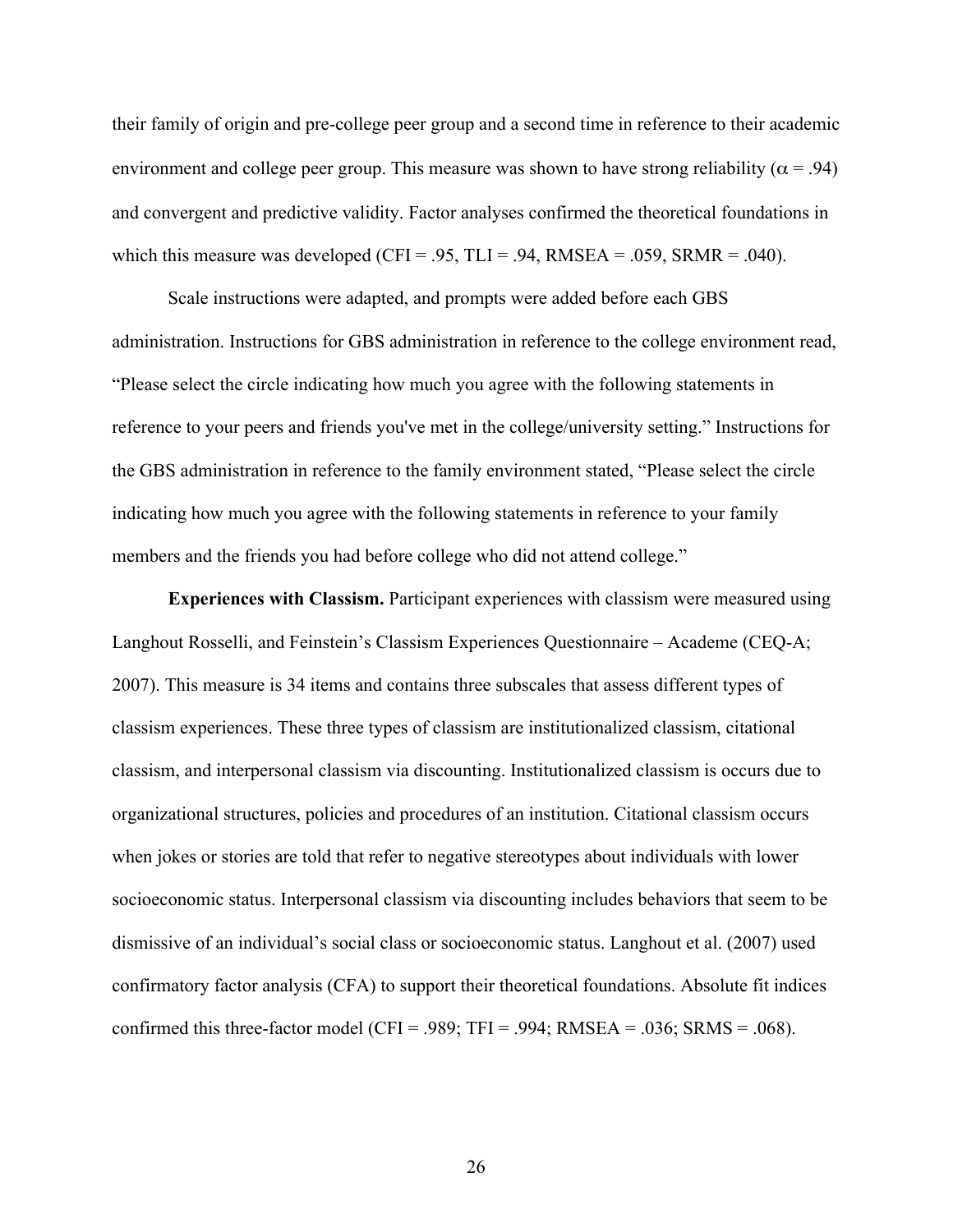#### **Data Analysis**

**Feelings of Marginalization and Generation Status.** Differences in feelings of marginalization between FGCS and CGCS were explored using independent sample t-tests. These analyses determined if there were significant differences in feelings of marginalization (measured by feelings of belongingness toward family and college environments) between students with varying generation statuses.

**Predicting Feelings of Marginalization.** Two multiple regression models were conducted using the univariate general linear model function to explore the unique variance that each of these variables account for in the prediction of feelings of marginalization (as measured by feelings of belongingness toward family and college) in college students. One model explored predictors for differences in family belongingness while the other model explored predictors for differences in college belongingness.

Each model included main effects for generation status (fixed factor), race (fixed factor), parental household income (fixed factor), distance from privilege: race (covariate), distance from privilege: social class (covariate), perceived access to resources (covariate), institutional classism (covariate), citational classism (covariate), and discounting classism (covariate). Interactions between generation status and all variables were included in the models to explore how differences in these variables depend on generation status. This allowed results to distinguish variables that predict family and college belongingness (main effects) in all students in the sample from variables whose predictive powers are dependent upon a student's generation status.

Due to multicollinearity, backward elimination, a stepwise regression procedure, was used to remove variables whose absence improved the model. Each time a variable with the highest *p*-value was removed, the model was refitted.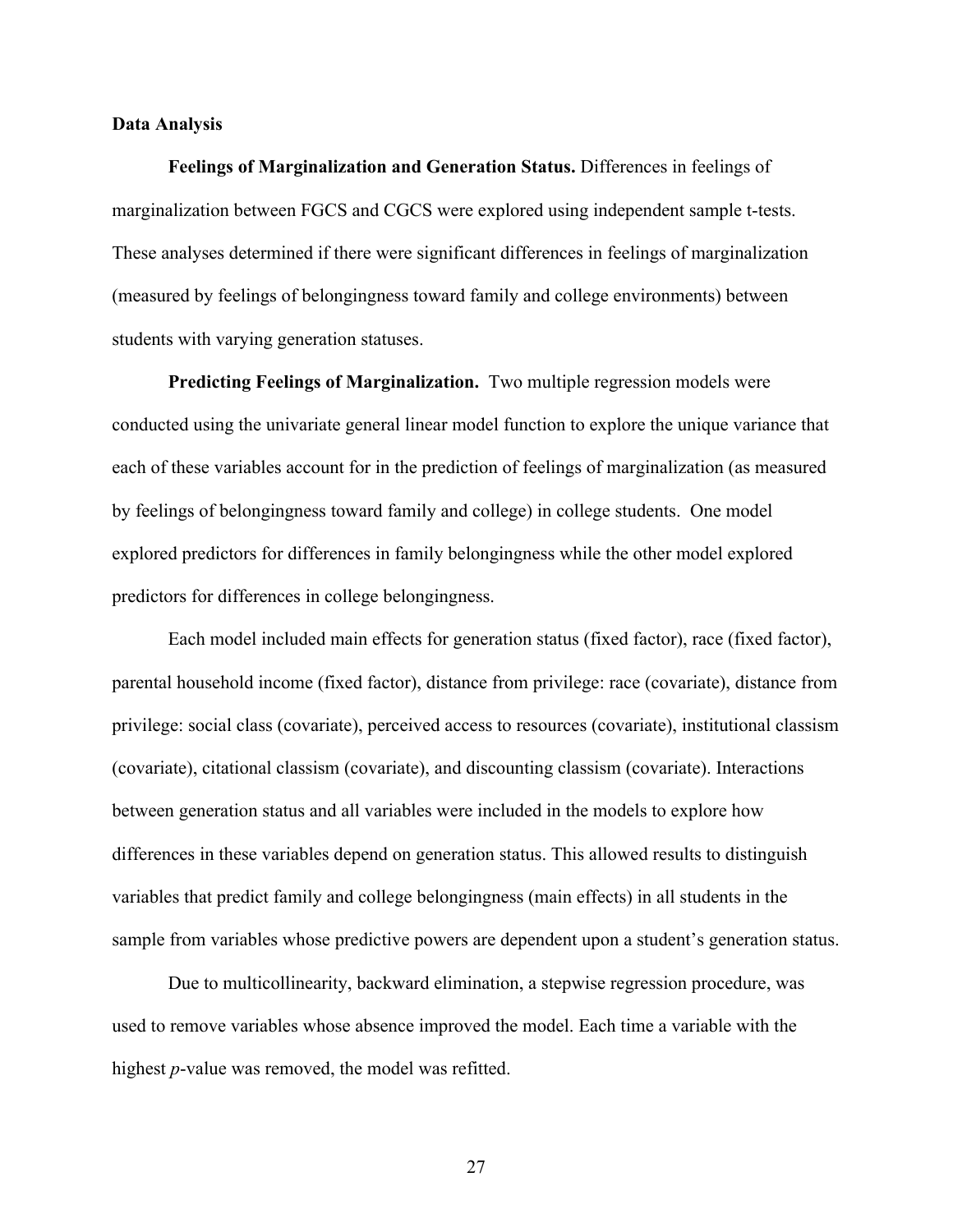#### **Chapter 4: Results**

#### **Statistical Analyses**

Independent t-tests were conducted to first determine if FGCS experienced significantly weaker feelings of college and family belongingness (which combine to determine if FGCS experience more marginalization). G\*power, a statistical power analysis computer program, indicated that a total sample of 140 participants (70 FGCS and 70 CGCS) was needed to detect large effects (d=.8) with 90% power with alpha at .05 showing the actual total sample size of 257 participants was more than adequate. Two multiple regression models were then conducted using the general linear model function to explore which variables were able to predict these differences. One model examined independent variable relationships with college belongingness and the other examined independent variable relationships with family belongingness. The combined results of these two models provide insight into what predicts feelings of marginalization in first-generation college students. A priori power analysis using G\*power indicated that a total sample of 75 participants was needed for both initial models to detect effect sizes of .33 with 80% power with alpha at .05 showing that the actual total sample size of 257 participants was more than adequate.

#### **Hypothesis 1: Differences in Marginalization**

It was hypothesized that FGCS experience significantly stronger feelings of marginalization, as measured by two administrations of the GBS, than CGCS. Independent t-test confirms (Table 1) that FGCS reported significantly stronger feelings of belongingness with their peers and friends they've met in the college setting (*M* =4.91, *SD* = 1.46) than continuing generation students,  $(M = 5.55, SD = 1.26)$ ,  $t(255) = 3.60, p = .000$ . Another independent t-test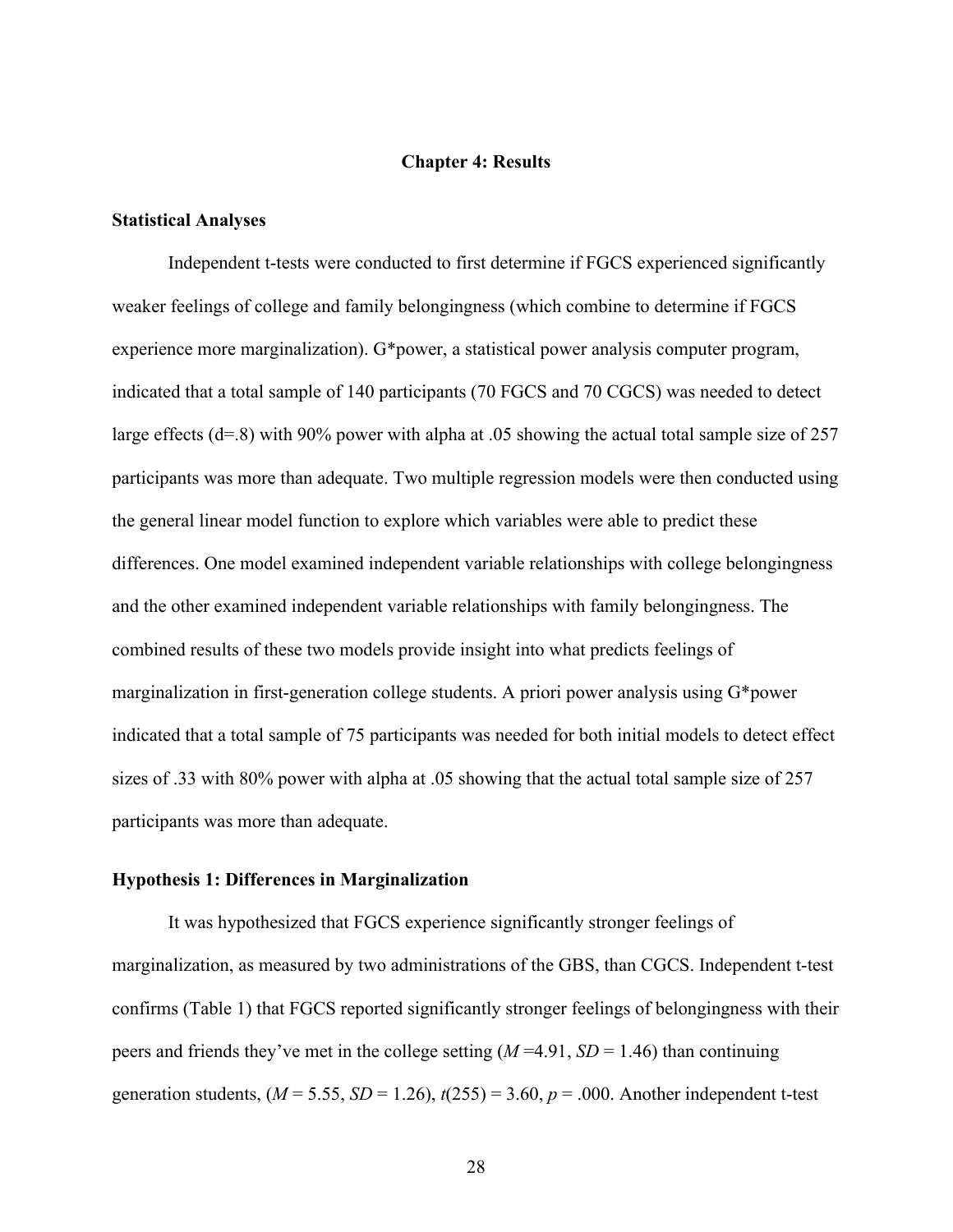(Table 1) confirms that FGCS also reported significantly weaker feelings of belongingness toward family members and friends from home that did not attend college,  $t(139.62) = 1.99$ ,  $p =$ .049. These combined results suggest that FGCS do in fact experience more marginalization than CGCS.

#### Table 1

| Independent t-test: Differences in feelings of marginalization |            |                          |          |        |  |  |  |  |
|----------------------------------------------------------------|------------|--------------------------|----------|--------|--|--|--|--|
|                                                                |            | <b>Generation Status</b> |          |        |  |  |  |  |
|                                                                | First-     | Continuing               |          |        |  |  |  |  |
|                                                                | Generation | Generation               |          |        |  |  |  |  |
|                                                                | M(SD)      | M(SD)                    |          | df     |  |  |  |  |
|                                                                |            |                          |          |        |  |  |  |  |
| Family                                                         | 5.44(1.45) | 5.81 (1.29)              | 1.99*    | 139.62 |  |  |  |  |
| Belongingness                                                  |            |                          |          |        |  |  |  |  |
| College                                                        | 4.91(1.46) | 5.55(1.26)               | $3.60**$ | 255    |  |  |  |  |
| Belongingness                                                  |            |                          |          |        |  |  |  |  |
| $Note * = n < 0.6 ** = n < 0.1$                                |            |                          |          |        |  |  |  |  |

*Note.*  $* = p < .05$ ,  $* = p < .01$ .

Post hoc power analyses were completed using G\*Power. For the t-test exploring differences in college belongingness, post host analysis revealed that on the basis of the mean, between-groups comparison effect size  $(d = .47)$ , and an alpha level of  $p < .05$ , the statistical power for this test was .91. Thus, showing a more than adequate amount of statistical power. For the t-test exploring differences in family belongingness, post host analysis revealed moderate statistical power on the basis of the mean, between-groups comparison effect size,  $(d = .247)$ , and an alpha level of  $p < 0.05$ . The statistical power for this test was .64.

## **Hypothesis 2: Predicting Feelings of Marginalization Among FGCS**

It was hypothesized that generation status, race and ethnicity, perceived distance from privilege (in regards to social class and race), socioeconomic status, and experiences with classism will account for large and unique portions of differences in feelings of marginalization in college students. Both models initially included main effects for generation status, parental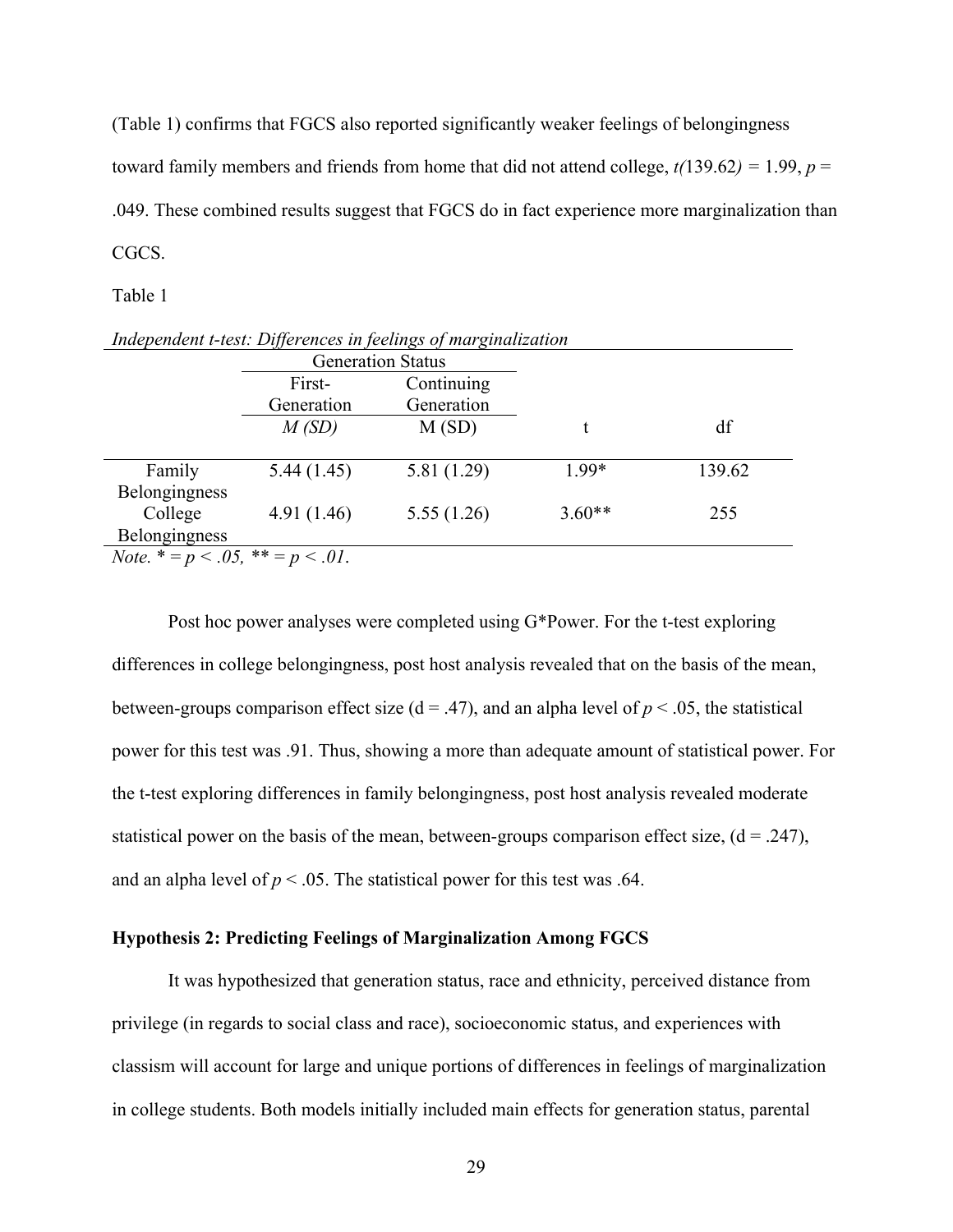household income, perceived distance from social class privilege, race and ethnicity, perceived distance from racial/ethnic privilege, and experiences with citational, discounting, and institutional classism and interaction effects for generation status across all independent variables in the model (See Tables 2.1 and 2.2). Type of institution was not included as a predictor in the models due to low variability in the sample.

## Table 2.1

| Tests of Between-Subjects Effects |                       |                |         |                           |          |         |           |                    |
|-----------------------------------|-----------------------|----------------|---------|---------------------------|----------|---------|-----------|--------------------|
|                                   | Type III              |                |         |                           |          | Partial |           |                    |
|                                   | Sum of                |                | Mean    |                           |          | Eta     | Noncent.  | Observed           |
| Source                            | Squares               | df             | Square  | $\boldsymbol{\mathrm{F}}$ | Sig.     | Squared | Parameter | Power <sup>b</sup> |
| Corrected Model                   | $97.862$ <sup>a</sup> | 19             | 5.151   | 3.280                     | $.000**$ | .208    | 62.328    | 1.000              |
| Intercept                         | 111.965               | $\mathbf{1}$   | 111.965 | 71.31                     | .000     | .231    | 71.310    | 1.000              |
|                                   |                       |                |         | $\mathbf{0}$              |          |         |           |                    |
| Race                              | .674                  | $\mathbf{1}$   | .674    | .429                      | .513     | .002    | .429      | .100               |
| <b>Generation Status</b>          | .122                  | $\mathbf{1}$   | .122    | .077                      | .781     | .000    | .077      | .059               |
| Income                            | .058                  | $\overline{2}$ | .029    | .019                      | .982     | .000    | .037      | .053               |
| <b>Access to Resources</b>        | 8.224                 | $\mathbf{1}$   | 8.224   | 5.238                     | $.023*$  | .022    | 5.238     | .625               |
| DFP: Class                        | 1.631                 | $\mathbf{1}$   | 1.631   | 1.039                     | .309     | .004    | 1.039     | .174               |
| DFP: Race                         | .682                  | $\mathbf{1}$   | .682    | .434                      | .511     | .002    | .434      | .101               |
| <b>Institutional Classism</b>     | .033                  | $\mathbf{1}$   | .033    | .021                      | .885     | .000    | .021      | .052               |
| <b>Citational Classism</b>        | 16.565                | $\mathbf{1}$   | 16.565  | 10.55                     | $.001**$ | .043    | 10.550    | .899               |
|                                   |                       |                |         | $\boldsymbol{0}$          |          |         |           |                    |
| Discounting Classism              | .795                  | $\mathbf{1}$   | .795    | .506                      | .477     | .002    | .506      | .109               |
| Race * Gen Stat                   | 2.185                 | 1              | 2.185   | 1.391                     | .239     | .006    | 1.391     | .217               |
| Gen Stat * Income                 | 6.877                 | $\overline{2}$ | 3.439   | 2.190                     | .114     | .018    | 4.380     | .445               |
| Gen Stat * AtR                    | .169                  | $\mathbf{1}$   | .169    | .107                      | .744     | .000    | .107      | .062               |
| GenStat * DFP: Class              | 1.939                 | $\mathbf{1}$   | 1.939   | 1.235                     | .268     | .005    | 1.235     | .198               |
| GenStat * DFP: Race               | 1.270                 | $\mathbf{1}$   | 1.270   | .809                      | .369     | .003    | .809      | .146               |
| GenStat * Inst Classism           | .005                  | $\mathbf{1}$   | .005    | .003                      | .954     | .000    | .003      | .050               |
| GenStat * Cit Classism            | .547                  | $\mathbf{1}$   | .547    | .348                      | .556     | .001    | .348      | .090               |
| GenStat * Disc Classism           | .503                  | 1              | .503    | .320                      | .572     | .001    | .320      | .087               |
| Error                             | 372.117               | 237            | 1.570   |                           |          |         |           |                    |
| Total                             | 7816.676              | 257            |         |                           |          |         |           |                    |
| Corrected Total                   | 469.979               | 256            |         |                           |          |         |           |                    |

*Univariate General Linear Model, Initial: College belongingness*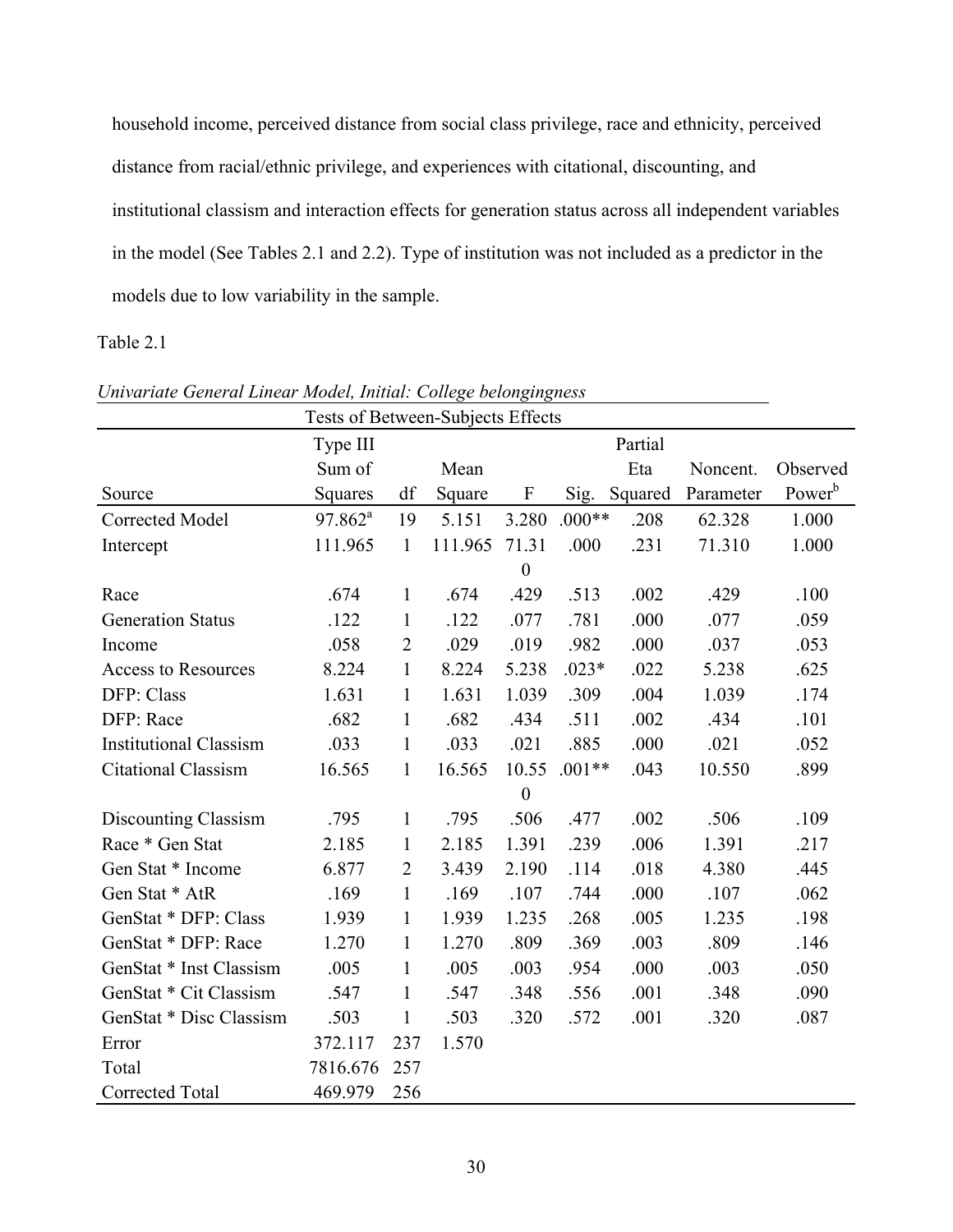# *Note.*  $* = p < .05$ ,  $** = p < .01$ . a. R Squared = .208 (Adjusted R Squared = .145) b. Computed using alpha = .05

Table 2.2

| Tests of Between-Subjects Effects |                       |                |         |                           |          |         |           |                    |  |
|-----------------------------------|-----------------------|----------------|---------|---------------------------|----------|---------|-----------|--------------------|--|
|                                   | Type III              |                |         |                           |          | Partial |           |                    |  |
|                                   | Sum of                |                | Mean    |                           |          | Eta     | Noncent.  | Observed           |  |
| Source                            | Squares               | df             | Square  | $\boldsymbol{\mathrm{F}}$ | Sig.     | Squared | Parameter | Power <sup>b</sup> |  |
| Corrected Model                   | $76.672$ <sup>a</sup> | 19             | 4.035   | 2.457                     | $.001**$ | .165    | 46.676    | .996               |  |
| Intercept                         | 187.109               | $\mathbf{1}$   | 187.109 | 113.909                   | .000     | .325    | 113.909   | 1.000              |  |
| Race                              | .228                  | $\mathbf{1}$   | .228    | .139                      | .710     | .001    | .139      | .066               |  |
| <b>Generation Status</b>          | .878                  | $\mathbf{1}$   | .878    | .534                      | .465     | .002    | .534      | .113               |  |
| Income                            | 10.867                | $\overline{2}$ | 5.434   | 3.308                     | $.038*$  | .027    | 6.616     | .623               |  |
| <b>Access to Resources</b>        | .253                  | $\mathbf{1}$   | .253    | .154                      | .695     | .001    | .154      | .068               |  |
| DFP: Class                        | .151                  | $\mathbf{1}$   | .151    | .092                      | .762     | .000    | .092      | .060               |  |
| DFP: Race                         | .000                  | $\mathbf{1}$   | .000    | .000                      | .990     | .000    | .000      | .050               |  |
| <b>Institutional Classism</b>     | 3.254                 | $\mathbf{1}$   | 3.254   | 1.981                     | .161     | .008    | 1.981     | .289               |  |
| <b>Citational Classism</b>        | 4.964                 | $\mathbf{1}$   | 4.964   | 3.022                     | .083     | .013    | 3.022     | .410               |  |
| <b>Discounting Classism</b>       | .377                  | $\mathbf{1}$   | .377    | .229                      | .632     | .001    | .229      | .076               |  |
| Race * Gen Stat                   | .071                  | $\mathbf{1}$   | .071    | .044                      | .835     | .000    | .044      | .055               |  |
| Gen Stat * Income                 | 4.152                 | $\overline{2}$ | 2.076   | 1.264                     | .284     | .011    | 2.528     | .273               |  |
| Gen Stat * AtR                    | 1.337                 | $\mathbf{1}$   | 1.337   | .814                      | .368     | .003    | .814      | .146               |  |
| Gen Stat * DFP: Class             | .020                  | $\mathbf{1}$   | .020    | .012                      | .913     | .000    | .012      | .051               |  |
| Gen Stat * DFP: Race              | .000                  | $\mathbf{1}$   | .000    | .000                      | .990     | .000    | .000      | .050               |  |
| Gen Stat * Inst Classism          | .033                  | $\mathbf{1}$   | .033    | .020                      | .888     | .000    | .020      | .052               |  |
| Gen Stat * Cit Classism           | 11.021                | $\mathbf{1}$   | 11.021  | 6.709                     | $.010*$  | .028    | 6.709     | .732               |  |
| Gen Stat * Disc Classism          | 3.608                 | 1              | 3.608   | 2.197                     | .140     | .009    | 2.197     | .315               |  |
| Error                             | 389.301               | 237            | 1.643   |                           |          |         |           |                    |  |
| Total                             | 8802.37               | 257            |         |                           |          |         |           |                    |  |
| Corrected Total                   | 465.973               | 256            |         |                           |          |         |           |                    |  |

*Univariate General Linear Model, Initial: Family belongingness*

*Note.*  $* = p < .05$ ,  $* = p < .01$ .

a. R Squared =  $.165$  (Adjusted R Squared =  $.098$ )

b. Computed using alpha = .05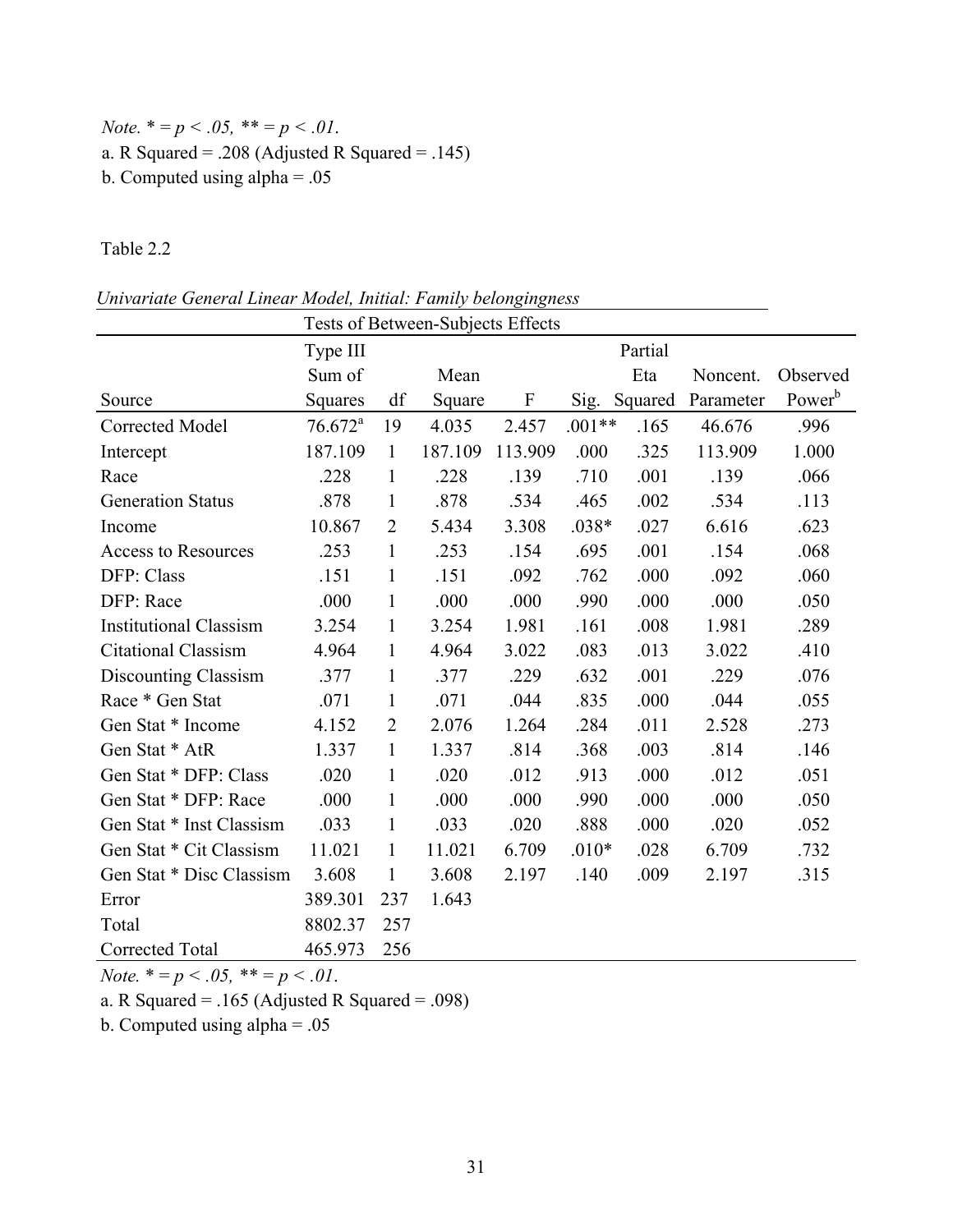Both models were reduced to contain only independent variables that make a significant, unique contribution to predicting belongingness in each model. To arrive at the final regression models, effects with the highest p value were identified and removed one at a time. The variable was entirely removed from the model if neither its main effect or interaction effect with generation status were significant. The order of the removal of variables for both models can be examined in Tables 3.1 and 3.2, and the final models are displayed in Tables 4.1 and 4.2. Table 3.1

*College belongingness: Order of variable removal and corresponding p-values for reduced model*

|                                       |                 | <b>Generation Status</b> |  |  |
|---------------------------------------|-----------------|--------------------------|--|--|
|                                       | Main Effect $p$ | Interaction Effect p     |  |  |
| <b>Institutional Classism</b>         | .89             | .95                      |  |  |
| Discounting Classism                  | .44             | .52                      |  |  |
| Parental Household Income             | 1.09            | .13                      |  |  |
| Distance from Privilege: Race         | .52             | .34                      |  |  |
| Race and Ethnicity                    | .52             | .41                      |  |  |
| Distance from Privilege: Social Class | .82             | .28                      |  |  |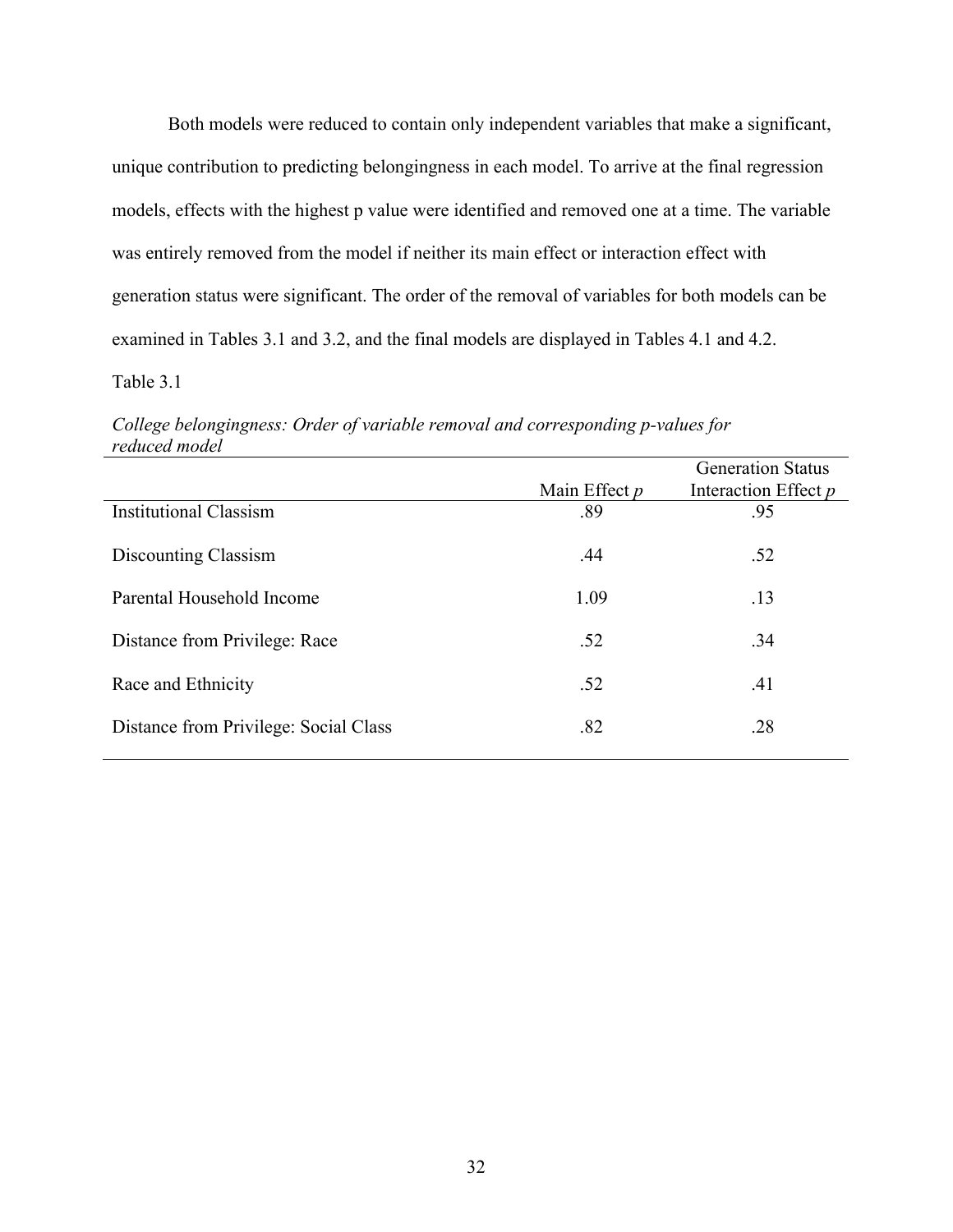# Table 3.2

|                                       | Main Effect $p$ | <b>Generation Status</b><br>Interaction Effect p |
|---------------------------------------|-----------------|--------------------------------------------------|
| Distance from Privilege: Race         | .99             | .99                                              |
| Access to Resources                   | .76             | .91                                              |
| <b>Institutional Classism</b>         | .16             | .91                                              |
| Race and Ethnicity                    | .32             | .80                                              |
| Distance from Privilege: Social Class | .80             | .28                                              |

# *Family belongingness: Order of variable removal and corresponding p-values for reduced model*

# Table 4.1

|                          | Tests of Between-Subjects Effects |     |         |        |          |         |         |                    |  |  |  |  |
|--------------------------|-----------------------------------|-----|---------|--------|----------|---------|---------|--------------------|--|--|--|--|
|                          | Type III                          |     |         |        |          | Partial |         |                    |  |  |  |  |
|                          | Sum of                            |     | Mean    |        |          | Eta     | Noncent | Observed           |  |  |  |  |
| Source                   | Squares                           | df  | Square  | F      | Sig.     | Squared | Param.  | Power <sup>b</sup> |  |  |  |  |
| Corrected Model          | $83.345^a$                        | 5   | 16.669  | 10.821 | $.000**$ | .177    | 54.107  | 1.000              |  |  |  |  |
| Intercept                | 252.057                           |     | 252.057 | 163.63 | .000     | .395    | 163.634 | 1.000              |  |  |  |  |
|                          |                                   |     |         | 4      |          |         |         |                    |  |  |  |  |
| <b>Generation Status</b> | .021                              |     | .021    | .013   | .908     | .000    | .013    | .052               |  |  |  |  |
| Access to Resources      | 15.762                            |     | 15.762  | 10.233 | $.002**$ | .039    | 10.233  | .890               |  |  |  |  |
| Citational Classism      | 25.531                            |     | 25.531  | 16.575 | $0.00**$ | .062    | 16.575  | .982               |  |  |  |  |
| Gen Stat * AtR           | .124                              |     | .124    | .081   | .777     | .000    | .081    | .059               |  |  |  |  |
| Gen Stat * Cit Class     | .901                              |     | .901    | .585   | .445     | .002    | .585    | .119               |  |  |  |  |
| Error                    | 386.634                           | 251 | 1.540   |        |          |         |         |                    |  |  |  |  |
| Total                    | 7816.68                           | 257 |         |        |          |         |         |                    |  |  |  |  |
| Corrected Total          | 469.979                           | 256 |         |        |          |         |         |                    |  |  |  |  |

*Univariate General Linear Model, Final: College belongingness*

*Note.*  $* = p < .05$ ,  $** = p < .01$ .

a. R Squared = .177 (Adjusted R Squared = .161)

b. Computed using alpha = .05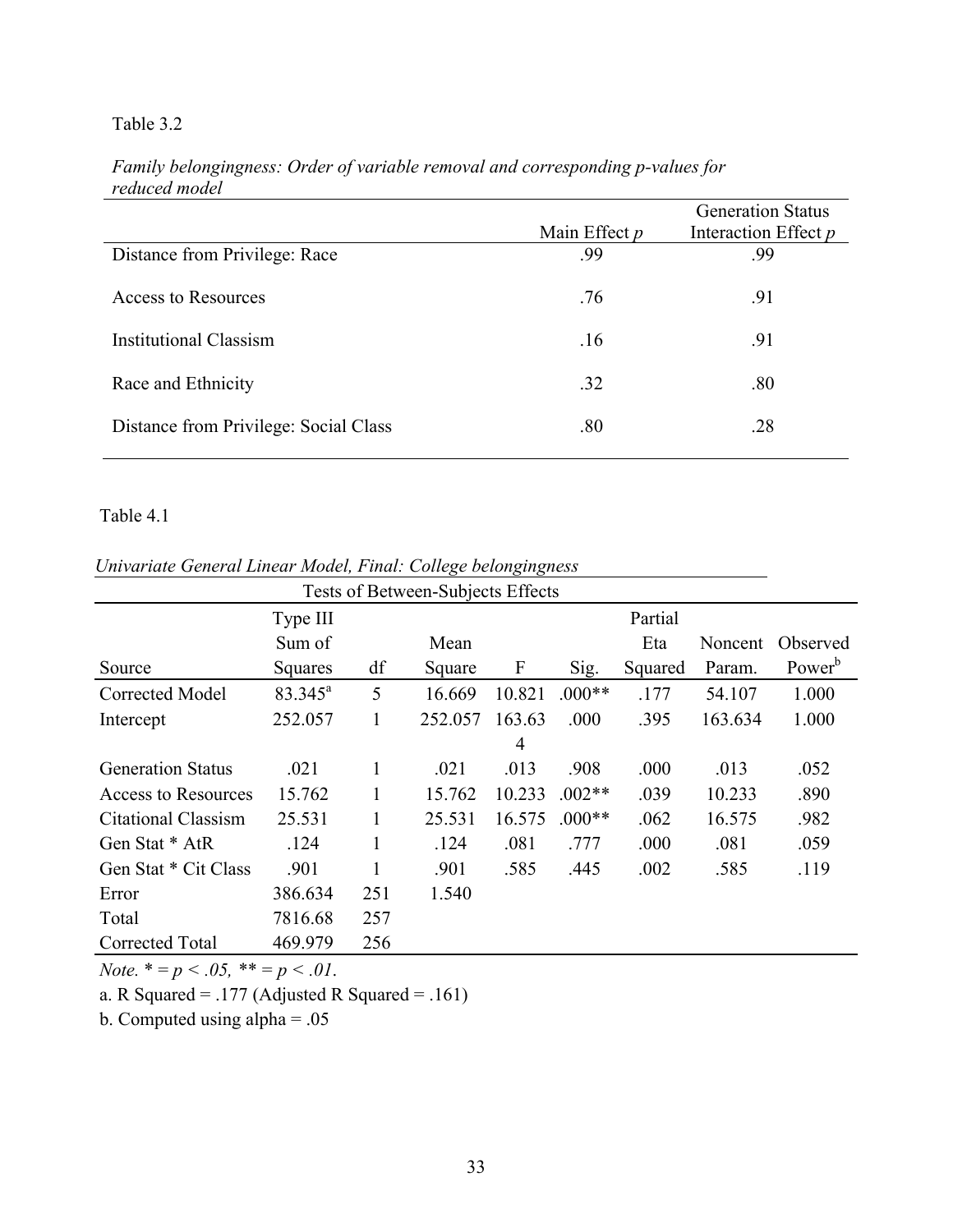#### Table 4.2

| I USIS OI DUIWUUI-BUDJUUS EIIUUS | Type III              |                |           |                           |          | Partial |           |                    |
|----------------------------------|-----------------------|----------------|-----------|---------------------------|----------|---------|-----------|--------------------|
|                                  | Sum of                |                | Mean      |                           |          | Eta     | Noncent.  | Observed           |
| Source                           | Squares               | df             | Square    | $\boldsymbol{\mathrm{F}}$ | Sig.     | Squared | Parameter | Power <sup>b</sup> |
| Corrected                        | $67.959$ <sup>a</sup> | 9              | 7.551     | 4.686                     | $.000**$ | .146    | 42.174    | .999               |
| Model                            |                       |                |           |                           |          |         |           |                    |
| Intercept                        | 1191.228              | $\mathbf{1}$   | 1191.23   | 739.26                    | .000     | .750    | 739.26    | 1.000              |
| Generation                       | .592                  | 1              | .592      | .368                      | .545     | .001    | .368      | .093               |
| <b>Status</b>                    |                       |                |           |                           |          |         |           |                    |
| Income                           | 15.528                | $\overline{2}$ | 7.764     | 4.818                     | $.009**$ | .038    | 9.637     | .795               |
| Citational                       | 4.990                 | $\mathbf{1}$   | 4.990     | 3.097                     | .080     | .012    | 3.097     | .418               |
| Classism                         |                       |                |           |                           |          |         |           |                    |
| Discounting                      | 3.729                 | $\mathbf{1}$   | 3.729     | 2.314                     | .129     | .009    | 2.314     | .329               |
| Classism                         |                       |                |           |                           |          |         |           |                    |
| Gen Stat*                        | 5.273                 | $\overline{2}$ | 2.636     | 1.636                     | .197     | .013    | 3.272     | .344               |
| Income                           |                       |                |           |                           |          |         |           |                    |
| Gen Stat*                        | 9.989                 | $\mathbf{1}$   | 9.989     | 6.199                     | $.013*$  | .024    | 6.199     | .699               |
| CitClass M                       |                       |                |           |                           |          |         |           |                    |
| GenStat2 <sup>*</sup>            | 6.104                 | $\mathbf{1}$   | 6.104     | 3.788                     | .053     | .015    | 3.788     | .492               |
| DiscClass M                      |                       |                |           |                           |          |         |           |                    |
| Error                            | 398.014               |                | 247 1.611 |                           |          |         |           |                    |
| Total                            | 8802.373              | 257            |           |                           |          |         |           |                    |
| Corrected                        | 465.973               | 256            |           |                           |          |         |           |                    |
| Total                            |                       |                |           |                           |          |         |           |                    |

*Univariate General Linear Model, Final: Family belongingness* Tests of Between-Subjects Effects

*Note.*  $* = p < .05$ ,  $** = p < .01$ .

a. R Squared =  $.146$  (Adjusted R Squared =  $.115$ )

b. Computed using alpha = .05

**Predictor descriptives.** Descriptive statistics for predictor variables are displayed in

Tables 6.1 and 6.2.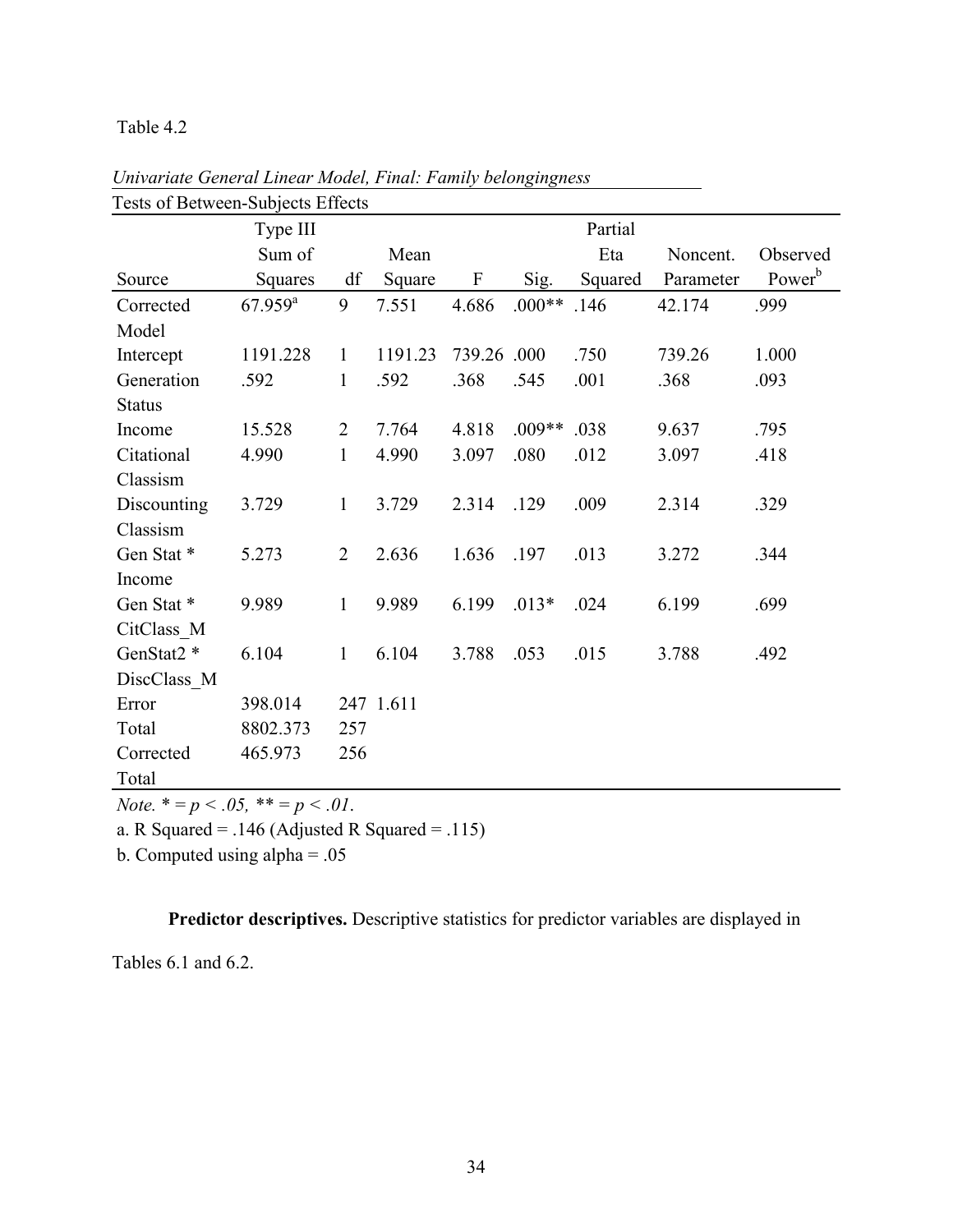## Table 6.1

## *Frequencies for categorical variables*

|                                                                             | Frequency     |                |                | Percent        |                |                | Cumulative<br>Percent |                 |                 |
|-----------------------------------------------------------------------------|---------------|----------------|----------------|----------------|----------------|----------------|-----------------------|-----------------|-----------------|
|                                                                             | FG            | CG             | T              | FG             | CG             | T              | FG                    | CG              | T               |
| Parental Household Income                                                   |               |                |                |                |                |                |                       |                 |                 |
| Less than \$20,000 to \$34,999<br>\$35,000 to \$74,999<br>\$75,000 and more | 45<br>27<br>9 | 54<br>48<br>74 | 99<br>75<br>83 | 56<br>33<br>11 | 31<br>27<br>42 | 39<br>29<br>32 | 55<br>89<br>100       | 31<br>58<br>100 | 39<br>68<br>100 |
| Race                                                                        |               |                |                |                |                |                |                       |                 |                 |
| White<br>Student of Color                                                   | 41<br>40      | 108<br>68      | 149<br>108     | 51<br>50       | 61<br>39       | 58<br>42       | 51<br>100             | 61<br>100       | 58<br>100       |
| <b>Generation Status</b>                                                    | 81            | 176            | 257            | 31.5           | 68.5           | 100            | 100                   | 100             | 100             |

### Table 6.2

| Descriptives for continuous predictor variables |  |  |
|-------------------------------------------------|--|--|
|-------------------------------------------------|--|--|

|                          |            |           | DFP:   |       |               |            |             |
|--------------------------|------------|-----------|--------|-------|---------------|------------|-------------|
|                          |            | Access to | Social | DFP:  | Institutional | Citational | Discounting |
| <b>Generation Status</b> |            | Resources | Class  | Race  | Classism      | Classism   | Classism    |
| Continuing               | Mean       | 2.8100    | 4.70   | 3.66  | 1.9214        | 1.5884     | 2.3448      |
|                          | Std. Dev   | .77018    | 2.113  | 2.607 | .87722        | .79135     | .87942      |
|                          | Std. Error | .05805    | .159   | .197  | .06612        | .05965     | .06629      |
| First-                   | Mean       | 2.2778    | 6.35   | 4.72  | 2.2882        | 1.8355     | 2.5740      |
| Generation               | Std. Dev   | .68590    | 2.276  | 2.803 | .98485        | .99674     | 1.08373     |
|                          | Std. Error | .07621    | .253   | .311  | .10943        | .11075     | .12041      |
| Total                    | Mean       | 2.6423    | 5.22   | 3.99  | 2.0370        | 1.6663     | 2.4170      |
|                          | Std. Dev   | .78351    | 2.293  | 2.710 | .92645        | .86705     | .95241      |
|                          | Std. Error | .04887    | .143   | .169  | .05779        | .05409     | .05941      |

**Correlations.** All correlations between continuous variables are displayed in Table 7. Top portion of the correlation matrix displays variable relationships within the FGCS sample with the bottom portion of the matrix showing variable relationships across all students.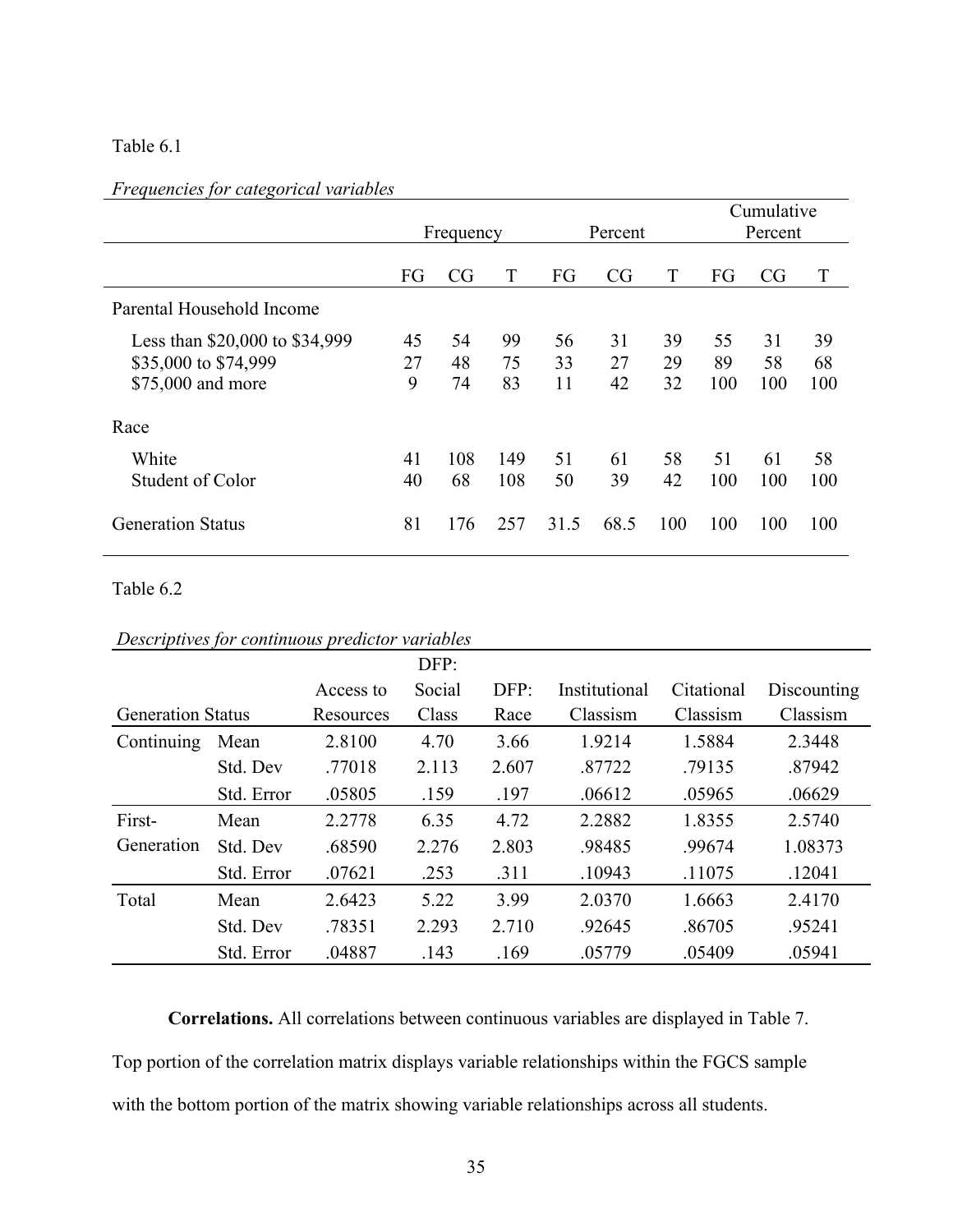#### Table 7

|                   |             | Family College        |                       |                       | DFP:        | DFP:                 | Inst        | Cit        | Disc                 |
|-------------------|-------------|-----------------------|-----------------------|-----------------------|-------------|----------------------|-------------|------------|----------------------|
|                   | <b>GBS</b>  | <b>GBS</b>            | Income                | AtR                   | Class       | Race                 | Class       | Class      | Class                |
| <b>Family GBS</b> |             | $.245*$               | .186                  | .090                  | $-.105$     | $-.068$              | $-.205$     | $-.343***$ | $-182$               |
| College GBS       | $.275***$   |                       | .039                  | $.259*$               | $-.305***$  | $-.223$ <sup>*</sup> | $-170$      | $-.361$ ** | $-.227$ <sup>*</sup> |
| Income            | $.219$ **   | $.247***$             |                       | $.325***$             | $-.355$ **  | $-.306$ **           | $-196$      | $-169$     | $-.071$              |
| AtR               | $.180^{**}$ | $.328$ **             | $.552$ **             |                       | $-.453$ **  | $-.283$ <sup>*</sup> | $-.445$ **  | $-.291$ ** | $-417$ **            |
| DFP: Class        | $-.202$ **  | $-.281$ **            | $-.475***$            | $-.595$ **            | 1           | $.535$ **            | $.306^{**}$ | $.326$ **  | $.332$ **            |
| DFP: Race         | $-.092$     | $-.166$ **            | $-281$ <sup>**</sup>  | $-.295***$            | $.503$ **   | 1                    | $.302$ **   | $.318***$  | $.223*$              |
| <b>Inst Class</b> | $-.257$ **  | $-.218$ <sup>**</sup> | $-.319$ <sup>**</sup> | $-.401$ <sup>**</sup> | $.360^{**}$ | $.228$ **            |             | $.397***$  | $.699***$            |
| Cit Class         | $-.215$ **  | $-.307***$            | $-.153$ <sup>*</sup>  | $-234$                | $.206$ **   | .145                 | $.427***$   | 1          | $.657$ **            |
| Disc Class        | $-.236$ **  | $-.219$ <sup>**</sup> | $-.163$ <sup>**</sup> | $-.334$ **            | $.278$ **   | $.193***$            | $.642$ **   | $.625***$  | 1                    |

#### *Correlation matrix*

\*\*. Correlation is significant at the 0.01 level (2-tailed).

\*. Correlation is significant at the 0.05 level (2-tailed).

**Generation status.** Despite significant differences in family and college belongingness between FGCS and CGSC, main effects in both models for generation status suggest that generation status alone is not able to predict feelings of marginalization in college students. The results from the college belongingness model (Table 3.1) do not indicate a significant main effect for generation status  $F(1, 251) = .01$ ,  $p = .91$ ). The results for the family belongingness model (Table 3.2) also do not indicate a significant main effect for generation status  $F(1, 247) = .37$ , *p* = .54). The combined main effect results from these models suggest that generation status alone is not able to predict feelings of marginalization in college students.

**Predicting college belongingness.** The univariate general linear model function was used to conduct a regression analysis to investigate the contributions of perceived access to resources, perceived distance from privilege (social class and race), and experiences with institutional, citational, and discounting classism to feelings of belongingness scores in reference to college friends and peers. The model's main effects determine each variable's ability to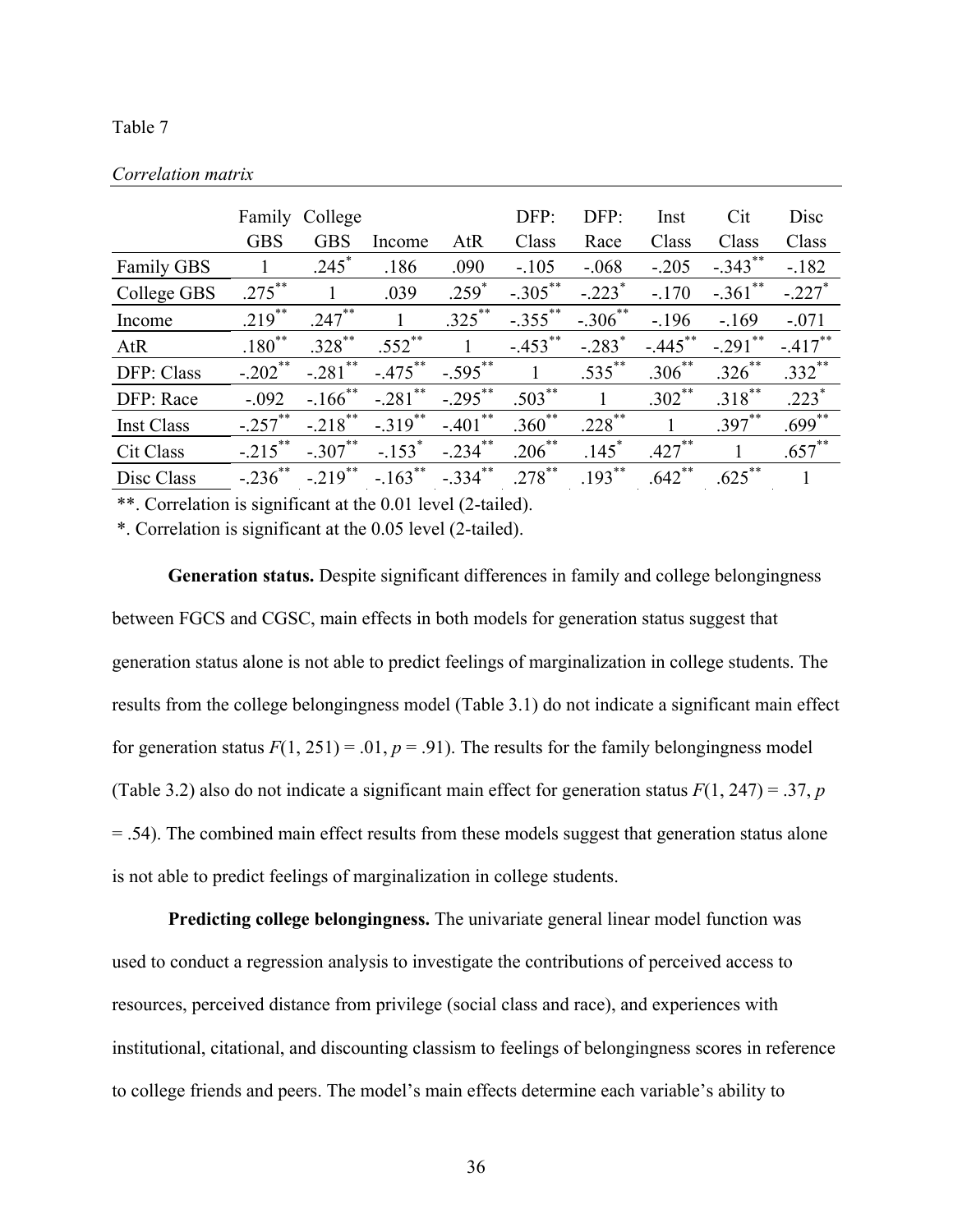predict college belongingness in the college student sample as a whole, while the interaction effects included in the model determine a variable's ability to predict college belongingness depends on generation status. The final model (Table 3.1) included main effects for generation status, perceived access to resources along with the interaction between generation status and access and the interaction between generation status and experiences with citational classism.

The model was statistically significant (Adjusted  $R^2 = .16$ , *F* [5, 251] = 10.82, p < .01) with observed power of 1, which is more than adequate. The model results indicate main effects for perceived access to resources,  $F[5, 251] = 10.23$ ,  $p < .01$ ,  $\eta^2 = .04$ , and citational classism, *F* [5, 251] = 16.58, p < .01,  $\eta^2$  = .06. These variables were able to predict college belongingness regardless of generation status. No significant interaction effects in the model were significant indicating that differences in the variables did not depend on generation status.

**Predicting family belongingness.** The univariate general linear model function was also used to conduct a regression analysis to investigate the contributions of the study's independent variables to FGCS feelings of belongingness scores in reference to family members and friends from home that did not go to college. The model's main effects determine each variable's ability to predict family belongingness in the college student sample as a whole, while the interaction effects included in the model determine a variable's ability to predict college belongingness when accounting for generation status. The final model (Table 3.2) included main effects for generation status, parental household income, citational classism, and discounting classism along with the interaction effects between these three variables and generation status.

The model was statistically significant (Adjusted  $R^2 = .12$ , *F* [9, 247] = 4.69, p < .01) with observed power of 1, which is more than adequate. There was a significant main effect for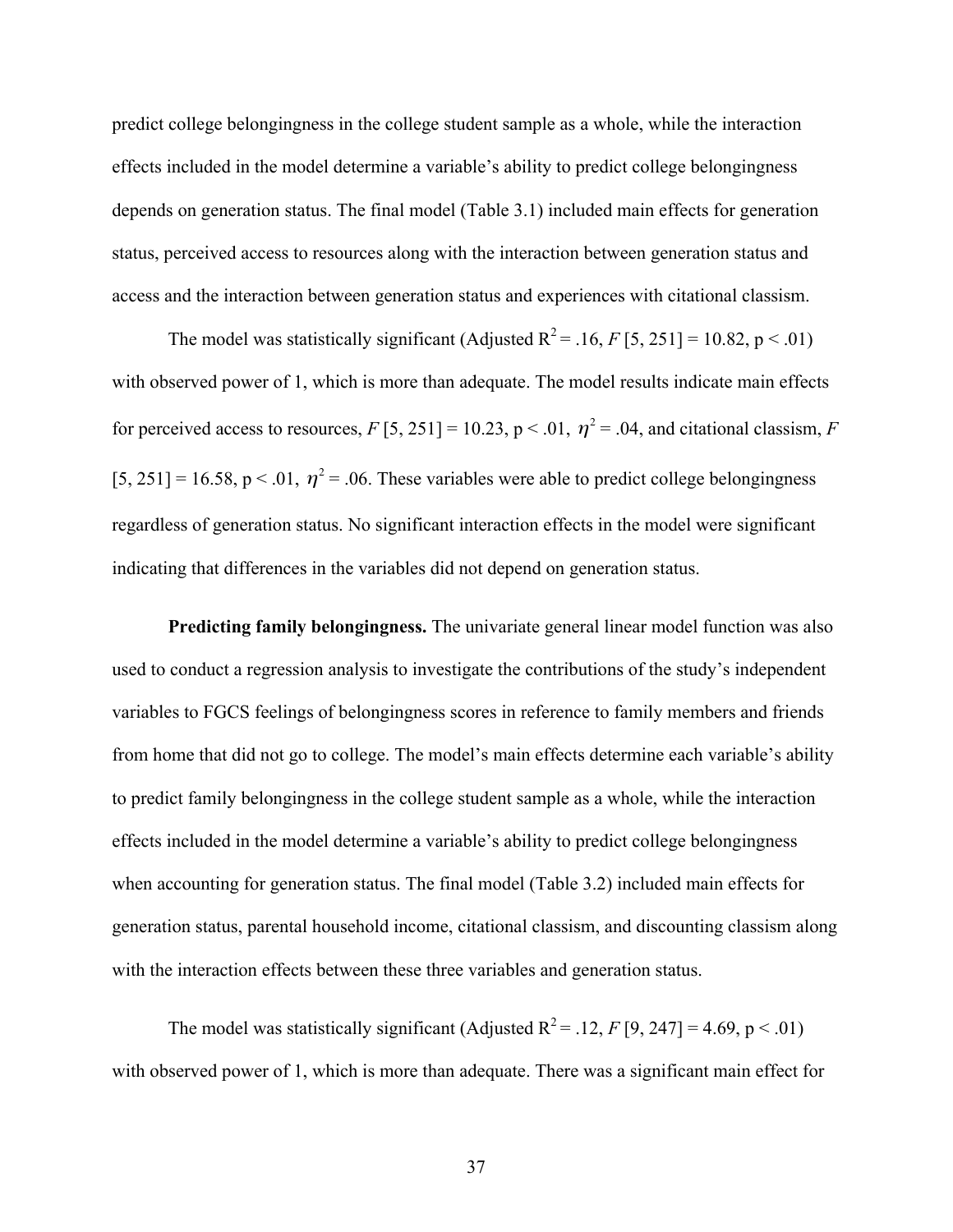parental household income,  $F[2, 247] = 4.82$ ,  $p < .01$ ,  $\eta^2 = .04$ . Results indicate that parental household income predicts family belongingness regardless of generation status. The interaction effect between generation status and citational classism was also significant, *F* [5, 251] = 10.23,  $p < .01$ ,  $\eta^2 = .02$ . This indicates that differences in family belongingness predicted by experiences with citational classism depend on generation status and is illustrated in Figure 1.

Figure 1



**Experiences with Citational Classism**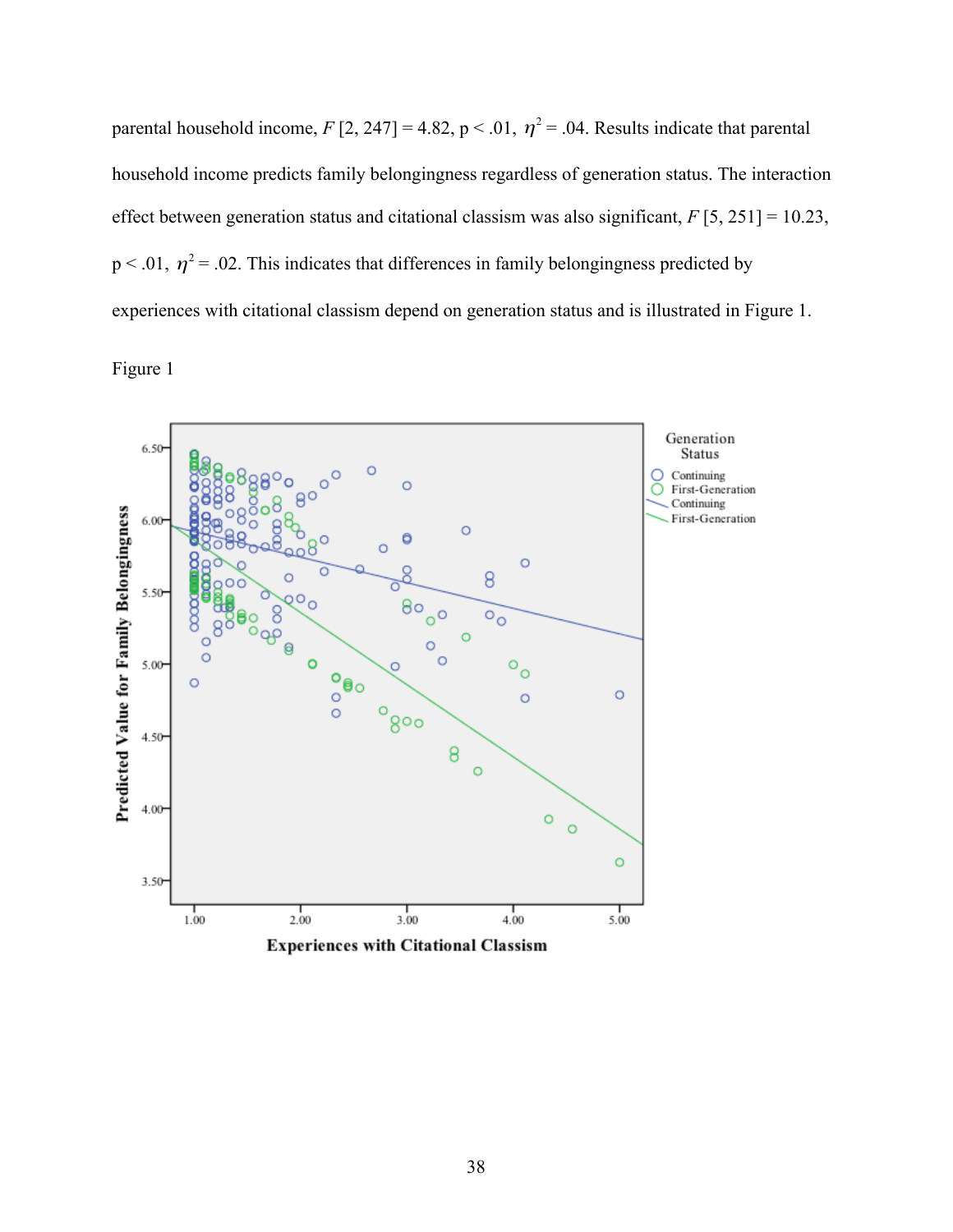#### **Chapter 5: Discussion**

#### **Summary of Results**

Almost half of the students beginning postsecondary education in today's colleges and universities hold first-generation status (Choy, 2001). Despite first-generation students being more likely to hold underrepresented identities that often intersect across race and social class, the cultural experiences encountered by this student population as a whole have not been quantitatively explored. The current study surveyed 257 undergraduate college students across 30 different states to investigate feelings of marginalization according to Berry's acculturation model (1980) in first-generation college students (FGCS). The General Belongingness Scale (GBS; Langhout et al., 2007) was used to assess belongingness in regards to the family environment and the college environment. Independent t-tests and regression models were used to explore generation status differences and predictors of marginalization. FGCS reported significantly less belongingness with their family and college environments suggesting that they are in fact more likely to experience marginalization in the higher education setting than continuing-generation college students (CGCS). Despite these differences, results also suggest that generation status is not independently sufficient in predicting feelings of marginalization in college students. Across all college students, experiences with citational classism and having lower perceived access to resources were able to predict less belongingness with college friends and peers while lower parental household income was able to predict less belongingness with family and friends from home that did not go on to attend college. Generation status does seem to play a unique role in predicting family belongingness as it interacts with student experiences with citational classism (jokes and comments that belittle or mock those with lower social class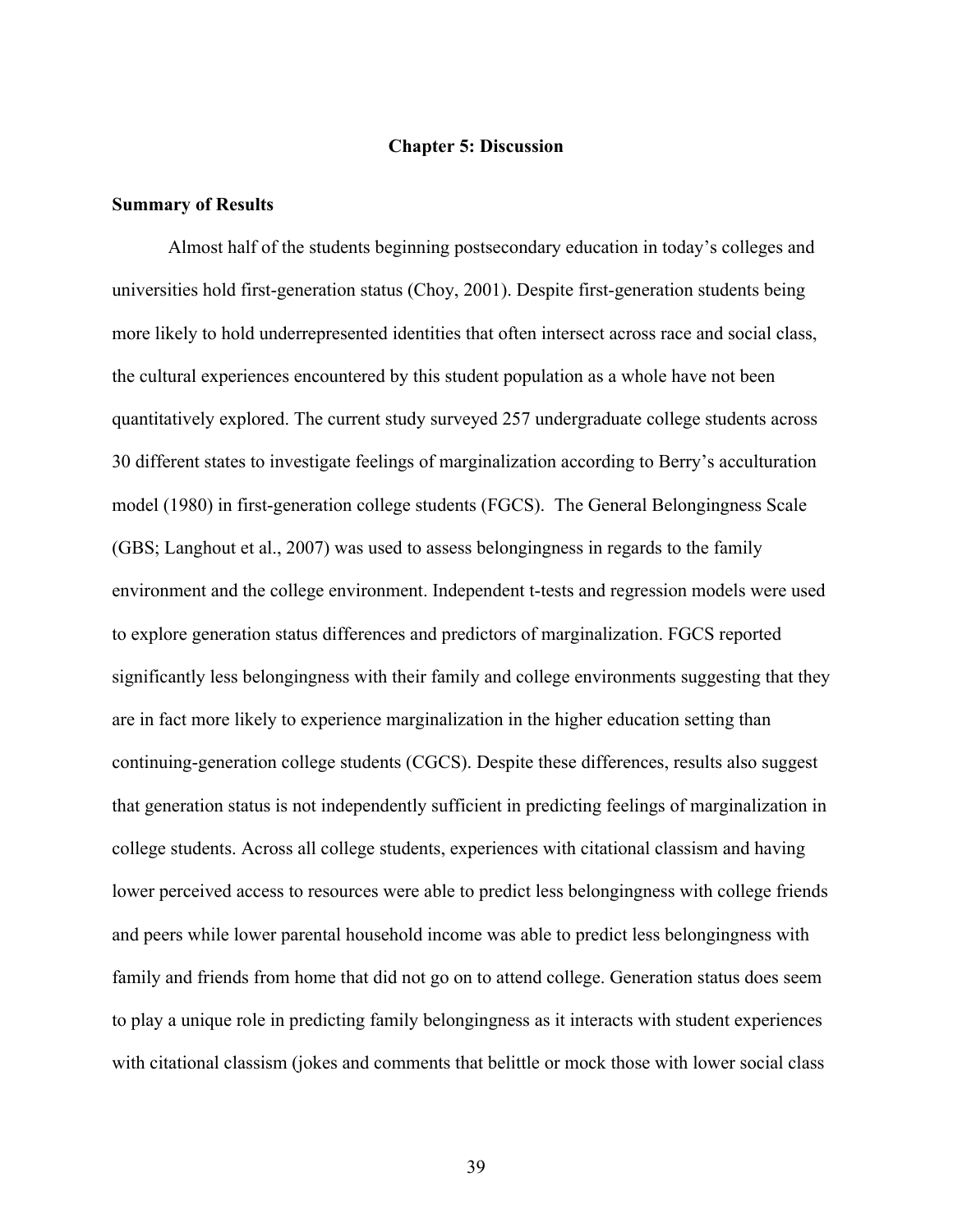identities). These findings come together to form the basis for understanding what predicts feelings of marginalization in higher education.

#### **Sample representation**

The literature has thoroughly explored characteristics of the FGCS population in the United States (Choy, 2001; Engle & Tinto, 2008; Lohfink & Paulsen, 2005; Nunez & Cuccaro-Alamin, 1998; Pascarella et al., 2004; Saenz & Barrera, 2007; Terenzini et al., 1996; Warburton, Bugarin, & Nunez, 2001). Many of these characteristics were assessed in the current study's sample by gathering demographic information and show this study's FGCS sample to be representative of the population. The majority of the FGCS in the study's sample were white (51%, 61% for CGCS), female (77%, 81% for CGCS), from low-income households (56% had a parental household income less than \$20,000, 30% for CGCS), and living off-campus (69%, 45% for CGCS). FGCS in the current study were also less often traditionally college aged (69%, 88% for CGCS), less often enrolled full-time (91%, 96% for CGCS), and more often attending two-year institutions (16%, 5% for CGCS).

## **Discussion of Results**

Few studies before have explored the internal experiences of FGCS (Padgett, Johnson, and Pascarella, 2012). More specifically, the complicated cultural experiences of first-generation college students have not been thoroughly explored in the literature despite many writings on the sociological history of the university setting (Stephens et al., 2012; Bledstein, 1976). Universities were not born with intention of inclusivity and instead were designed to extend the values and customs of the upper class to a new, idealistic middle class. Tierney (2000) argues that the lower academic success exhibited by FGCS is the result of incompatibility with the institutional culture of the university setting. When the immersion of first-generation college students into the higher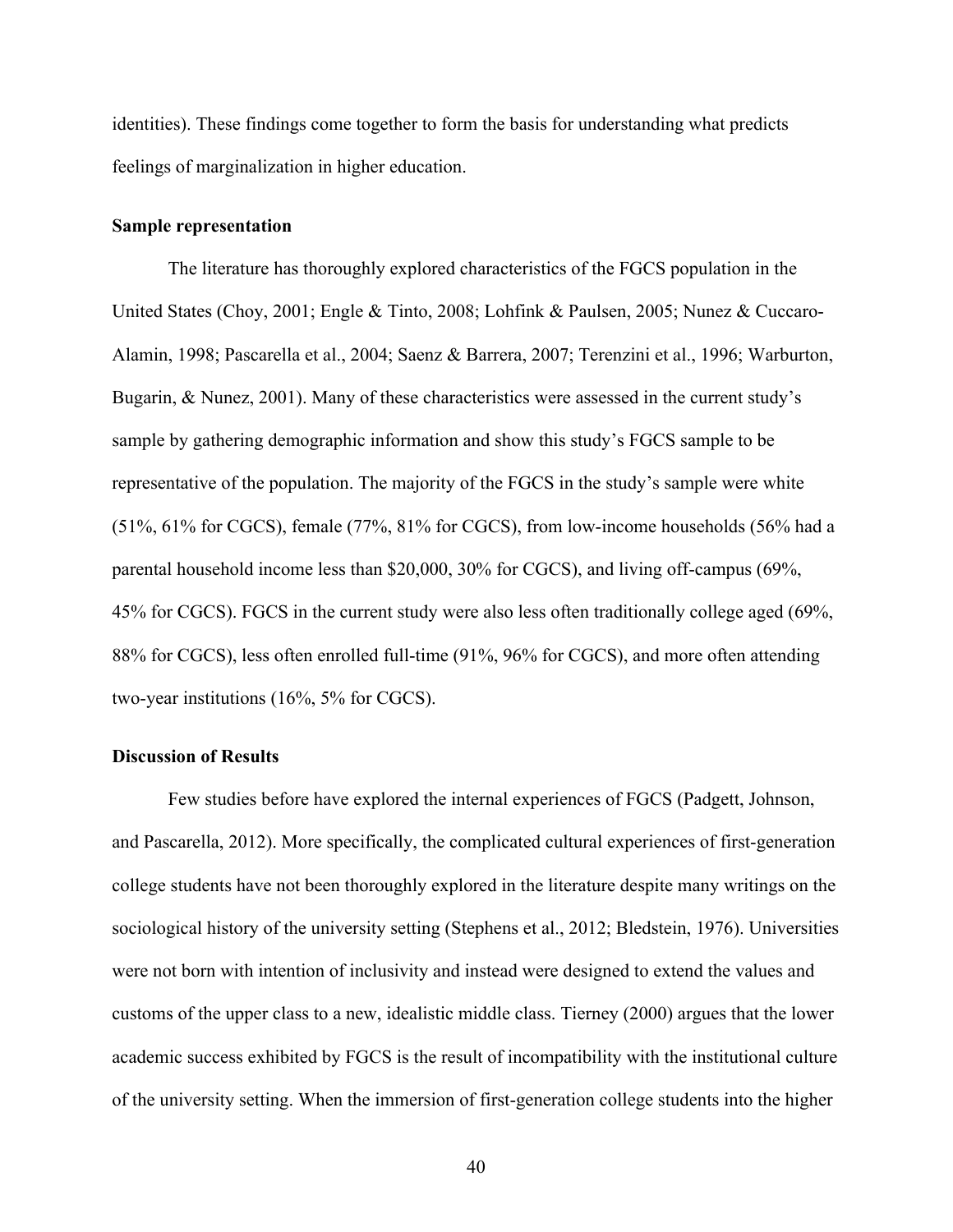education setting is framed this way, it is logical to understand why some researchers have discussed the idea that first-generation students experience a type of academic acculturative stress during their transition (Jenkins et al., 2001; Miville & Constantine, 2006). Surprisingly, the acculturation process for first-generation college students has not been formally explored until the present study.

Individual experiences of the acculturation process can differ greatly depending on various environmental and individual factors. Berry (1980) theorizes that an individual's acculturation orientation plays a part in an individual's susceptibility to acculturative stress. One of these orientations, marginalization, occurs when individuals lack cultural and psychological connection with both their traditional culture and their host culture. Marginalization is associated with the highest levels of acculturative stress (Berry, 1987). While the experience of marginalization has not been objectively examined in the first-generation student population before this study, London (1989, 1992) describes student experiences that very much fit this description in a series of case studies. Students in his interviews describe having to renegotiate relationships with family members who are not able to identify with their college experiences while also never feeling fully accepted on their college campuses. Through this lens, the academic environment serves as the host culture while the family environment serves as the traditional culture. Students begin this acculturation process once they are immersed into the higher education setting.

Feelings of marginalization have been associated with high acculturative stress and a wide range of medical concerns and mental health issues in students of color (Castillo et al., 2008). It is not surprising that these are some of the same findings found in the mental health outcome research for first-generation students (Jenkins et. al, 2011; Ward & Kennedy, 1994;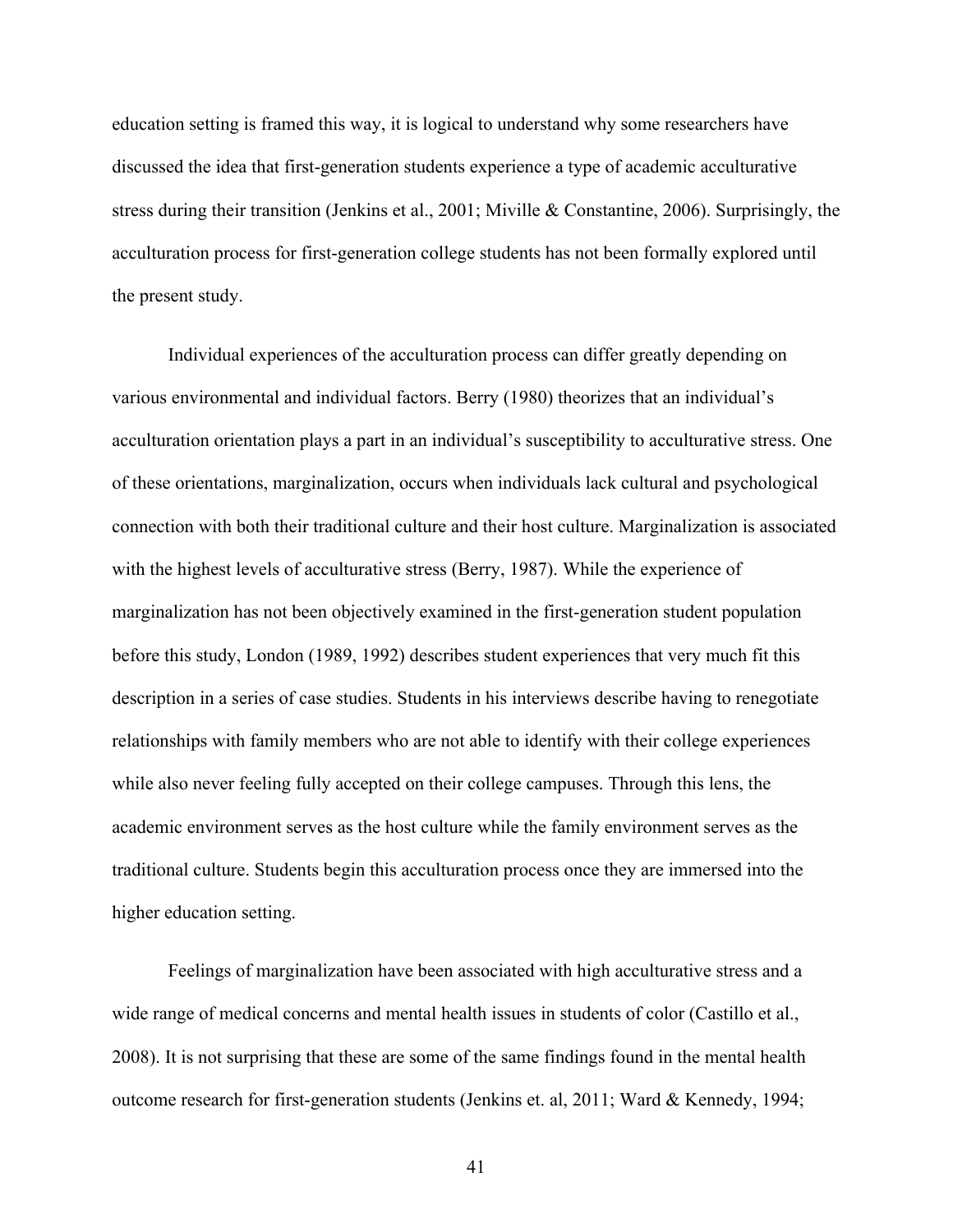Ward & Rana-Deuba, 1999). It is important to examine the first-generation student population through a multicultural lens in order to better understand their experiences but also to better serve them and begin the process of moving toward a more inclusive model of higher education. This study was the first to attempt to quantitatively explore feelings of marginalization in firstgeneration college students as a whole, which is an important step toward these goals.

#### **Marginalization**

The results suggest that first-generation college students do experience more feelings of marginalization than continuing generation students, which support London's (1992) case study accounts of first-generation college students transitioning into the culture of higher education. He describes accounts of first-generation college students who experience strain on relationships with family and friends while also struggling to fit into an academic environment that wasn't created for them. Common themes associated with this wedge between first-generation college students and their families include subtle accusations of disloyalty, development of conflicting ideologies and interests, and the threatening nature of upward social mobility. London insists that these students "live on the margin of two cultures," and he documents personal accounts like that of this first-generation college student (London, 1992, p.6).

> It's really hard for me at home. It's like living in both worlds. I come here and I'm one person, and I go home and I'm the other person that they knew, but not really. I think everybody is kind of wary and leery of me— my younger brothers, my sisters, my father and mother, old boyfriends, more people I still socialize with when I go home. It's no the same, because, well, I'm not the same... It makes it real hard. The other day I put some classical music on the radio *on purpose*. I like it, and I put it on in my room once in a while, but this time I was in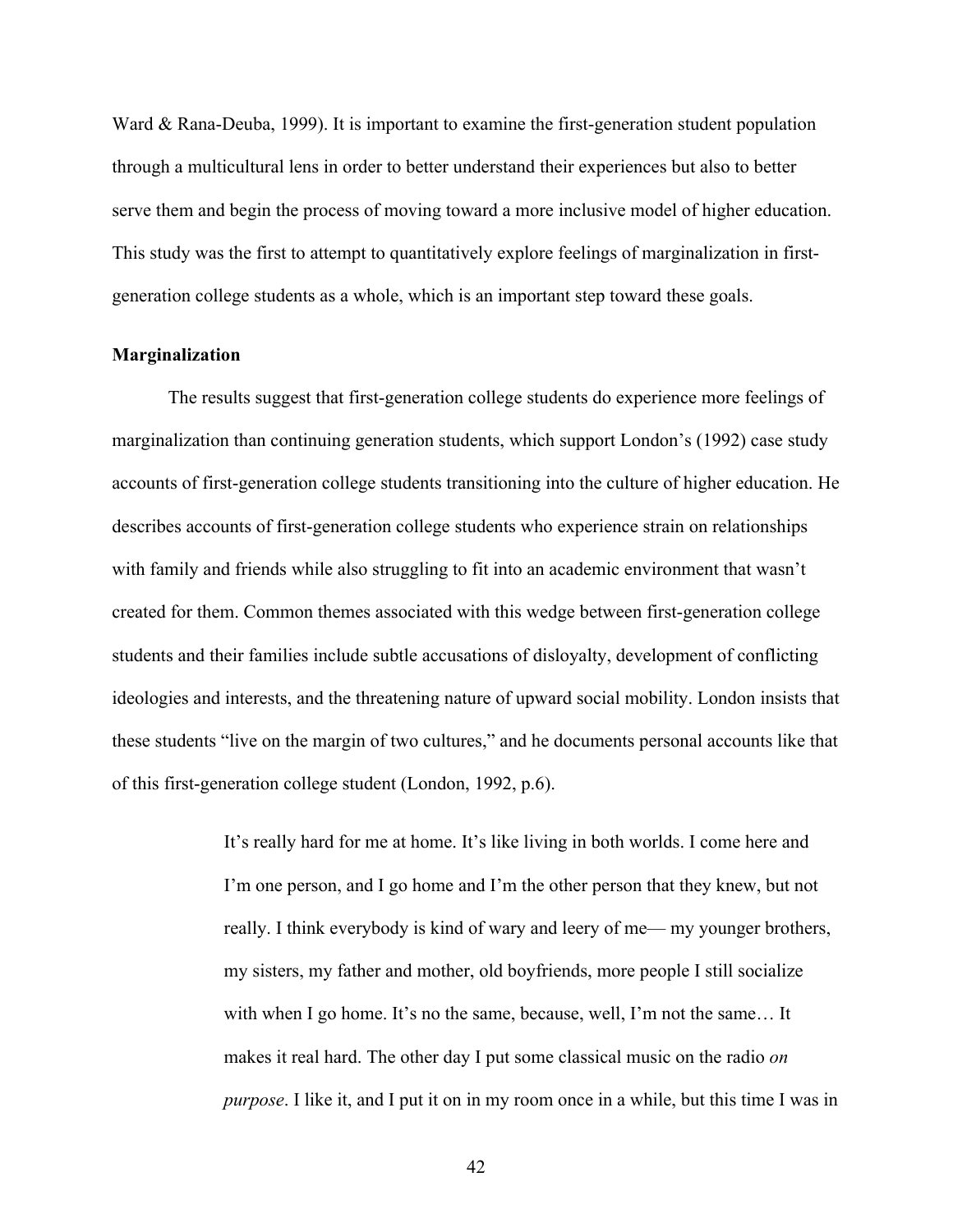the living room. *I wanted to see what would happen.* First thing I get is someone says, "Shit, oh Jesus, you're going to go to poetry readings next, ooooh!" We won't be able to talk to you anymore." My sister, she really went nuts. There were a couple of friends there, too, having fits. They were looking at me, like, "What's the matter with this kid?" (p. 8).

Other students report how changes in their clothing, food, and ideologies present to their families as signs of loss and separation with defensiveness that stems from beliefs they are being left behind as first-generation college students navigate changes in their self-presentations. These accounts also reflect the prejudice experienced, acculturative stress, and energy it takes to learn a new set of social rules in the college environment. This study is the first to quantitatively examine these complex experiences for first-generation college students.

The findings of this study support speculation by Stephens et al. (2012) that there may be a culture mismatch for first-generation college students in the higher education environment. If the experiences of first-generation college students are able to fit Berry's acculturation model (specifically the acculturation orientation of marginalization), then is logical to believe the transition to college is likely a multicultural experience for first-generation college students. Lastly, these results show that FGCS are potentially at risk to experience acculturative stress, given the research showing marginalization to be the acculturation orientation leading to the highest levels of acculturative stress (Berry, 1987; Ward & Kennedy, 1994; Ward & Rana-Deuba, 1999).

**Predicting marginalization.** While the results do suggest that first-generation college students experience stronger feelings of marginalization than continuing generation students, the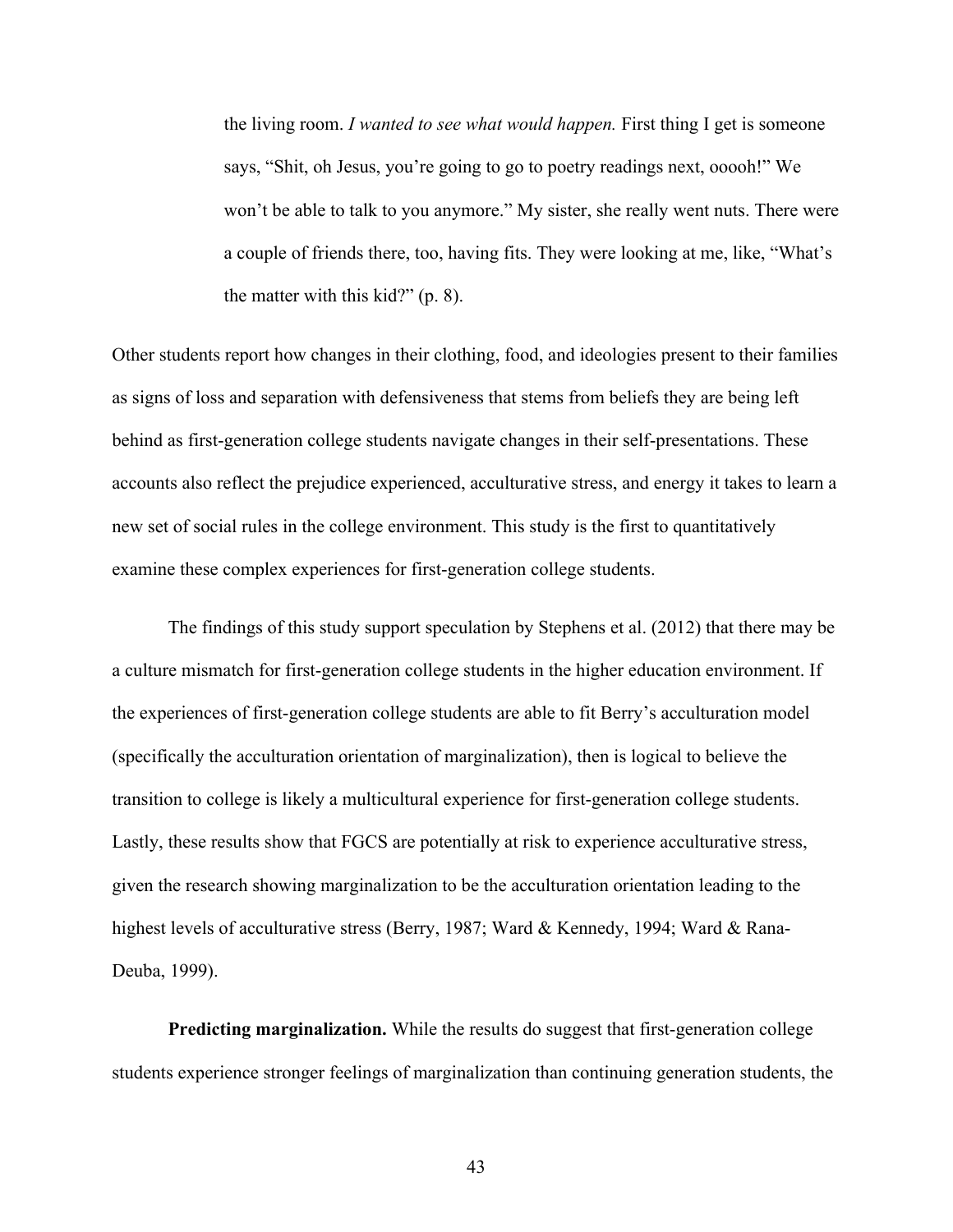results of this study tell us that it often isn't generation status that is independently predicting feelings of marginalization. Results suggest lower parental household income predicts less family belongingness regardless of a student's generation status. These results provide an interesting perspective on the research that suggests first-generation college students family relationships can experience unique types of strain when they attend college. London's (1989) case studies suggest this decrease in belongingness is sometimes due to what he calls, "breakaway guilt" (p.153). He theorizes that first-generation college students at some level feel as if they've done something wrong by leaving their home culture to attend college. Somers, Woodhouse, and Cofer (2004) describe this decrease in belongingness with family and friends from home as "survivor guilt" (p. 431), which refers to the guilt first-generation college students experience for the opportunities and chance for upward social mobility provided by college that may not have been possible for their friends and other family members. This study suggests that rather than generation status alone predicting this decrease in family belongingness, a part of it can actually be attributed to lower parental household incomes. While this effect occurs across all college students, it's still a particularly important finding for the first-generation college student population considering they are more likely to be low-income than continuing-generation college students. However, this also suggests that continuing-generation college students from low-income families might also be at risk for stronger feelings of marginalization.

Perceived access to fewer resources and more experiences with citational classism are able to predict less belongingness with college friends and peers. A growing stance in social class research suggests that traditional measures of social class (i.e. income) may not be capturing the full impact of social class on individual psychological experience (Fouad, 2000; Kerr et al., 2012). The current study supports this idea. While lower family income was not a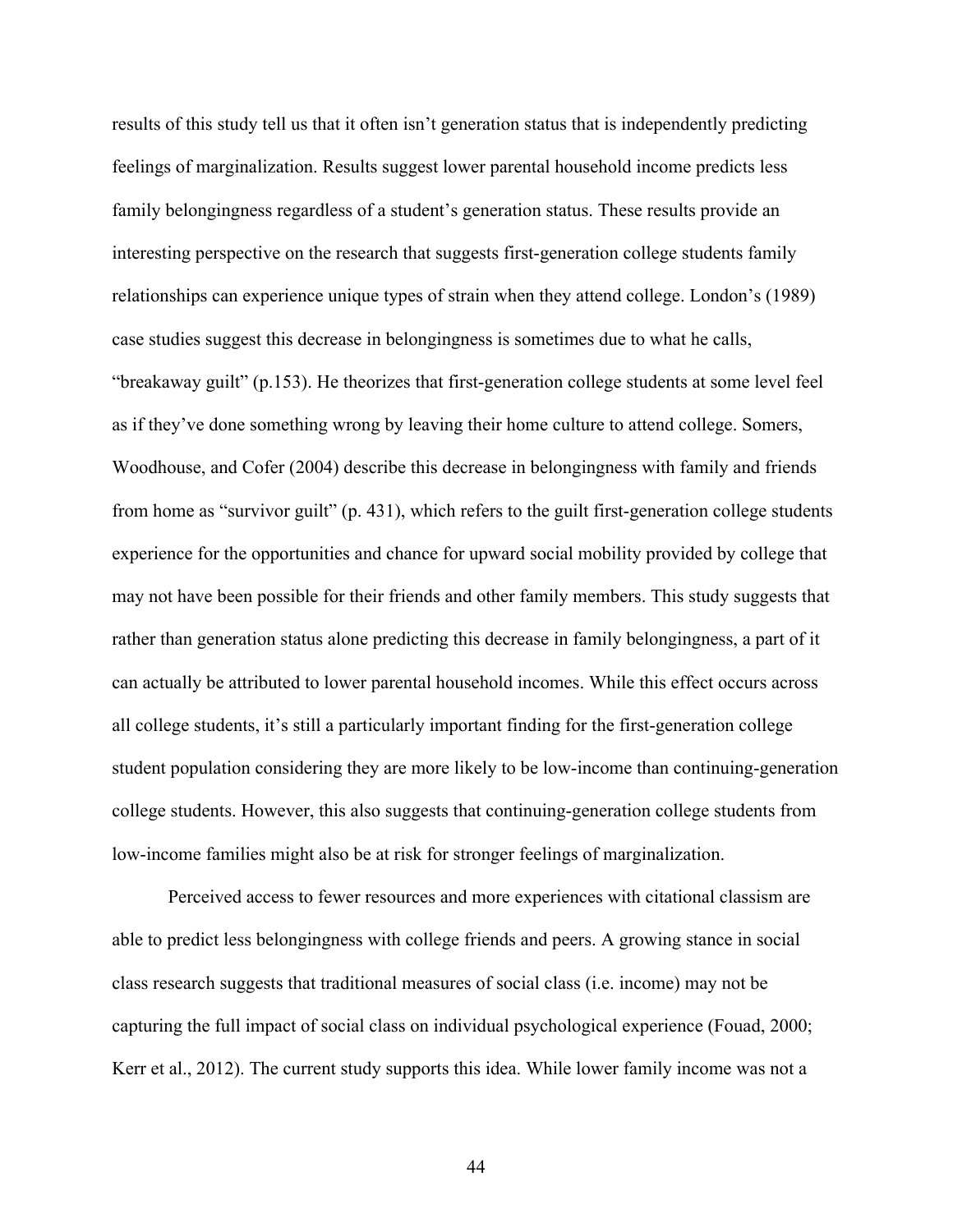predictor of less college belongingness, subjective experiences like perceiving less access to resources and having more experiences with citational classism were able to predict less college belongingness. Similar to family belongingness, generation status alone was not able to predict differences in college belongingness. This further suggests that the complicated intersectionality of identities and experiences of the first-generation college student population predict feelings of marginalization. While these predictors hold true regardless of generation status, it is important to keep in mind that students with these characteristics are more likely to also hold firstgeneration college student status. These results add to the increased awareness of the strong impact of economic inequity, which is echoed in the current political climate and growing social movements across the United States.

Results suggest there is a common denominator that appears to have predictive power for both family and college belongingness, thus being able to predict feelings of marginalization from both sides of the cultural divide. The more experiences with citational classism that students experienced, the less they felt belongingness with their college peers and friends regardless of generation status. Generation status does seem to play a unique role in predicting family belongingness as it interacts with student experiences with citational classism. The ability of experiences with citational classism to predict lower belongingness with family depends on a student's generation status implying that these experiences have more power to influence belongingness (and contribute to feelings of marginalization) if the student experiencing them is a first-generation college student.

Citational classism occurs when jokes or stories are told that refer to negative stereotypes about individuals with lower socioeconomic status. Examples of citation classism run rampant in American mainstream media including news interviews with poor Americans going viral and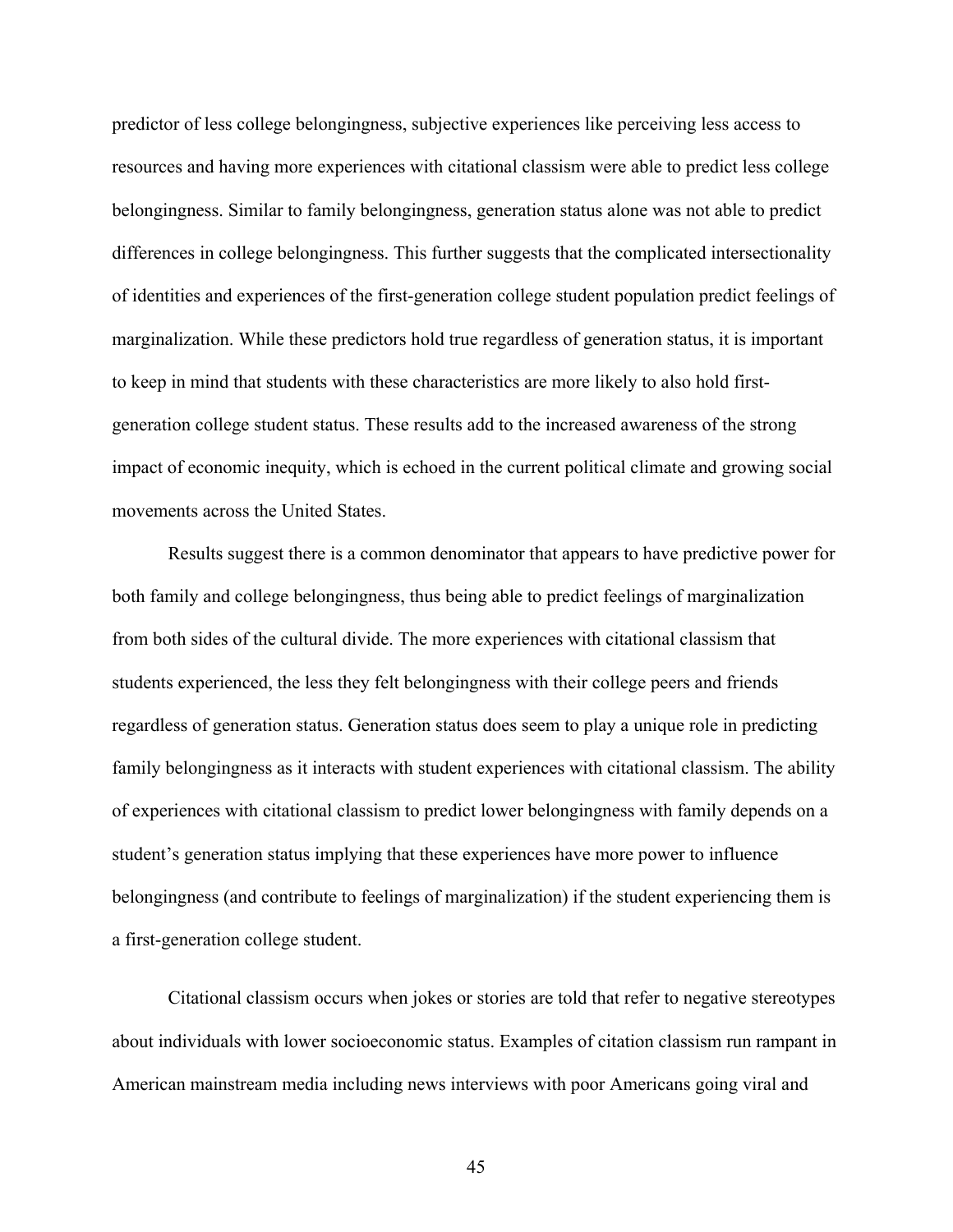then auto-tuned and synthesized into catchy songs or reality TV shows designed to entertain the masses by exploiting and mocking the working poor such as Honey Boo-Boo or MTV's Teen Mom. As modern American mass media continues down this road, it turns its back on the historical precedent set by writers and humorists of the late18<sup>th</sup> century like Peter Finley Dunne. While most known for his Mr. Dooley sketches that used satire to reflect on political and social issues of his time, he seems to be most remembered for setting a precedent for the use of satire in mass media (Fanning, 2014). He's quoted as making the important distinction that the job of the newspaper, which was the main source for delivering satire to the public during that time, was to "comfort the afflicted and afflict the comfortable." Today, this precedent is often anecdotally referred to as "punching up" rather than "punching down" among comedy circles. When the media partakes in the exploitation of the poor and mocks generational poverty, it is most certainly not comforting the afflicted as Dunne urges. With modern mass media modeling this type of humor that "punches down," it's not surprising that citational classism is present on campuses across the country. One example occurs as students line up each year for some fraternity's annual "white trash party." Citational classism also occurs on a more micro-level on college campuses. Examples include students in the union making remarks about Wal-mart clothes or students in residence halls labeling their outdated accommodations as "ghetto."

Surprisingly, little research exists on outcomes associated with student experiences with classism. Langhout, Drake, Roselli (2009) seem to be the first to explore these outcomes. They found that even after controlling for social class, experiences with classism are associated with lower levels of college belonging (supported by the results of the current study), negative psychosocial outcomes (decreased well-being, psychological distress, anxiety, depression, and difficulty in social adjustment), and intentions of leaving college. The current study results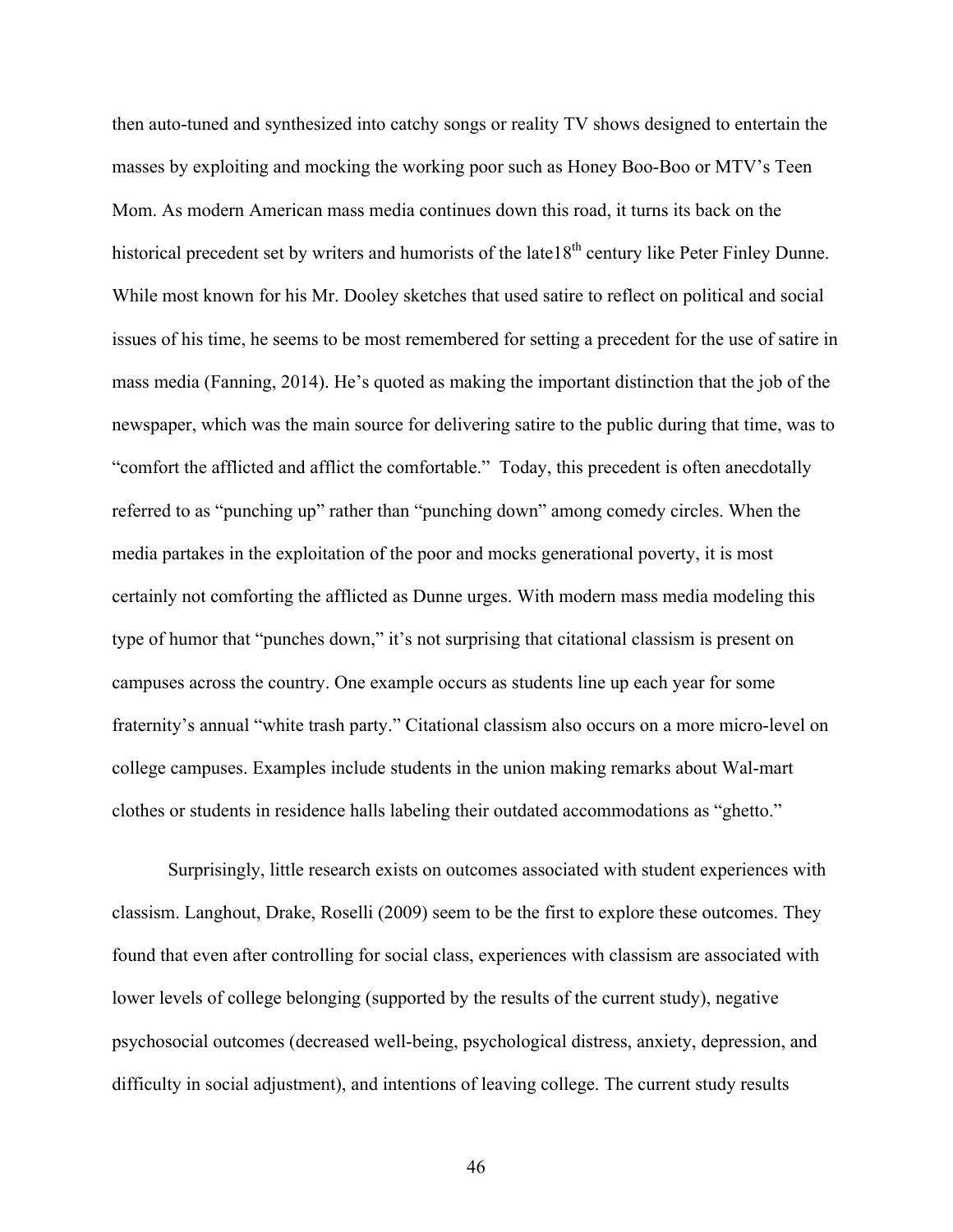support these findings that experiences with classism have more power than realized to predict various outcomes in college students. Results of the present study also illustrate the unique power of citational classism to relate consistently to feelings of marginalization in college students, particularly first-generation college students. These findings illustrate the power that jokes and mindless comments have to negatively impact the well-being of others.

#### **Limitations**

As with any research study, the current study is not without limitations. While demographic information shows the sample to be somewhat representative of the unique characteristic of FGCS, a convenience sample was used which can make it difficult to generalize or replicate the study's results. Another limitation of the study is that students were heavily recruited via campus agencies that work closely with FGCS including TRiO programs and multicultural centers. This means that many participants were already connected with resources on campus that could serve as a protective factor. The study was also limited by not recruiting enough community college students for type of institution to serve as independent variables in the models. Lastly, the t-test exploring differences in family belongingness had only a moderate level of statistical power meaning the chances were higher of making a Type II error when interpreting the results of this particular statistical test.

#### **Implications**

These findings have many implications for those who are serving the first-generation college students by dedicating their careers to teaching, supporting, and counseling these students in the higher education setting. While work being done that focuses on academic performance, retention rates, and engagement are important for the first-generation student population, there is a layer of multicultural experiences also at play that deserves attention.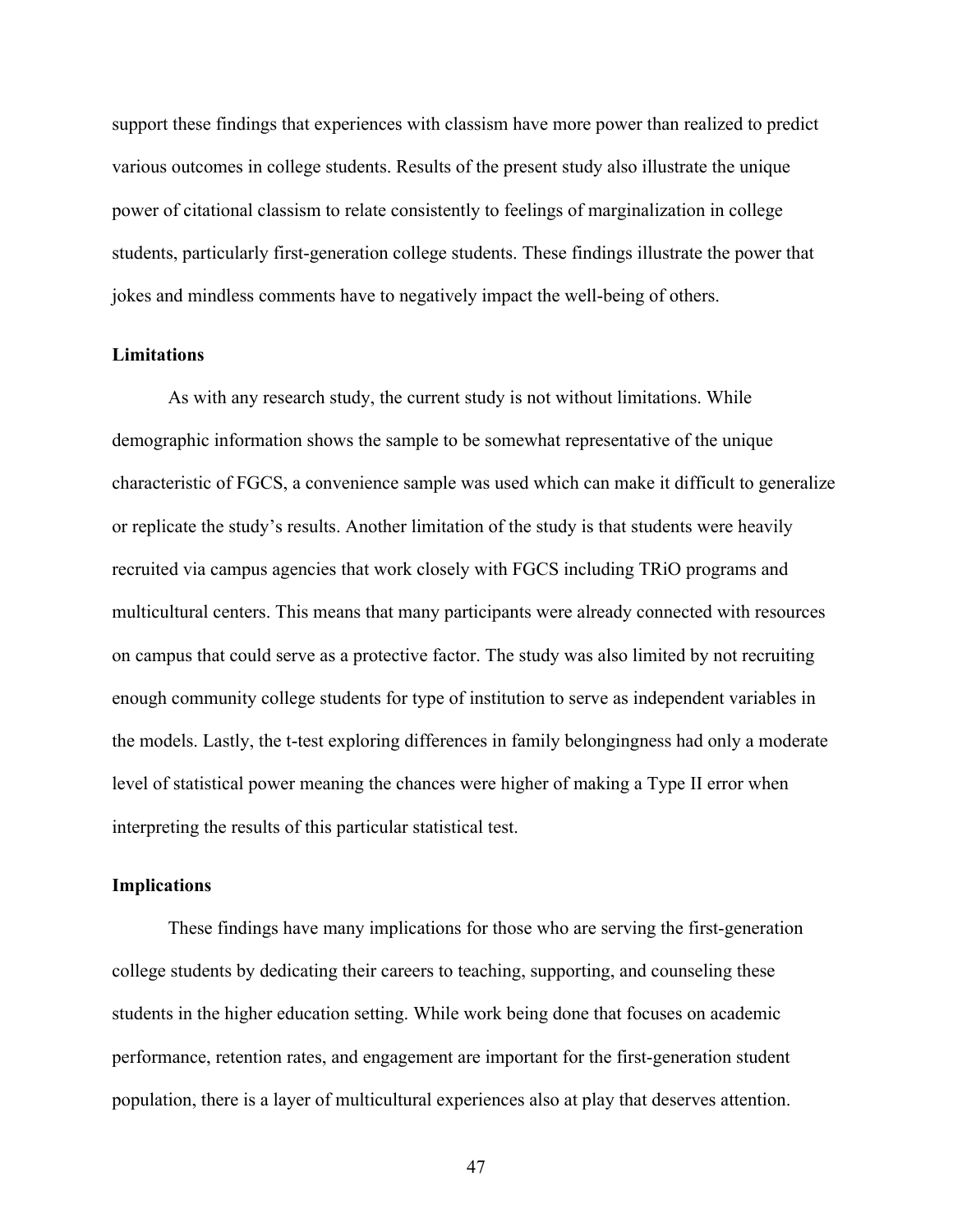Issues associated with acculturative stress include a wide range of medical concerns and mental health issues (Castillo et al., 2008), some of which overlap with the findings found in the mental health outcome research for FGCS (Jenkins et. al, 2011).

It is important for higher education professionals and counseling center psychologists to have a better understanding of these complex experiences for first-generation college students, including what predicts first-generation college students to feel this way. Considering the univariate relationships between generation status and belongingness, it is clear that firstgeneration college students are experiencing significantly more feelings of marginalization. However, the results also paint a more complex picture suggesting that first-generation college students are at risk when they hold certain identities and have certain experiences associated with less belongingness in the college and family settings rather than generation status independently accounting for these differences.

These findings suggest the importance of preventing citational classism across all agencies and courses on college campuses, considering the negative outcomes that appear to be associated with these experiences. Greek leaders and residential life staff can use these findings to see the importance of creating cultures void of citational classism to make their organizations and spaces more inclusive and supportive of all students. Counseling psychologists in university counseling centers can also use these results to realize the importance of processing and providing support to students, particularly first-generation college students, who have experienced citational classism or have other characteristics linked to stronger feelings of marginalization. Most importantly, the results stress the importance of university counseling centers to provide space for low-income and first-generation college students to process their experiences, family relationships, and adjustment to the academic culture. Operating from a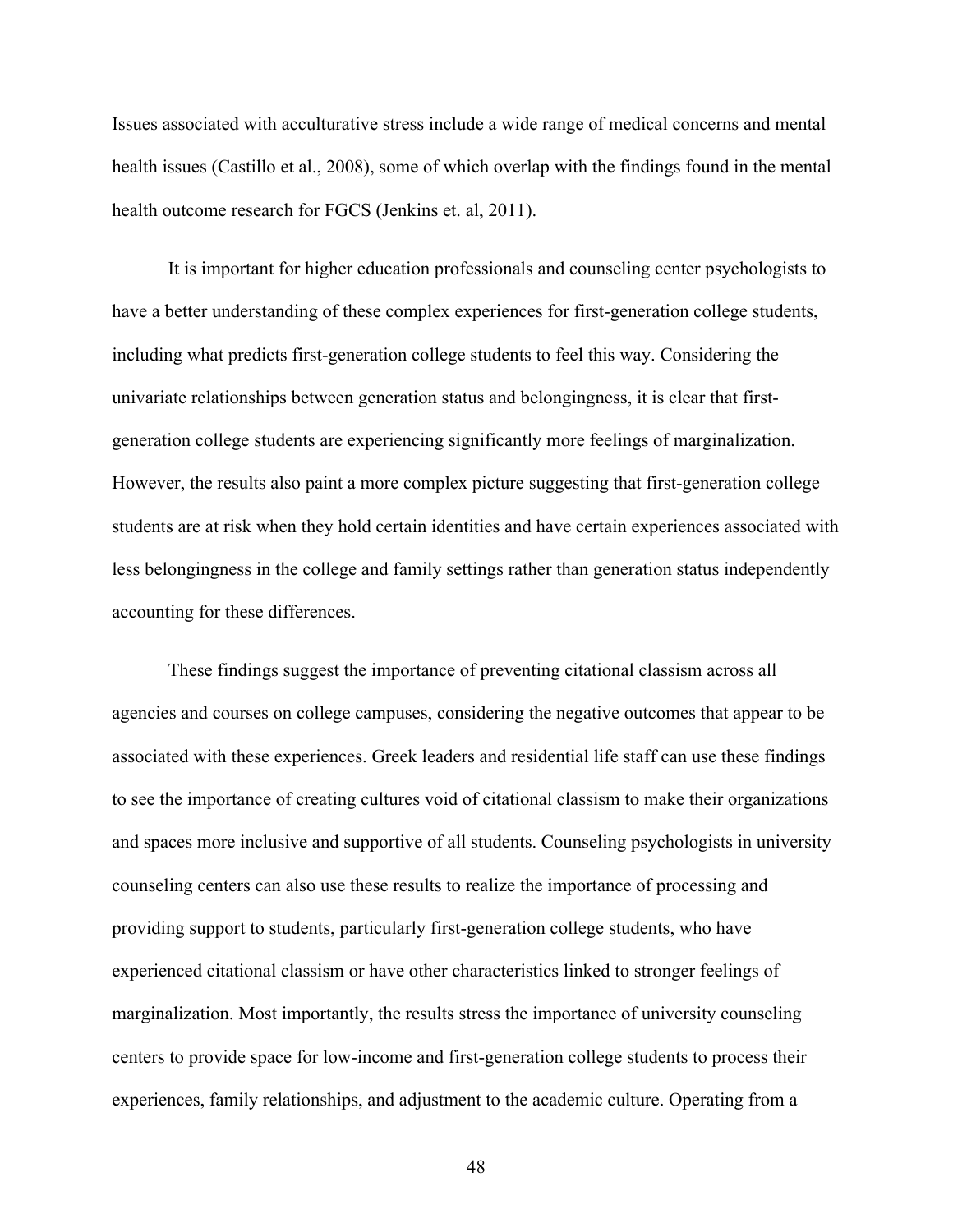social justice framework would help counseling psychologists foster self-advocacy skills and a sense of empowerment within students experiencing marginalization. Counseling centers might also be a resource for helping students learn to identify instances of citational classism as the literature suggests students often do not identify classist events as instances of classism (Langhout et al., 2007). While it's important to use this research to fuel awareness and decrease instances of classism on college campuses, it's also important to acknowledge that the lack of research on this topic makes it difficult to understand why experiences with classism (particularly citational classism) have the power that they seem to have in predicting more feelings of marginalization.

Predictors of these two types of belongingness come together to provide pieces to the complex puzzle of feelings of marginalization in this student population. Labeling students as first-generation seems to not be as important as identifying the identities a student has that are associated with first-generation students (income, race, etc.). Exploring the intersectionality of a variety of identities and experiences with generation status among this student population allowed the study to show where these differences originate.

### **Future Directions**

The current study opens up a multitude of future directions for research. Studies need to be done at more diverse institutions in order to acquire a more culturally diverse sample including larger numbers for various racial and ethnic groups and individuals from the lesbian, gay, bisexual, and transgender communities. Future research could also expand to explore other experiences of oppression other than classism (i.e. racism, homophobia, ableism, etc.). Further exploration of what predicts reduced feelings of family belongingness could also be important for understanding what predicts this distance between first-generation college students and their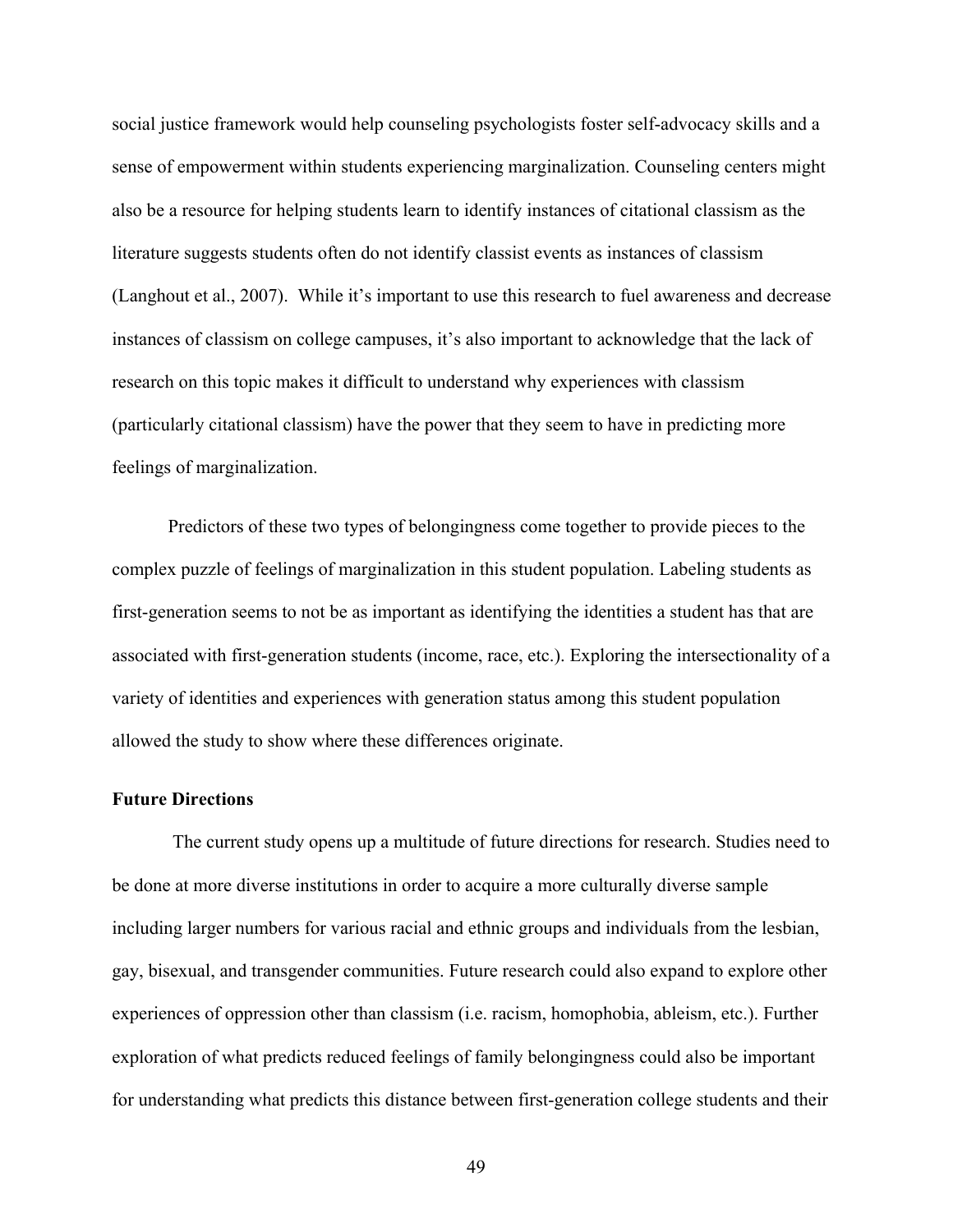families (i.e. differing ideologies, acquisition of critical thinking skills that come with educational privilege, a family's level of tolerance and acceptance, or how strongly a student's values align with their family).

Future directions for research also include a critical analysis of the ways higher education institutions themselves could be marginalizing its low-income and first-generation college students. As previously discussed, universities were not built with the intention of inclusivity and instead were designed to extend the values and customs of the upper class. Berry's model of acculturation suggests that societies that carry out the acculturation strategy of exclusion increase the marginalization its incoming members. The results of the current study illustrate the importance of exploring how the institutions themselves could be contributing to the marginalization of their students, and the importance of discovering ways of creating more inclusive, welcoming environments for first generation students.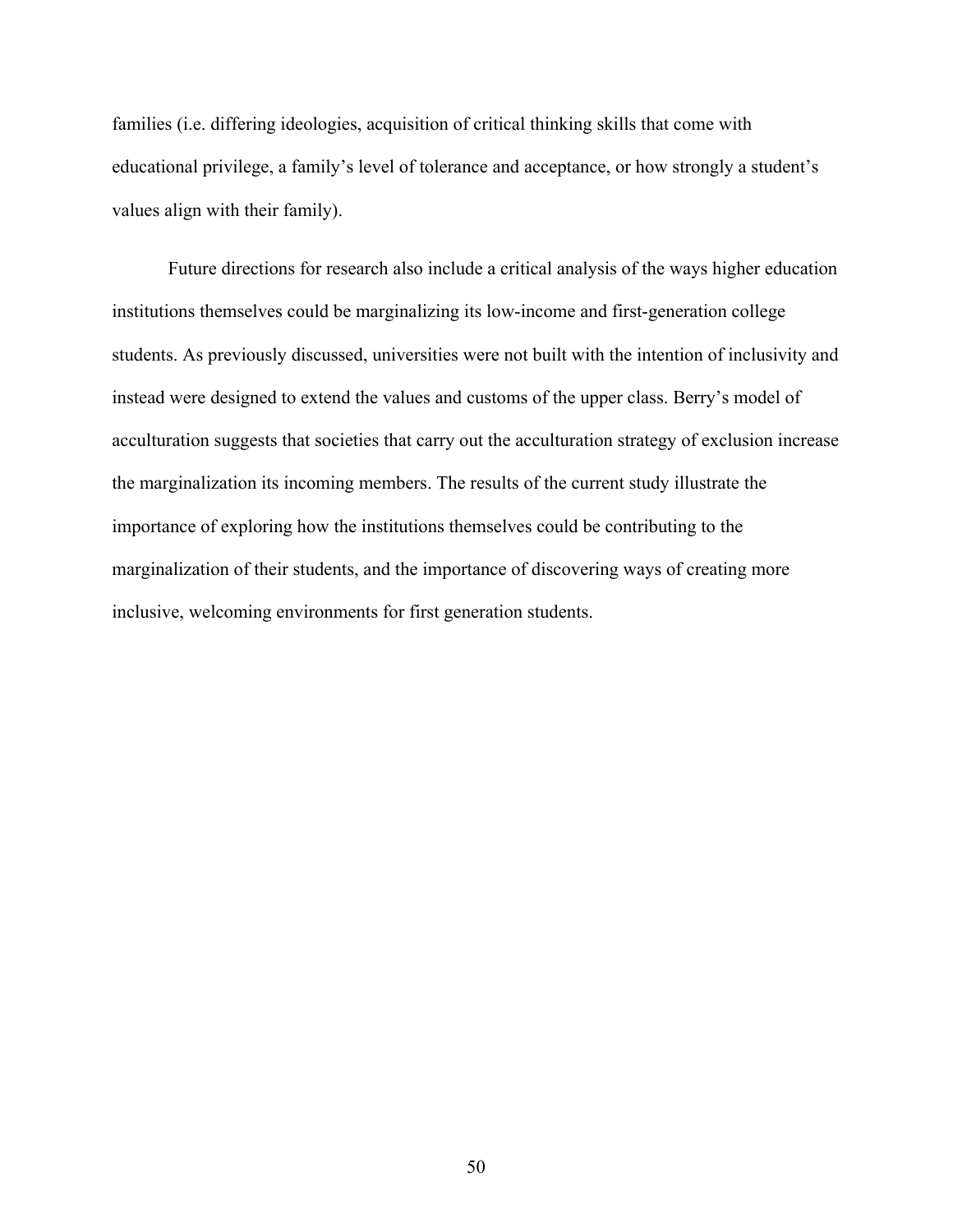# **Appendices**

## **Appendix A: Recruitment Email to Student Support Services and Multicultural Center**

## **Directors**

Dear [Director Name],

I am Carrissa Phillippe, a doctoral candidate at the University of Kansas. A decade ago, I was a first-generation college student navigating my first year of higher education. I am now giving back by creating my dissertation around feelings of belongingness in first-generation college students to better understand and serve this student population. I am also particularly interested in the field better understanding the intersectionality of race/ethnicity and first-generation student status. **I am hoping that as Director of [Office Name] at [University Name], you will consider helping disseminate the link to my online survey.**

My dissertation will explore the theory that some first-generation students struggle to feel as though they belong in the higher education environment, while at the same time, their experiences in the university setting might also create a wedge between them and their family of origin and high school friends that did not go on to college. This might possibly leave students feeling as though they exist in the margin when it comes to feelings of belongingness. *While the study is specifically targeting first-generation college students, students with varying generation statuses are also encouraged to participate.*

I hope you will consider sharing the link with the students you serve and other colleagues that might also be interested in sharing the link to support research on the experiences of firstgeneration college students. It is a one-time survey and is completed entirely online. The survey is brief and takes approximately 10 minutes to complete. Perhaps it would be exciting for students to help out a fellow first-generation college student with the dissertation process. I've provided a brief message that can be forwarded to students below. Thank you for your consideration!

Sincerely,

Carrissa Phillippe, M.S. Doctoral Candidate in Counseling Psychology The University of Kansas Email: carrissa@ku.edu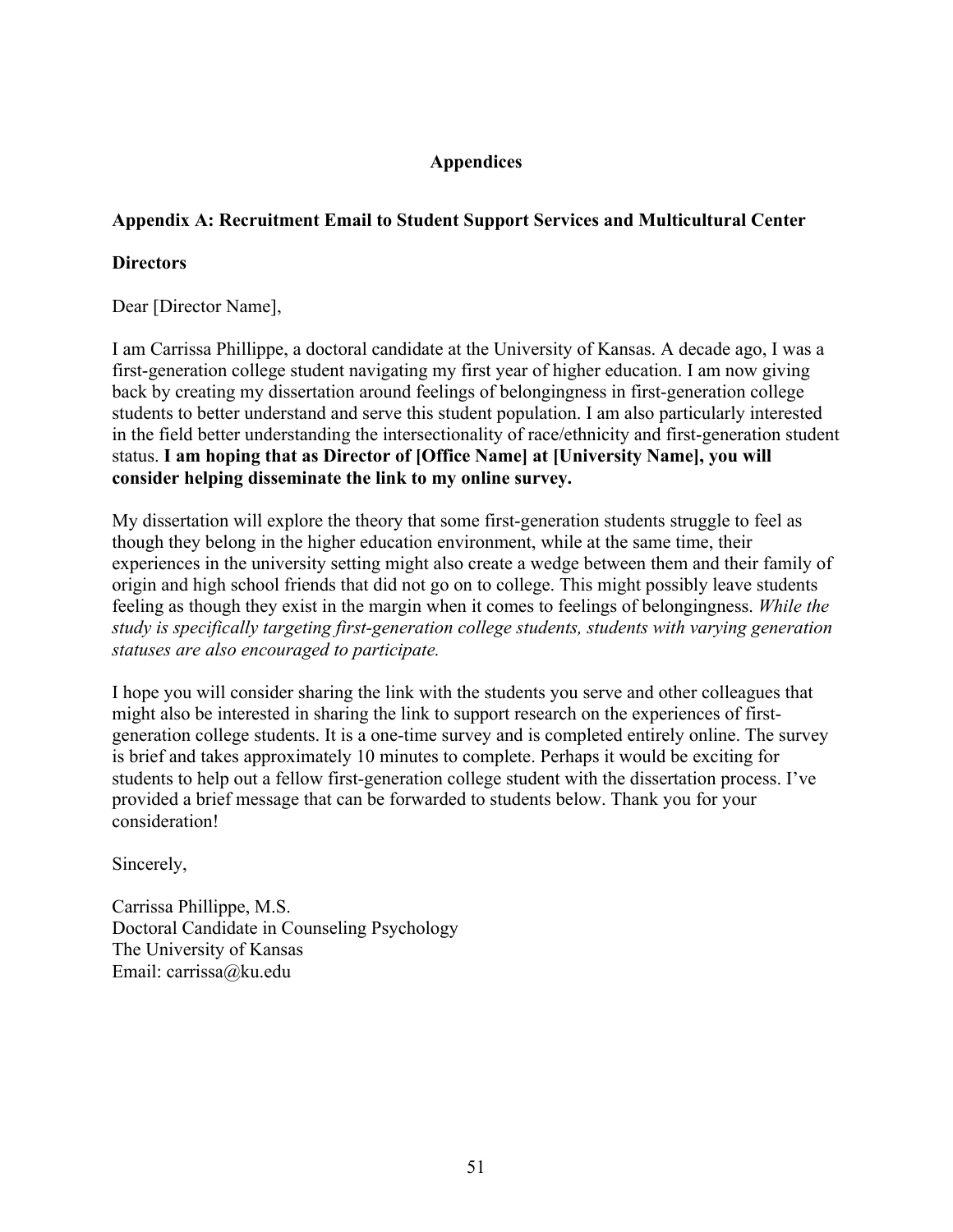## **Appendix B: Recruitment Email to Students**

Dear Students,

I am Carrissa Phillippe, a doctoral candidate in Counseling Psychology at the University of Kansas. I invite you to participate in a short dissertation study that is investigating feelings of belongingness in college students. The study is specifically targeting first-generation college students, but all students that are currently enrolled in a four-year college/university or community college are encouraged to participate.

Participation involves completing a one-time, online survey that will take approximately 10 minutes. Your participation is anonymous and completely voluntary. No identifying data will be collected. The study is being supervised by Dr. Barbara Kerr and has been approved by the University of Kansas IRB (#00002397). If you have any questions, do not hesitate to contact Dr. Kerr or myself.

To participate in this study, click on the following link or copy and paste the URL into your web browser: http://kuclas.qualtrics.com/SE/?SID=SV\_eb7daALhQSJNFYh

Thank you,

Carrissa Phillippe, MS Principal Investigator University of Kansas carrissa@ku.edu

Barbara Kerr, PhD Faculty Advisor University of Kansas bkerr@ku.edu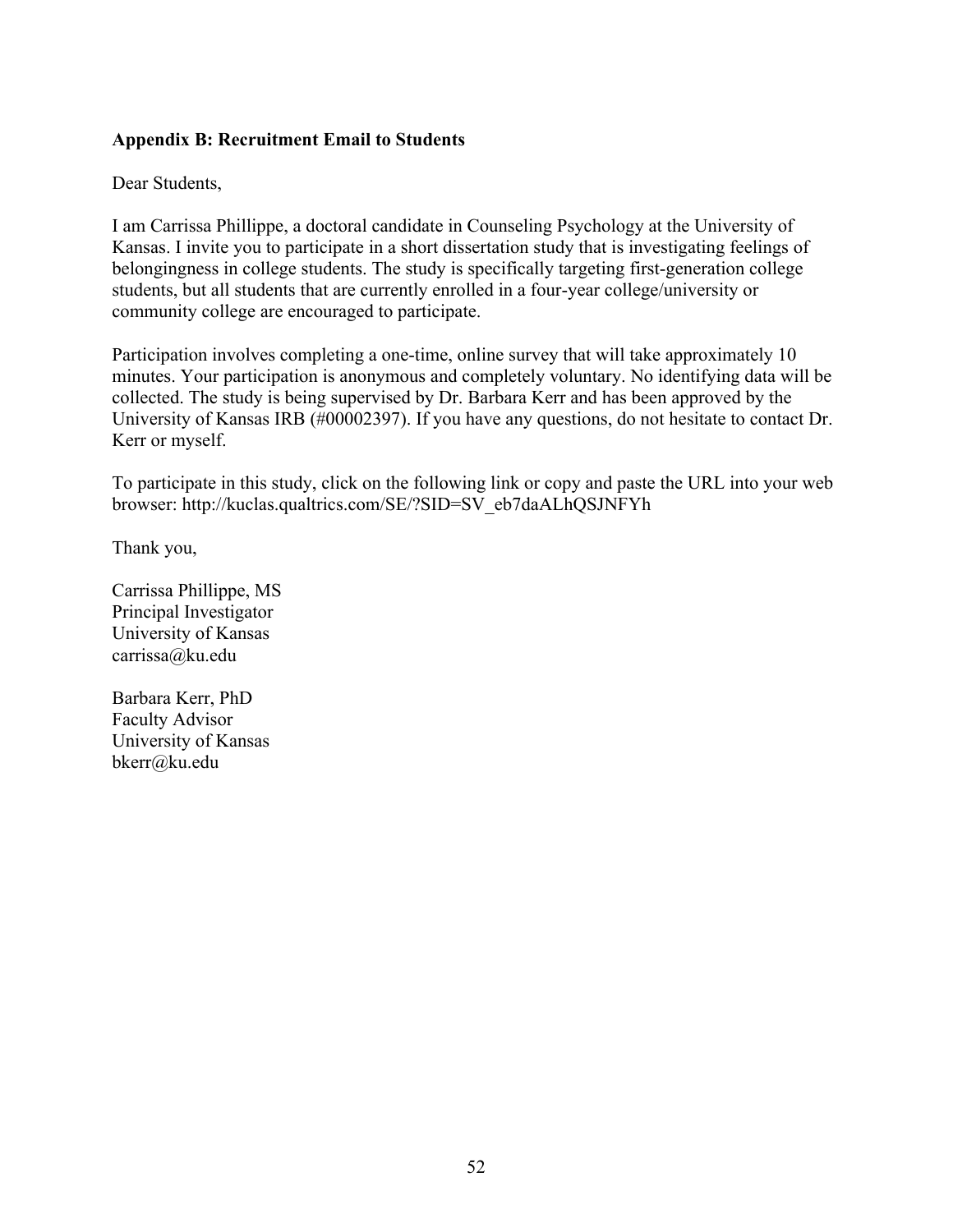### **Appendix C: Information Statement and Informed Consent**

Undergraduate students across the country, we would like to better understand your feelings of belongingness. You are invited to participate in a dissertation study exploring feelings of belongingness. While the study is specifically targeting first-generation college students, we encourage students with varying generation statuses to also participate. This study is being conducted by Carrissa Phillippe, Counseling Psychology Doctoral Candidate, in the department of Psychology and Research in Education at the University of Kansas.

Participation will take approximately 10-15 minutes of your time. You will be asked to complete an online survey that contains questions about your demographics, feelings of belongingness, and your social experiences. Please be sure to take it in one sitting while you are undisturbed and can privately answer the questions. Your decision to participate or decline participation in this study is completely voluntary and you have the right to change your mind and end your participation at any time without penalty. You may skip any questions you do not feel comfortable answering. The content of the survey should cause no more discomfort than you would experience in your everyday life. Participation in this research will be completely confidential, no identifying data will be collected, and all data will be averaged and reported in aggregate. It is possible, however, with internet communications, that through intent or accident someone other than the intended recipient may see your response. The information that we do gather will be kept on an encrypted flash drive that only the researchers will have access to. If you have any additional questions about your rights as a research participant, you may call (785) 864-7429 or write the Human Subjects Committee Lawrence Campus (HSCL), University of Kansas, 2385 Irving Hill Road, Lawrence, Kansas 66045-7563, email irb@ku.edu.

Sincerely,

Carrissa Phillippe, MS Principal Investigator Psychology and Research in Education Joseph R. Pearson Hall University of Kansas Lawrence, KS 66045 carrissa@ku.edu

Barbara Kerr, PhD Faculty Advisor Psychology and Research in Education Joseph R. Pearson Hall University of Kansas Lawrence, KS 66045 bkerr@ku.edu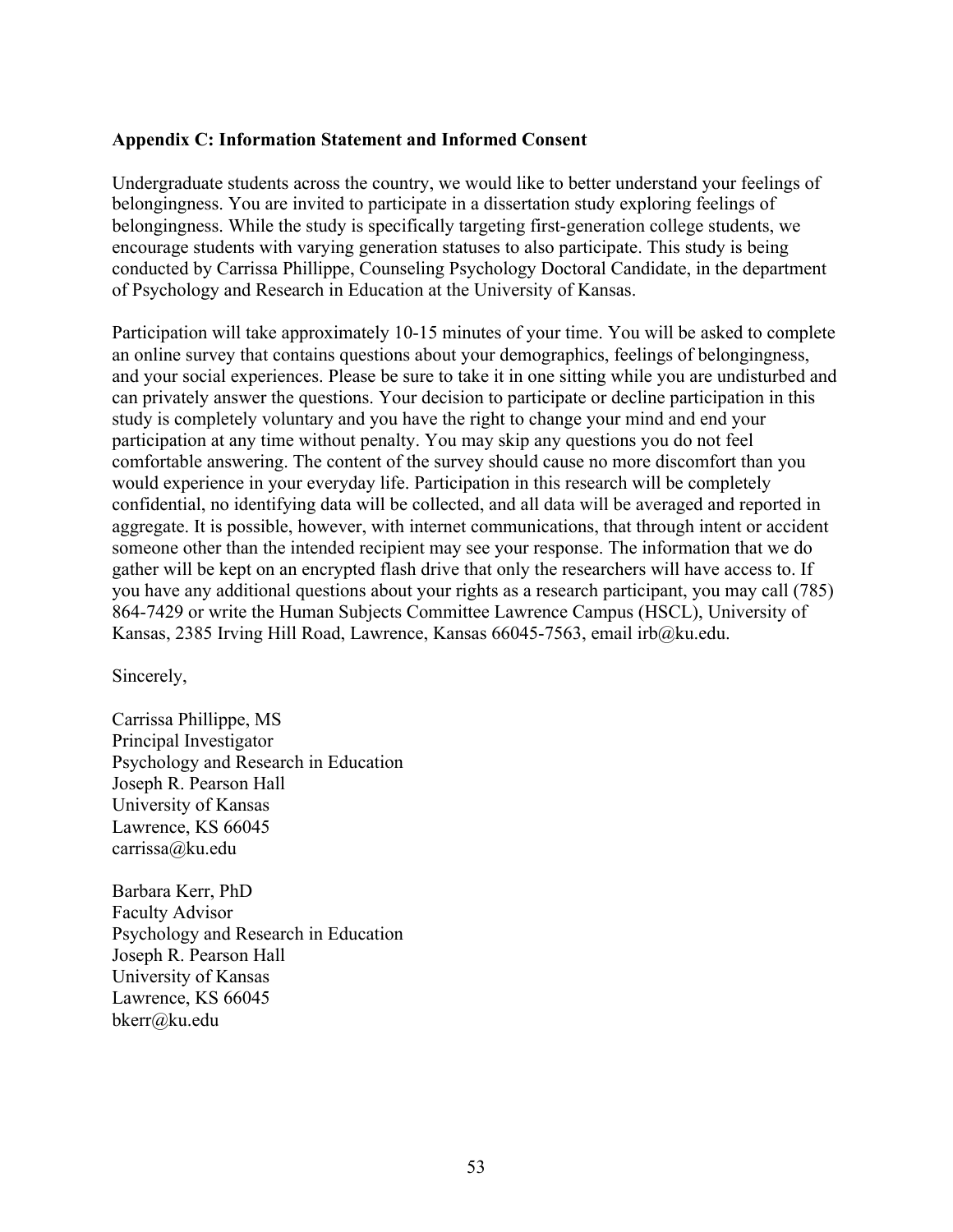KU Lawrence IRB # STUDY00002397 | Approval Period 4/6/2015

! I have read and understand the above Information Statement, I certify that I am 18 years old or older and, I indicate my willingness to voluntarily take part in this study by advancing to the next screen to begin the survey.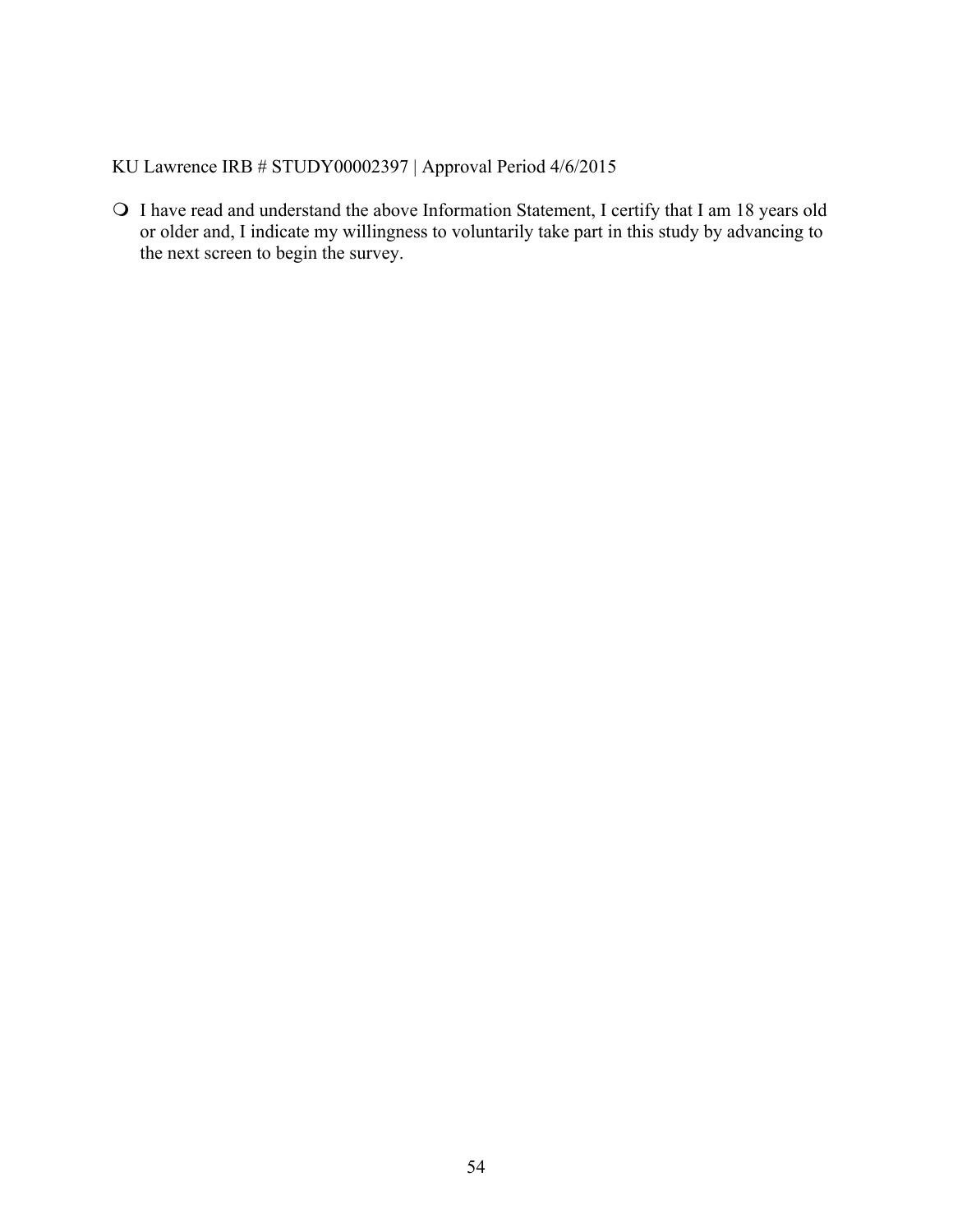# **Appendix D: Demographic Items**

Age:

Gender (select all that apply):

- O Male
- O Female
- O Transgender
- ! Other (please describe) (4) \_\_\_\_\_\_\_\_\_\_\_\_\_\_\_\_\_\_\_\_

Sexual Orientation:

- **O** Heterosexual
- **O** Bisexual
- O Gay
- O Lesbian
- ! Other: \_\_\_\_\_\_\_\_\_\_\_\_\_\_\_\_\_\_\_\_

Are you a citizen of the United States?

- O Yes
- O No

Race/Ethnicity:

- **Q** American Indian or Alaska Native
- O Asian
- O Black/African-American
- O Hispanic/Latino
- O White, Non-Hispanic
- O Pacific Islander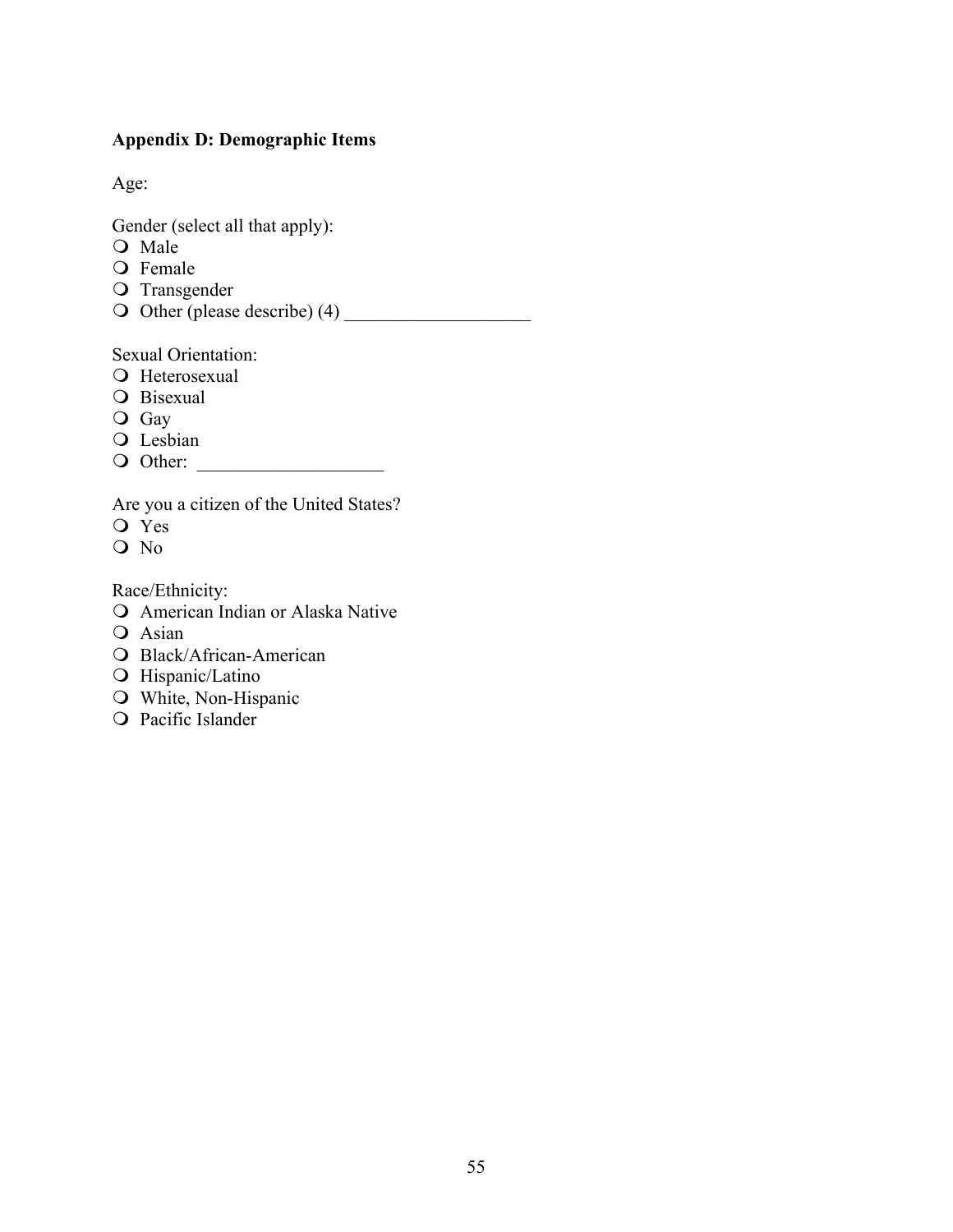Parental Household Income:

- $\bigcirc$  Less than \$20,000
- $\bigcirc$  \$20,000 to \$34,999
- $\bigcirc$  \$35,000 to \$49,999
- $\bigcirc$  \$50,000 to \$74,999
- $\bigcirc$  \$75,000 to \$99,999
- $\bigcirc$  \$100,000 to \$149,999
- $\bigcirc$  \$125,000 to \$149,999
- $\bigcirc$  \$150,000 to \$199,999
- **\$200,000 or more**

Type of Higher Education Institution You Currently Attend:

- **Q** Four-Year College or University
- O Community College
- O Other (please describe)

Location of Your College/University:

Year in Undergraduate Education:

- $Q$  1st
- O 2nd
- O 3rd
- $\Omega$  4th
- O 5th or more

Your Enrollment Status:

- ! Full-time (12 credit hours or more)
- ! Part-time (less than 12 credit hours)

Your Location of Residence:

- O On-campus
- O Off-campus with roommates or alone
- O Off-campus with family

Select the following statement that best describes the education level of your parent(s) or guardian(s).

- O Both my parents hold bachelors' degrees or higher
- ! At least one of my parents holds a bachelor's degree or higher
- ! At least one of my parents has some education after high-school or GED
- ! Neither of my parents has more than a high-school diploma or GED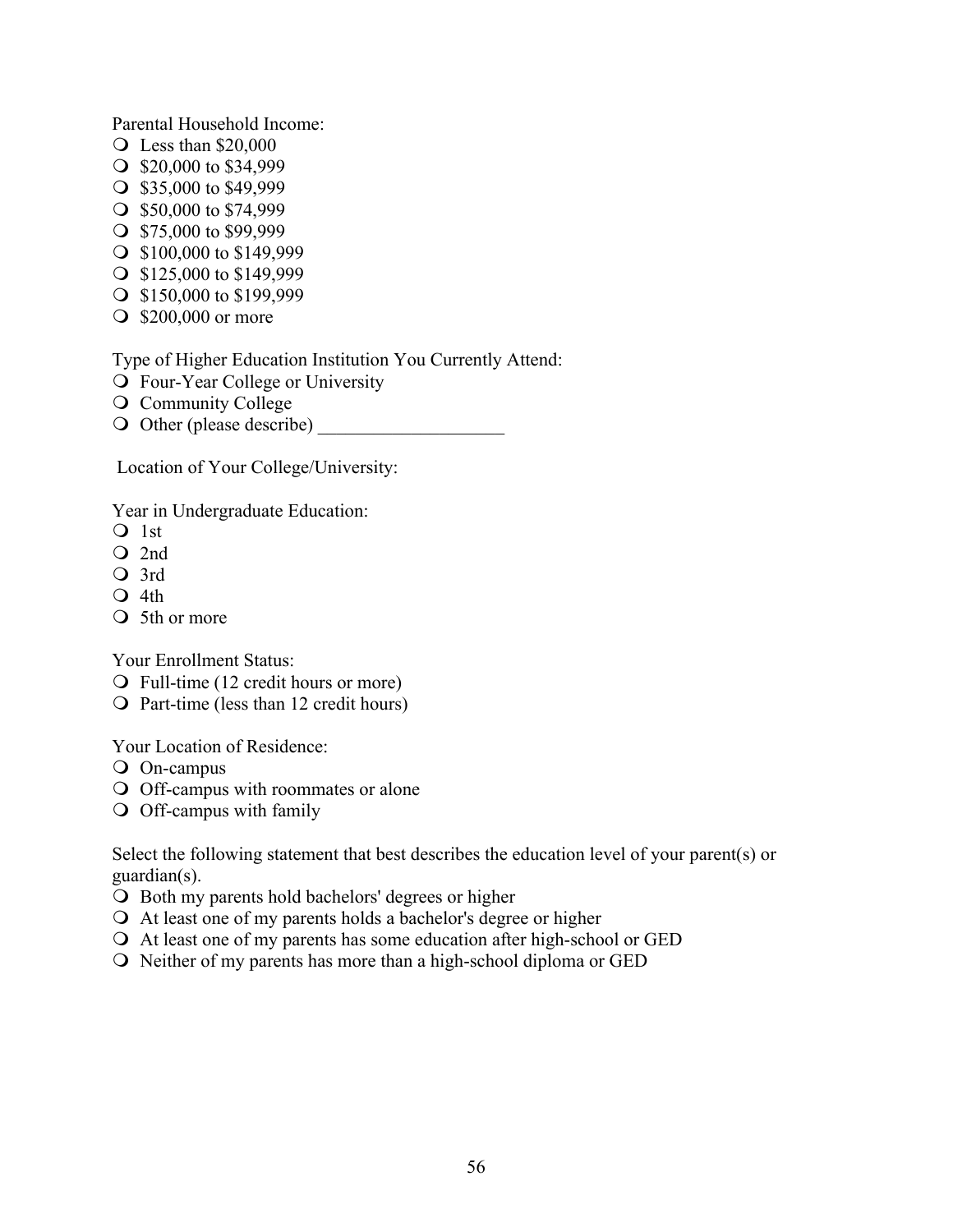## **Appendix E: Distance from Privilege Ladder Items (Kerr et al., 2012)**

Think of this ladder as representing where people stand in our society. At the top of the ladder are the people whose race and ethnicity are the most understood, accepted and valued in our society. At the bottom of the ladder are the people whose race and ethnicity are the least understood, accepted and valued in our society. The higher up you are on this ladder, the closer you are to the people at the very top and the lower you are, the closer you are to the bottom. Where would you put yourself on the ladder?

O Most understood, accepted, valued race/ethnicity  $\circ$ 

 $\bigcirc$  $\overline{Q}$  Least understood, accepted, valued race/ethnicity

Think of this ladder as representing where people stand in our society. At the top of the ladder are the people whose social class (income level, occupation, and education level) is the most ideal, accepted, and valued in our society. At the bottom of the ladder are the people whose social class is the least ideal, accepted and valued in our society. The higher up you are on this ladder, the closer you are to the people at the very top and the lower you are, the closer you are to the bottom. Where would you put yourself on the ladder?

- O Most ideal, valued, accepted social class
- $\begin{picture}(150,10) \put(0,0){\line(1,0){10}} \put(15,0){\line(1,0){10}} \put(15,0){\line(1,0){10}} \put(15,0){\line(1,0){10}} \put(15,0){\line(1,0){10}} \put(15,0){\line(1,0){10}} \put(15,0){\line(1,0){10}} \put(15,0){\line(1,0){10}} \put(15,0){\line(1,0){10}} \put(15,0){\line(1,0){10}} \put(15,0){\line(1,0){10}} \put(15,0){\line($ ! \_\_\_\_\_\_\_\_\_\_

 $\begin{array}{c} \n\mathbf{O} & \longrightarrow \\ \n\mathbf{O} & \longrightarrow \\ \n\mathbf{O} & \longrightarrow \\ \n\end{array}$ ! \_\_\_\_\_\_\_\_\_

! \_\_\_\_\_\_\_\_\_

 $\bigcirc$ 

 $\bigcirc$  $\bigcirc$ 

- $\circ$
- ! \_\_\_\_\_\_\_\_\_\_
- ! \_\_\_\_\_\_\_\_\_\_
- ! \_\_\_\_\_\_\_\_\_\_
- $\bigcirc$  $\bigcirc$
- $\circ$  [Least ideal, valued, accepted social class]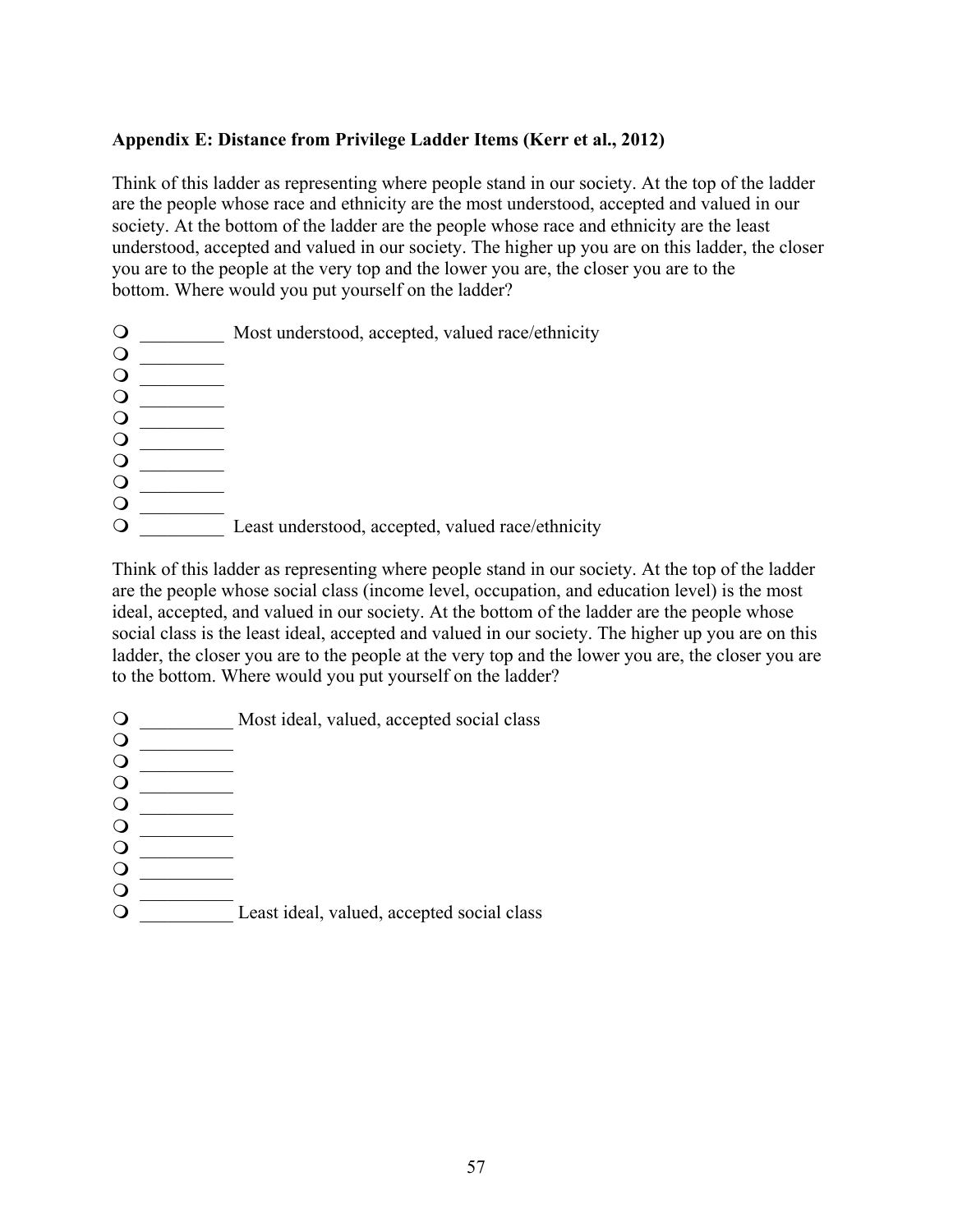# **Appendix F: Access to Resources Scale (Kerr et al., 2012)**

|                                                                                                                                                                                     | Strongly<br>Disagree | Disagree       | Somewhat<br>Disagree | Somewhat<br>Agree | Agree        | Strongly<br>Agree |
|-------------------------------------------------------------------------------------------------------------------------------------------------------------------------------------|----------------------|----------------|----------------------|-------------------|--------------|-------------------|
| I have been/am a member<br>of a country club.                                                                                                                                       | $\bigcirc$           | $\bigcirc$     | $\bigcirc$           | $\circ$           | $\mathbf{O}$ | $\mathbf O$       |
| I am at least a second-<br>generation member of my<br>sorority/fraternity.                                                                                                          | $\bigcirc$           | $\bigcirc$     | $\bigcirc$           | $\bigcirc$        | $\bigcirc$   | $\bigcirc$        |
| My parent(s) often hosted<br>parties that were primarily<br>for business associates.                                                                                                | $\bigcirc$           | $\bigcirc$     | $\bigcirc$           | $\bigcirc$        | $\Omega$     | $\bigcirc$        |
| The women in my family<br>have traditionally been in<br>sororities.                                                                                                                 | $\bigcirc$           | $\bigcirc$     | $\bigcirc$           | O                 | $\circ$      | $\bigcirc$        |
| We had multiple residences<br>at the same time when I<br>was growing up. (e.g., a<br>main house and a lake<br>house, two homes in<br>different areas of the<br>country, and so on). | $\bigcirc$           | $\bigcirc$     | $\bigcirc$           | $\bigcirc$        | $\bigcirc$   | $\bigcirc$        |
| My parent(s) were/are on<br>the school board.                                                                                                                                       | $\Omega$             | $\bigcirc$     | $\bigcirc$           | O                 | $\Omega$     | O                 |
| I was expected to contribute<br>to the family income when I<br>was able to make money.                                                                                              | $\Omega$             | $\overline{O}$ | $\mathsf{O}$         |                   | $\Omega$     | $\bigcirc$        |
| My family did not own<br>their own home.                                                                                                                                            | $\bigcirc$           | $\bigcirc$     | $\bigcirc$           | $\Omega$          | $\Omega$     | $\bigcirc$        |
| My parent(s) do not have a<br>retirement fund.                                                                                                                                      | $\bigcirc$           | $\bigcirc$     | $\bigcirc$           | $\bigcirc$        | $\bigcirc$   | $\bigcirc$        |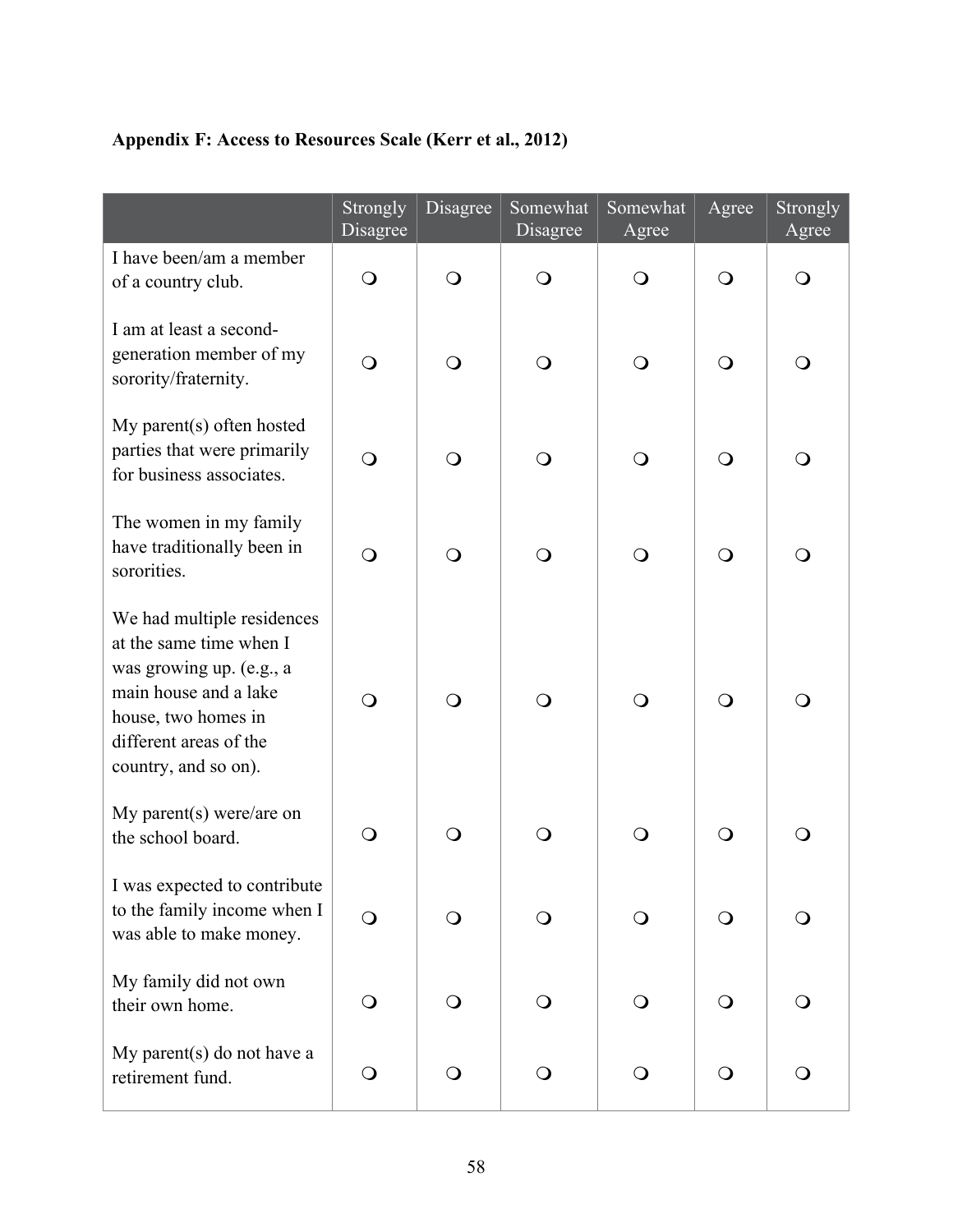| I had to use public<br>transportation to get to the<br>places I needed to go when<br>I was growing up.  | ∩        |  |  |  |
|---------------------------------------------------------------------------------------------------------|----------|--|--|--|
| There were times when I<br>was growing up that my<br>parent(s) were unemployed<br>and looking for work. | $\Omega$ |  |  |  |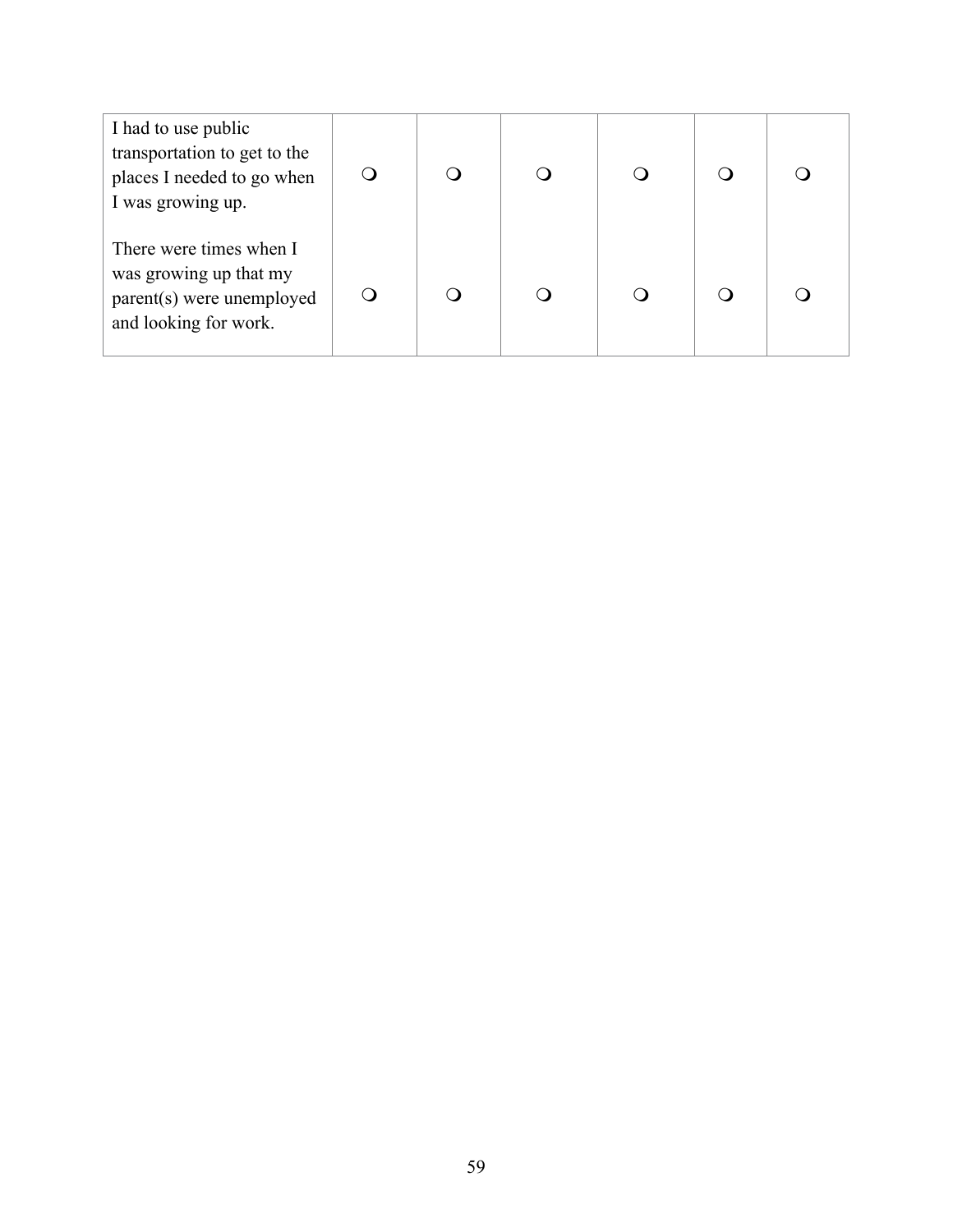|                                                                                   | Strongly<br>Disagree | Disagree   | Somewhat<br>Disagree | Neither<br>Agree<br>nor<br>Disagree | Somewhat<br>Agree | Agree      | Strongly<br>Agree |
|-----------------------------------------------------------------------------------|----------------------|------------|----------------------|-------------------------------------|-------------------|------------|-------------------|
| When I am<br>with my<br>family and<br>friends from<br>home, I feel<br>included.   | $\bigcirc$           | $\bigcirc$ | $\bigcirc$           | $\bigcirc$                          | $\bigcirc$        | $\bigcirc$ | $\bigcirc$        |
| I have close<br>bonds with my<br>family and<br>friends from<br>home.              | $\bigcirc$           | $\bigcirc$ | $\bigcirc$           | $\bigcirc$                          | $\bigcirc$        | $\bigcirc$ | $\bigcirc$        |
| I feel accepted<br>by my family<br>and friends<br>from home.                      | $\bigcirc$           | $\bigcirc$ | $\bigcirc$           | $\bigcirc$                          | $\bigcirc$        | $\bigcirc$ | $\bigcirc$        |
| I have a sense<br>of belonging<br>among my<br>family and<br>friends from<br>home. | $\bigcirc$           | $\bigcirc$ | $\bigcirc$           | $\bigcirc$                          | $\bigcirc$        | $\bigcirc$ | $\bigcirc$        |
| I have a place<br>at the table<br>with my<br>family and<br>friends from<br>home.  | $\bigcirc$           | $\bigcirc$ | $\bigcirc$           | $\bigcirc$                          | $\bigcirc$        | $\bigcirc$ | $\bigcirc$        |
| I feel<br>connected with<br>my family and                                         | $\bigcirc$           | $\Omega$   | $\bigcirc$           | $\bigcirc$                          | $\bigcirc$        | $\bigcirc$ | $\bigcirc$        |

# **Appendix G: General Belongingness Scale (Malone et al., 2012)**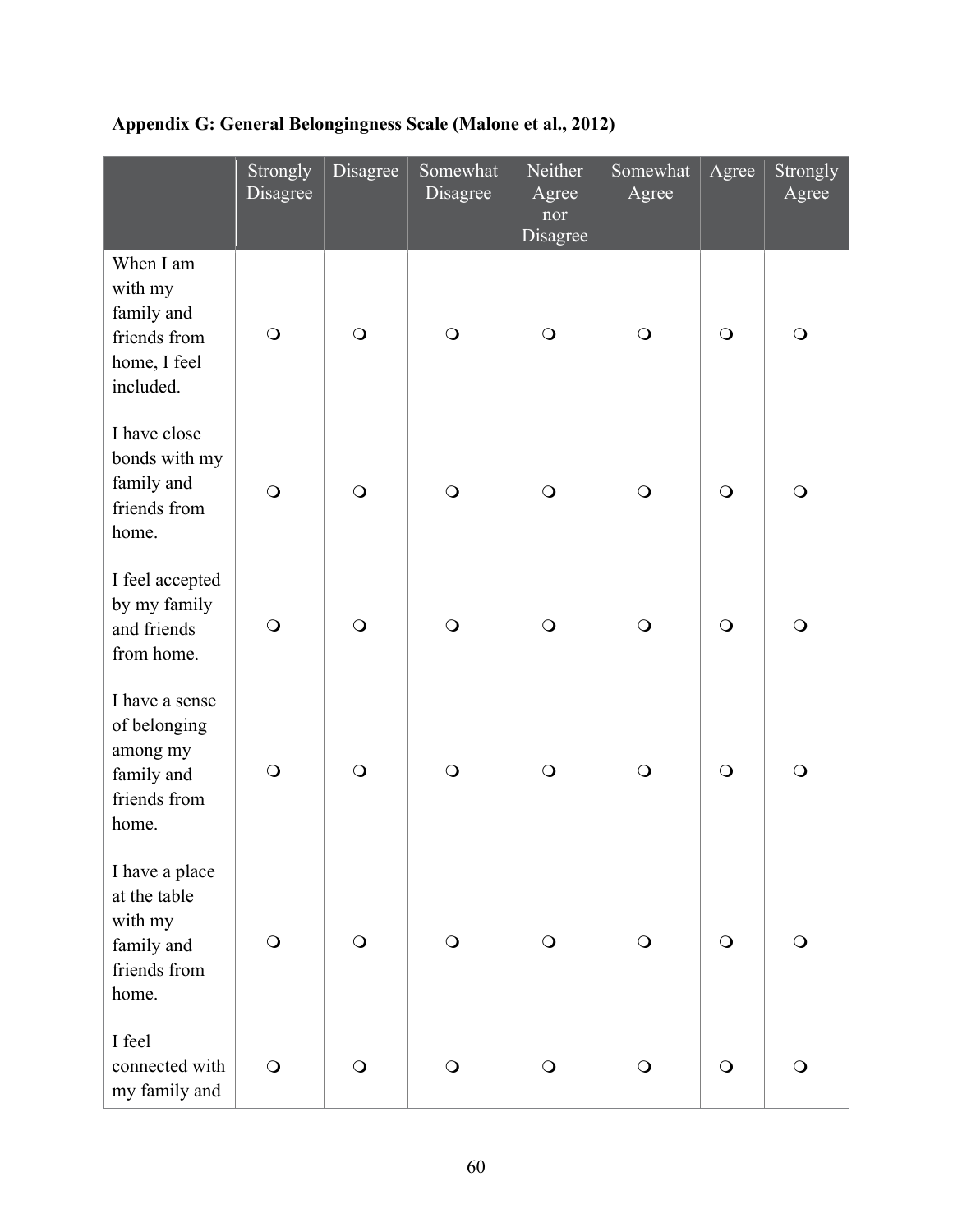| friends from<br>home.                                                                                                           |            |            |            |            |            |            |            |
|---------------------------------------------------------------------------------------------------------------------------------|------------|------------|------------|------------|------------|------------|------------|
| I feel like an<br>outsider when<br>around my<br>family and<br>friends from<br>home.                                             | $\bigcirc$ | $\bigcirc$ | $\bigcirc$ | $\bigcirc$ | $\bigcirc$ | $\bigcirc$ | $\bigcirc$ |
| I feel as if my<br>family and<br>friends from<br>home do not<br>care about me.                                                  | $\bigcirc$ | $\bigcirc$ | $\bigcirc$ | $\bigcirc$ | $\bigcirc$ | $\bigcirc$ | $\bigcirc$ |
| Because I do<br>not belong<br>with my<br>family and<br>friends from<br>home, I feel<br>distant during<br>the holiday<br>season. | $\bigcirc$ | $\bigcirc$ | $\bigcirc$ | $\bigcirc$ | $\bigcirc$ | $\bigcirc$ | $\bigcirc$ |
| I feel isolated<br>from my<br>family and<br>friends from<br>home.                                                               | $\bigcirc$ | $\bigcirc$ | $\bigcirc$ | $\bigcirc$ | $\bigcirc$ | $\bigcirc$ | $\bigcirc$ |
| When I am<br>with my<br>family and<br>friends from<br>home, I feel<br>like a stranger.                                          | $\bigcirc$ | $\bigcirc$ | $\bigcirc$ | $\bigcirc$ | $\bigcirc$ | $\bigcirc$ | $\bigcirc$ |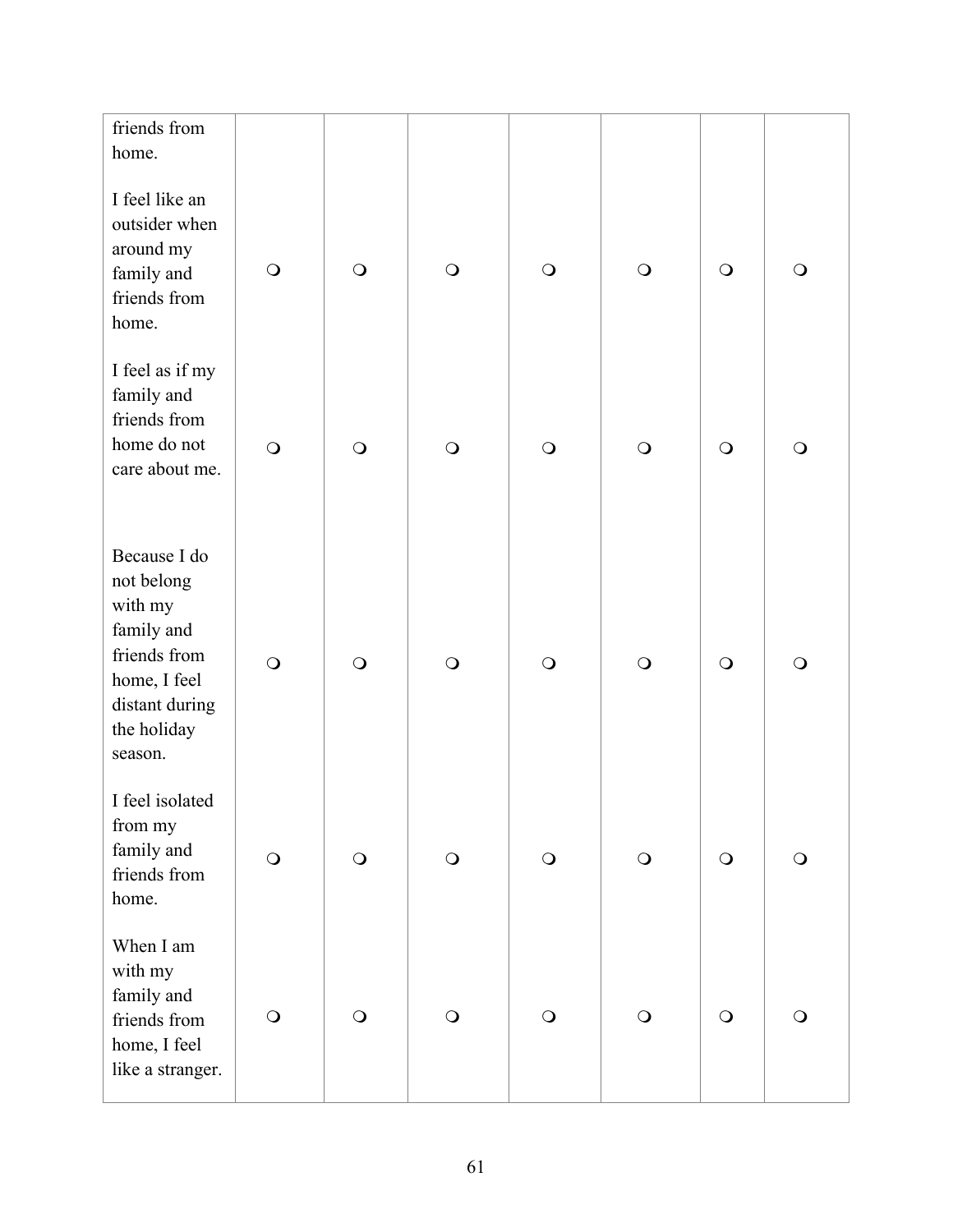| My family and                |  |  |  |  |
|------------------------------|--|--|--|--|
| friends from                 |  |  |  |  |
| home do not<br>involve me in |  |  |  |  |
| their plans.                 |  |  |  |  |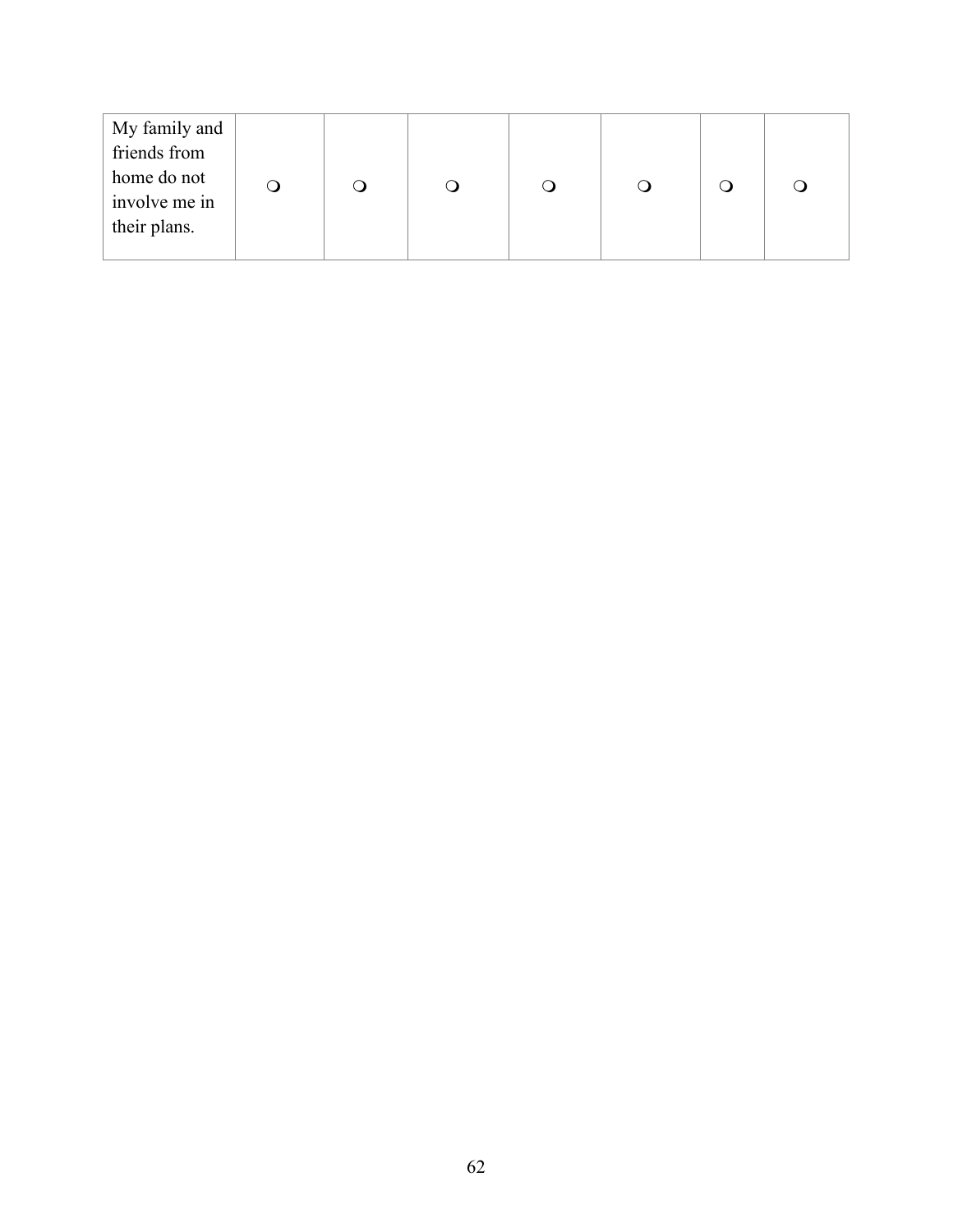# **Appendix H: Classism Experiences Questionnaire – Academe (Langhout et al., 2007)**

|                                                                                                                                                        | Ne <sub>ver</sub> | Once or<br>Twice | Sometimes    | Often        | Many<br>Times |
|--------------------------------------------------------------------------------------------------------------------------------------------------------|-------------------|------------------|--------------|--------------|---------------|
| You could not take a class (e.g., music,<br>science, film) because you could not afford<br>the fees for the class (for materials, travel,<br>$etc.$ )? | $\bigcirc$        | $\circ$          | $\mathsf{O}$ | $\circ$      | O             |
| You could not join a sports team because you<br>could not afford the associated expense?                                                               | $\bigcirc$        | Q                | $\bigcirc$   | $\bigcirc$   | Q             |
| You could not join an activity because you<br>consistently had to work during activity<br>meetings/events?                                             | $\bigcirc$        | $\Omega$         | $\bigcirc$   | $\bigcirc$   | $\Omega$      |
| You could not afford social activities (e.g.,<br>events at the Fine Arts Center) because of the<br>fees?                                               | $\bigcirc$        | Q                | $\bigcirc$   | $\circ$      | ∩             |
| You had to live in the dorms because you<br>could not afford another housing option?                                                                   | $\bigcirc$        | $\circ$          | $\bigcirc$   | $\circ$      | Q             |
| You felt the food and/or social options<br>provided at your college/university were<br>different from what you would have<br>independently chosen?     | $\bigcirc$        | $\bigcirc$       | $\bigcirc$   | $\bigcirc$   | $\bigcirc$    |
| A faculty member did not put books on<br>reserve for a class?                                                                                          | $\bigcirc$        | O                | Q            | $\mathsf{O}$ |               |
| Told stories or jokes about people who are<br>poor?                                                                                                    | $\bigcirc$        | $\mathsf{O}$     | $\circ$      | $\bigcirc$   | $\circ$       |
| Made stereotypic remarks about people who<br>are poor?                                                                                                 | $\bigcirc$        | $\mathsf{O}$     | $\circ$      | $\bigcirc$   | $\bigcirc$    |
| Made offensive remarks about people who are<br>poor?                                                                                                   | $\bigcirc$        | $\bigcirc$       | $\mathsf{O}$ | $\bigcirc$   | $\bigcirc$    |

During your time in college, have you ever been in situations where: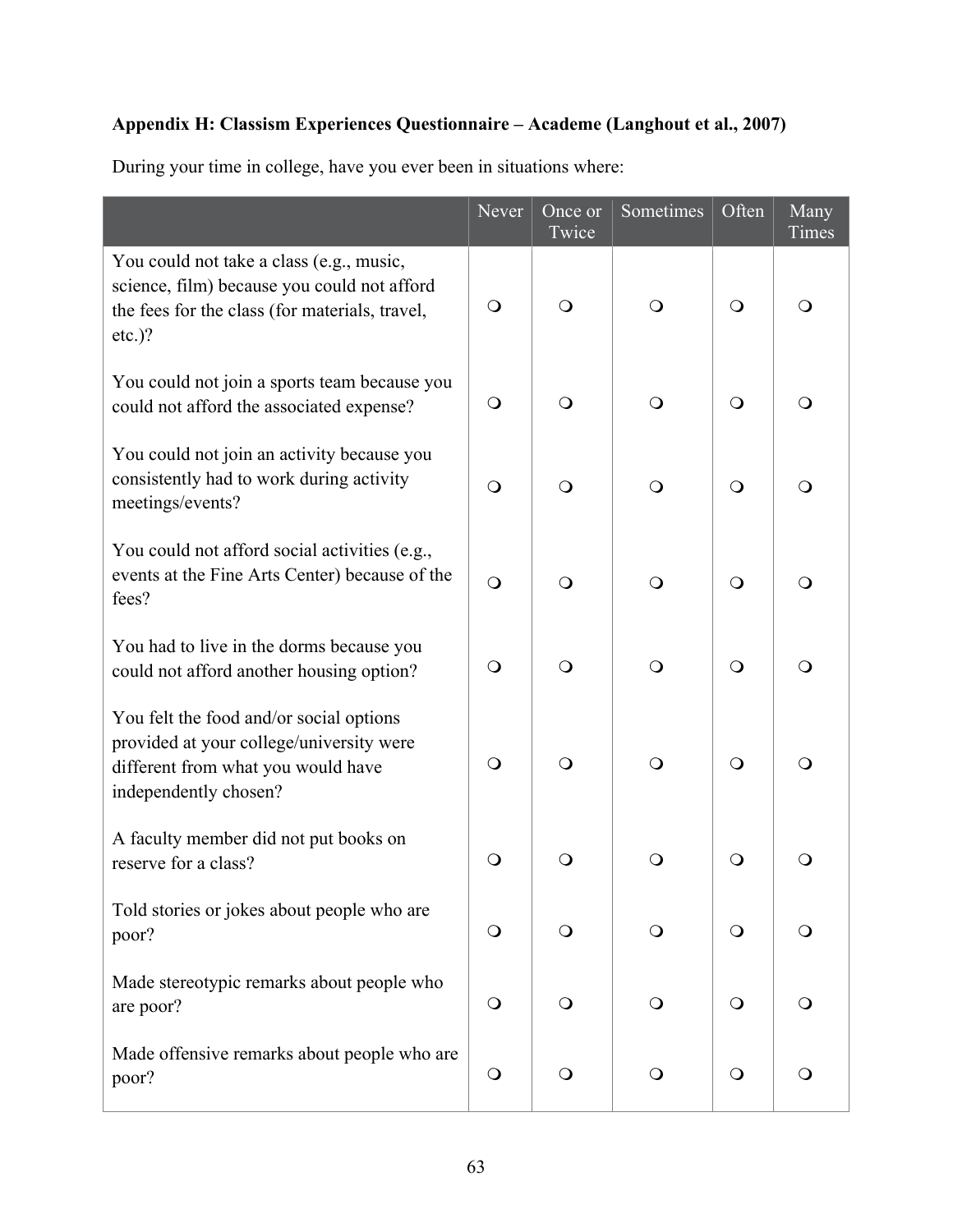| Made offensive remarks about the appearance<br>of people who are poor?                                     | $\bigcirc$ | $\bigcirc$   | $\bigcirc$   | $\bigcirc$ | $\bigcirc$ |
|------------------------------------------------------------------------------------------------------------|------------|--------------|--------------|------------|------------|
| Made offensive remarks about the way people<br>who are poor act?                                           | $\circ$    | $\bigcirc$   | $\bigcirc$   | $\bigcirc$ | $\bigcirc$ |
| Made offensive remarks about the way people<br>who are poor speak?                                         | $\bigcirc$ | $\bigcirc$   | $\bigcirc$   | $\bigcirc$ | $\bigcirc$ |
| Made statements suggesting that poor people<br>are inferior?                                               | $\bigcirc$ | $\bigcirc$   | $\bigcirc$   | $\bigcirc$ | $\bigcirc$ |
| Made statements suggesting that rich people<br>are superior?                                               | $\bigcirc$ | $\bigcirc$   | $\bigcirc$   | $\bigcirc$ | $\bigcirc$ |
| Pressured you to behave consistently with a<br>socio-economic class stereotype?                            | $\bigcirc$ | $\bigcirc$   | $\bigcirc$   | $\bigcirc$ | $\bigcirc$ |
| Assumed that you were from a lower socio-<br>economic class because of your appearance?                    | $\bigcirc$ | $\bigcirc$   | $\bigcirc$   | $\bigcirc$ | $\bigcirc$ |
| Assumed that you were from a lower socio-<br>economic class because of something that you<br>said or did?  | $\bigcirc$ | $\bigcirc$   | $\bigcirc$   | $\bigcirc$ | $\bigcirc$ |
| Assumed that you were from a higher socio-<br>economic class because your appearance?                      | $\circ$    | $\bigcirc$   | $\bigcirc$   | $\bigcirc$ | $\bigcirc$ |
| Assumed that you were from a higher socio-<br>economic class because of something that you<br>said or did? | $\bigcirc$ | $\bigcirc$   | $\mathsf{O}$ | $\bigcirc$ | O          |
| Made offensive remarks about people on<br>welfare?                                                         | $\bigcirc$ | $\bigcirc$   | $\circ$      | $\bigcirc$ | $\circ$    |
| Made offensive remarks about people on<br>financial aid?                                                   | $\bigcirc$ | $\mathsf{O}$ | $\mathbf{O}$ | $\circ$    | $\bigcirc$ |
| Assumed you were from a lower<br>socioeconomic class because of the way you<br>speak?                      | $\bigcirc$ | $\mathsf{O}$ | $\mathbf{O}$ | $\bigcirc$ | $\bigcirc$ |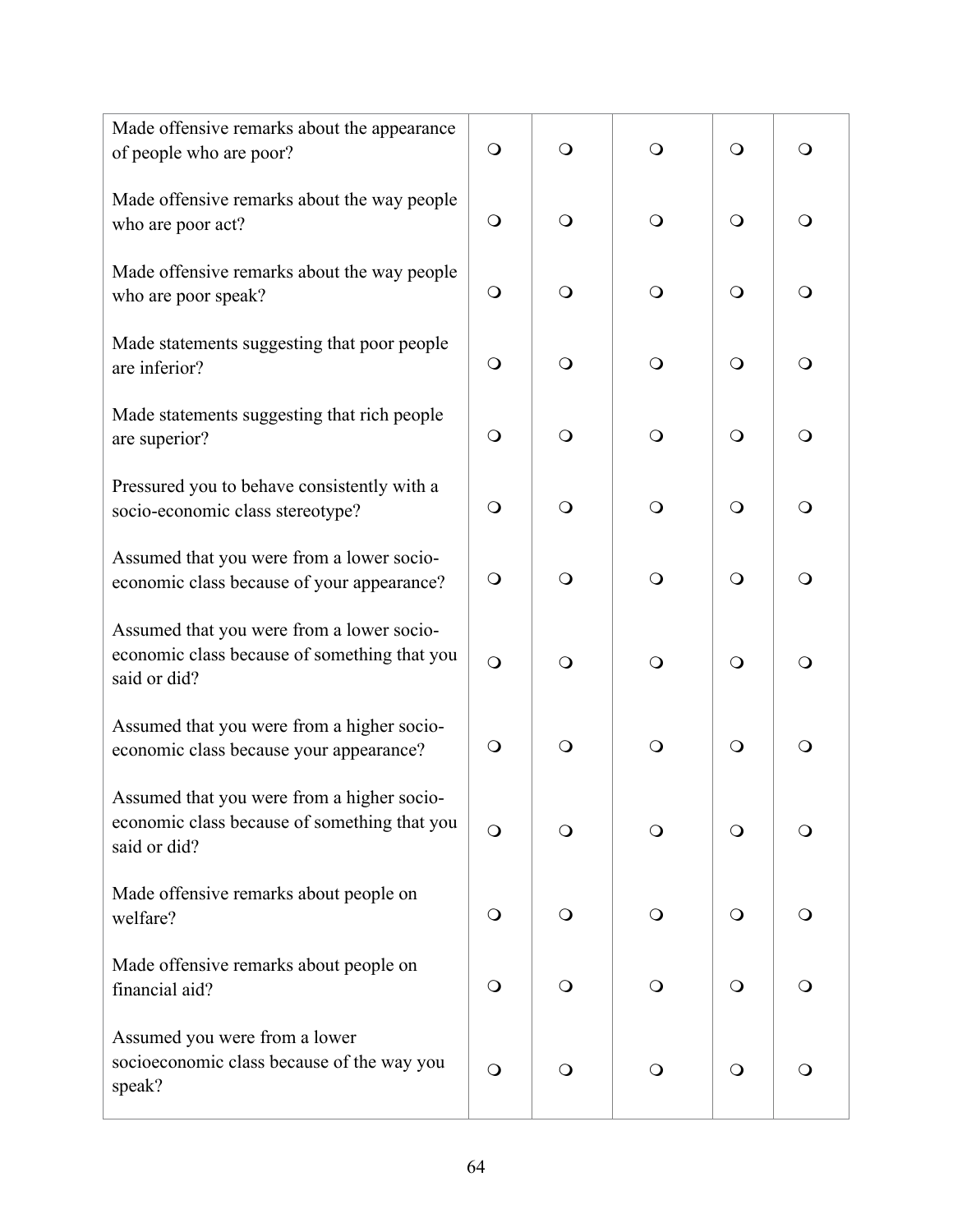| Encouraged you to shirk your employment<br>responsibilities?                                               | $\bigcirc$ | $\Omega$   | $\Omega$   | $\Omega$   | $\circ$    |
|------------------------------------------------------------------------------------------------------------|------------|------------|------------|------------|------------|
| Were dismissive of your financial situation?                                                               | $\bigcirc$ | $\bigcirc$ | $\Omega$   | $\Omega$   | $\bigcirc$ |
| Invited you to events/outings that you could<br>not afford?                                                | $\bigcirc$ | $\bigcirc$ | $\Omega$   | $\bigcirc$ | $\bigcirc$ |
| Didn't seem to appreciate your financial<br>burdens?                                                       | $\circ$    | $\bigcirc$ | $\circ$    | $\bigcirc$ | $\bigcirc$ |
| Encouraged you to purchase things you<br>couldn't afford?                                                  | $\circ$    | $\bigcirc$ | $\bigcirc$ | $\bigcirc$ | $\bigcirc$ |
| Assumed you could afford things that you<br>couldn't?                                                      | $\circ$    | $\bigcirc$ | $\bigcirc$ | $\bigcirc$ | $\bigcirc$ |
| Assumed you could charge things on your<br>student account and that someone else would<br>pay the balance? | $\bigcirc$ | $\bigcirc$ | $\Omega$   | $\Omega$   | $\bigcirc$ |
| Assumed that you could provide your own<br>method of transportation?                                       | $\bigcirc$ | Q          | ∩          | $\bigcirc$ | $\bigcirc$ |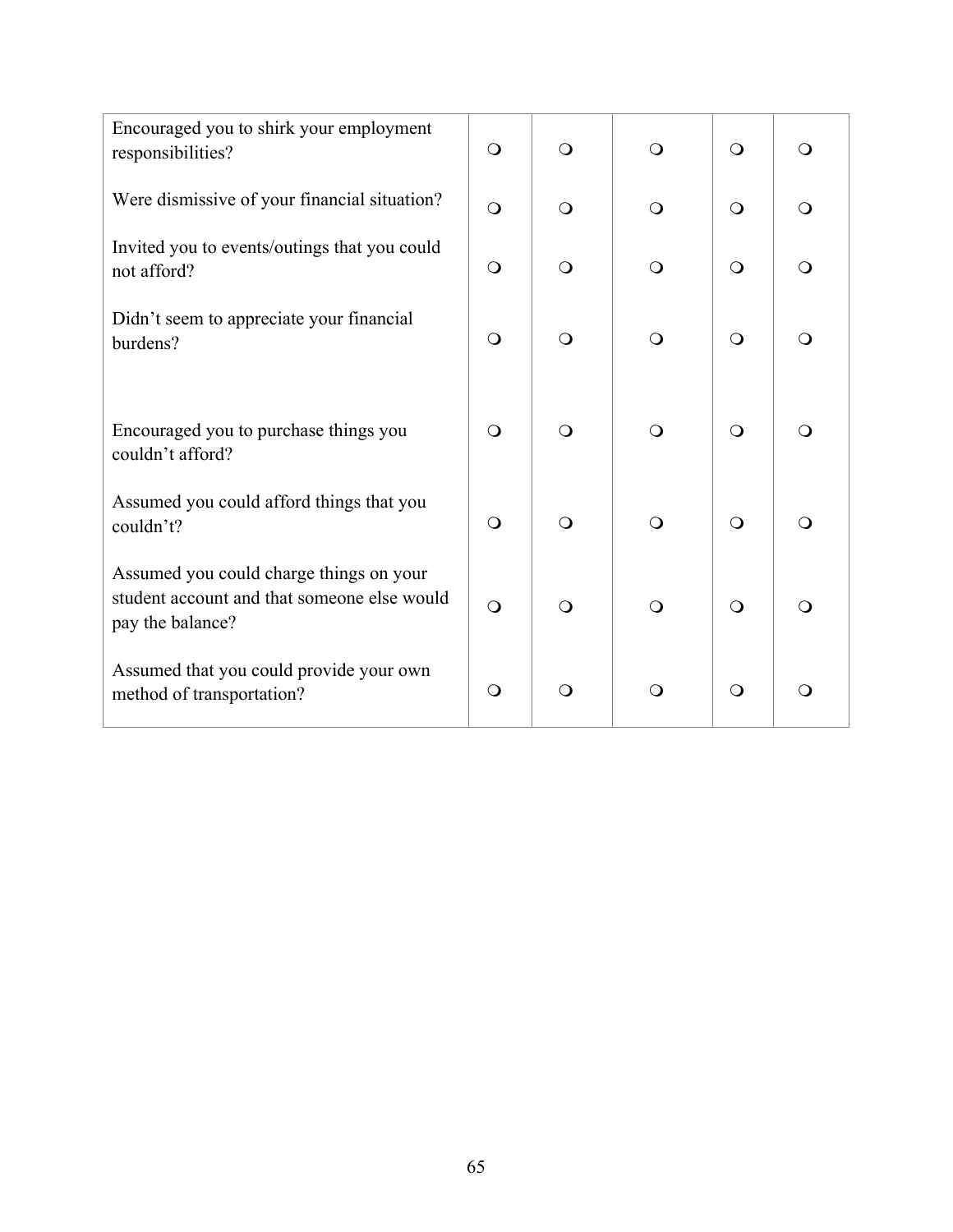#### **References**

- American Association of Community Colleges (2014). *2014 Fact Sheet* [Fact Sheet]. Retrieved from http://www.aacc.nche.edu/AboutCC/Pages/fastfactsfactsheet.aspx
- Appleton, James J., et al. "Measuring cognitive and psychological engagement: Validation of the Student Engagement Instrument." *Journal of School Psychology* 44.5 (2006): 427 445.
- Barry, L. M., Hudley, C., Kelly, M., & Cho, S. J. (2008). Differences in self-reported disclosure of college experiences by first-generation college student status. *Adolescence*, *44*(173), 55-68.
- Baumeister, R. F., & Leary, M. R. (1995). The need to belong: Desire for interpersonal attachments as a fundamental human motivation. *Psychological Bulletin, 117*, 497529.
- Berry, J. W. (1980). Acculturation as varieties of adaptation. In A. Padilla (Ed.), Acculturation: Theory, models and findings (pp. 9–25). Boulder: Westview.
- Berry, J. W. (1997). Immigration, acculturation and adaptation. Applied Psychology, 46, 5 68.
- Berry, J. W. (2003). Conceptual approaches to acculturation. In K. Chun, P. Balls Organista, G. Marin (Eds.), *Acculturation: Advances in theory, measurement ,and applied research*. Washington, DC: American Psychological Association.
- Berry, J. W. (2006). Acculturative stress. In *Handbook of multicultural perspectives on stress and coping* (pp. 287-298). Springer US.
- Berry, J. W., & Annis, R. C. (1974). Acculturative Stress The Role of Ecology, Culture and Differentiation. *Journal of cross-cultural psychology*, *5*(4), 382-406.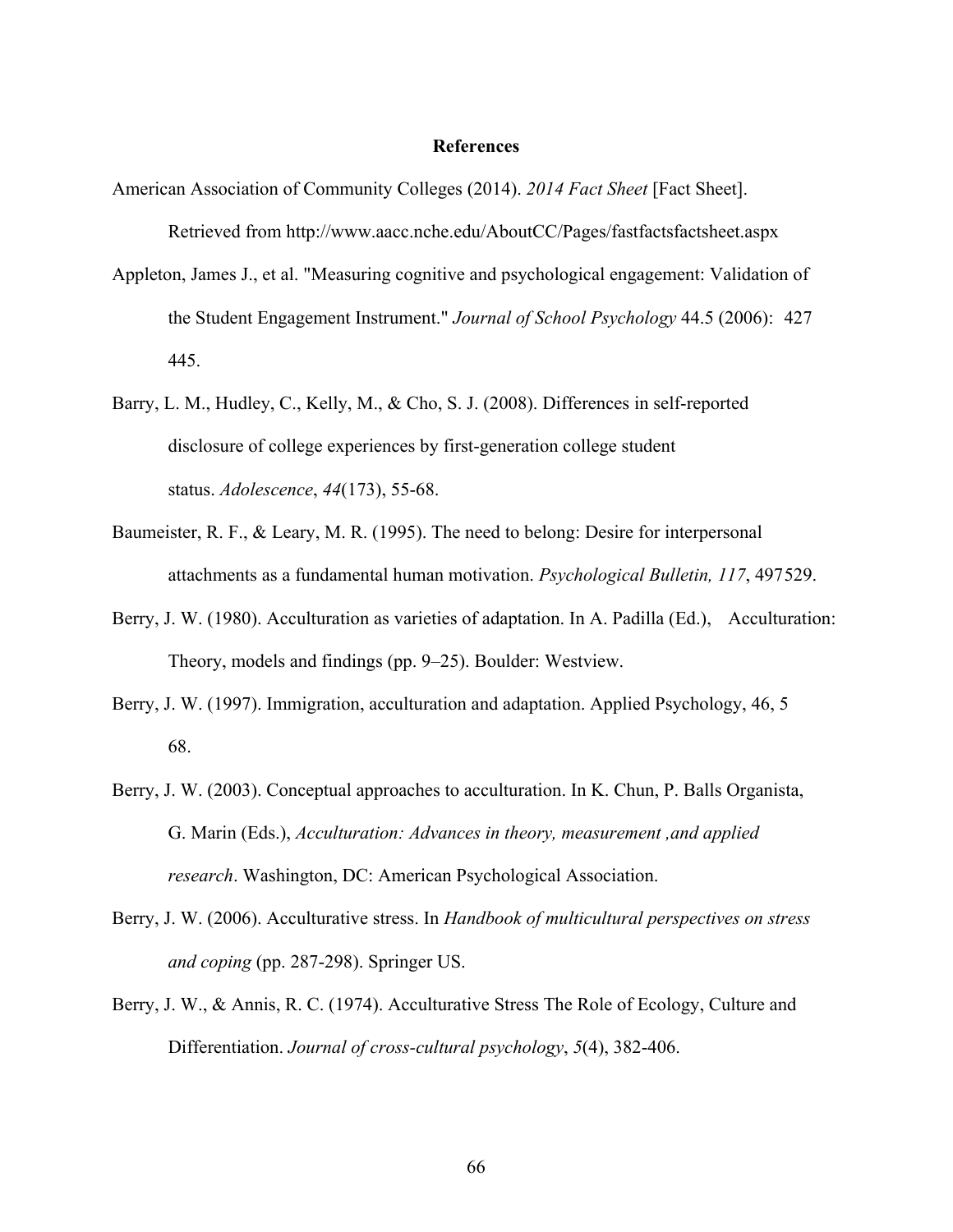- Berry, J. W., Kim, U., Minde, T., & Mok, D. (1987). Comparative studies of acculturative stress. *International migration review*, 491-511.
- Bledstein, B. (1976). The Culture of Professionalism. The Middle Class and the Development of Higher Education in America.
- Brooks-Terry, M. (1988). Tracing the disadvantages of first-generation college students: An application of Sussman's option sequence model. In *Family and support systems acrossthe life span* (pp. 121-134). Springer US.
- Castillo, L. G., Cano, M. A., Chen, S. W., Blucker, R. T., & Olds, T. S. (2008). Family conflict and intragroup marginalization as predictors of acculturative stress in Latino college students. *International Journal of Stress Management*, *15*(1), 43.
- Chen, X., & Carroll, C. D. (2005). First-Generation Students in Postsecondary Education: A Look at Their College Transcripts. Postsecondary Education Descriptive Analysis Report. NCES 2005-171. National Center for Education Statistics.
- Choy, Susan. "Students Whose Parents Did Not Go to College: Postsecondary Access, Persistence, and Attainment. Findings from the Condition of Education, 2001." (2001).
- Chun, K. M., Balls Organista, P. E., & Marín, G. E. (2003). *Acculturation: Advances in theory, measurement, and applied research*. American Psychological Association.
- Cowan, et al. (2012) Improving the measurement of socioeconomic status for the National Assessment of Educational Progress: A theoretical foundation. National Center for Education Statistics.
- Crenshaw, Kimberle (1989). Demarginalizing the Intersection of Race and Sex: A Black Feminist Critique of Antidiscrimination Doctrine, Feminist Theory and Antiracist Politics. *The University of Chicago Legal Forum*140:139-167.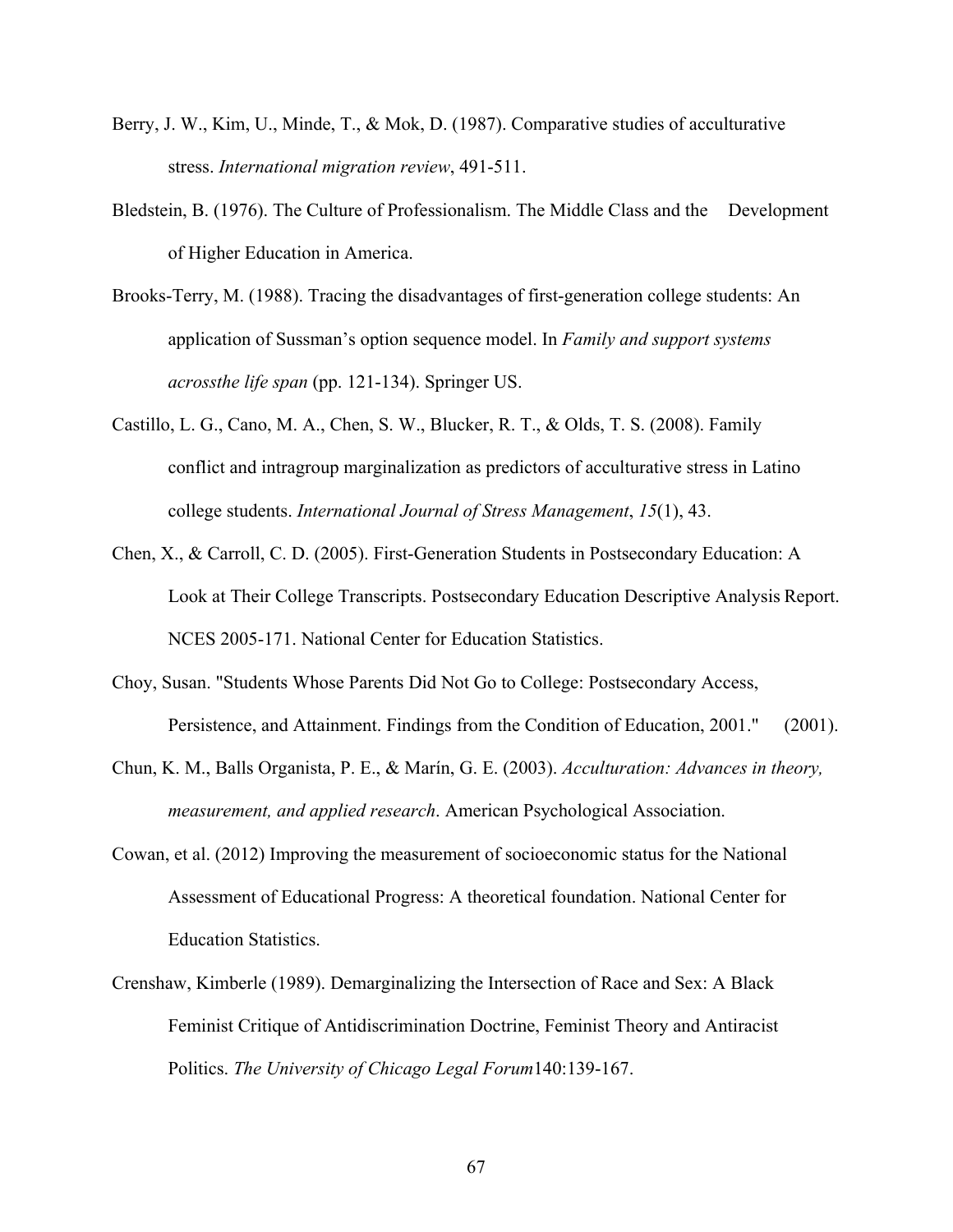- Deci, E. L., & Ryan, R. M. (1991). A motivational approach to self: Integration in personality. *Nebraska Symposium on Motivation: Perspectives on Motivation,* Lincoln, NE. *, 38* 237-288.
- DeRosa, E., & Dolby, N. (2014). "I don't think the university knows me.": Institutional culture and lower-income, first-generation college students.*InterActions: UCLA Journal of Education and Information Studies*, *10*(2).
- Engle, J., & Tinto, V. (2008). Moving Beyond Access: College Success for Low-Income, First Generation Students. *Pell Institute for the Study of Opportunity in Higher Education*.
- Fanning, Charles (1978). *Finley Peter Dunne & Mr. Dooley: The Chicago Years.* Lexington: The University Press of Kentucky.
- Finn, J. D. (1989). Withdrawing from school. *Review of Educational Research, 59*, 117-142.
- Fouad, N., & Brown, M. (2000). Role of race and social class in development: Implications for counseling psychology. In S. D. Brown & R. W. Lent (Eds.), Handbook of counseling psychology III (pp. 379-408). New York, NY: John Wiley & Sons.
- Fredricks, J. A., Blumenfeld, P. C., & Paris, A. H. (2004). School engagement: Potential of the concept, state of the evidence. *Review of educational research*,*74*(1), 59-109.
- Furrer, C., & Skinner, E. (2003). Sense of relatedness as a factor in children's academic engagement and performance. *Journal of Educational Psychology, 95*(1), 148-162.
- Goodenow, C. (1992). Strengthening the links between educational psychology and the study of social contexts. *Educational Psychologist, 27*(2), 177-196.
- Goodenow, C. (1993). Classroom belonging among early adolescent students: Relationships to motivation and achievement. *Journal of Early Adolescence, 13*, 21-43.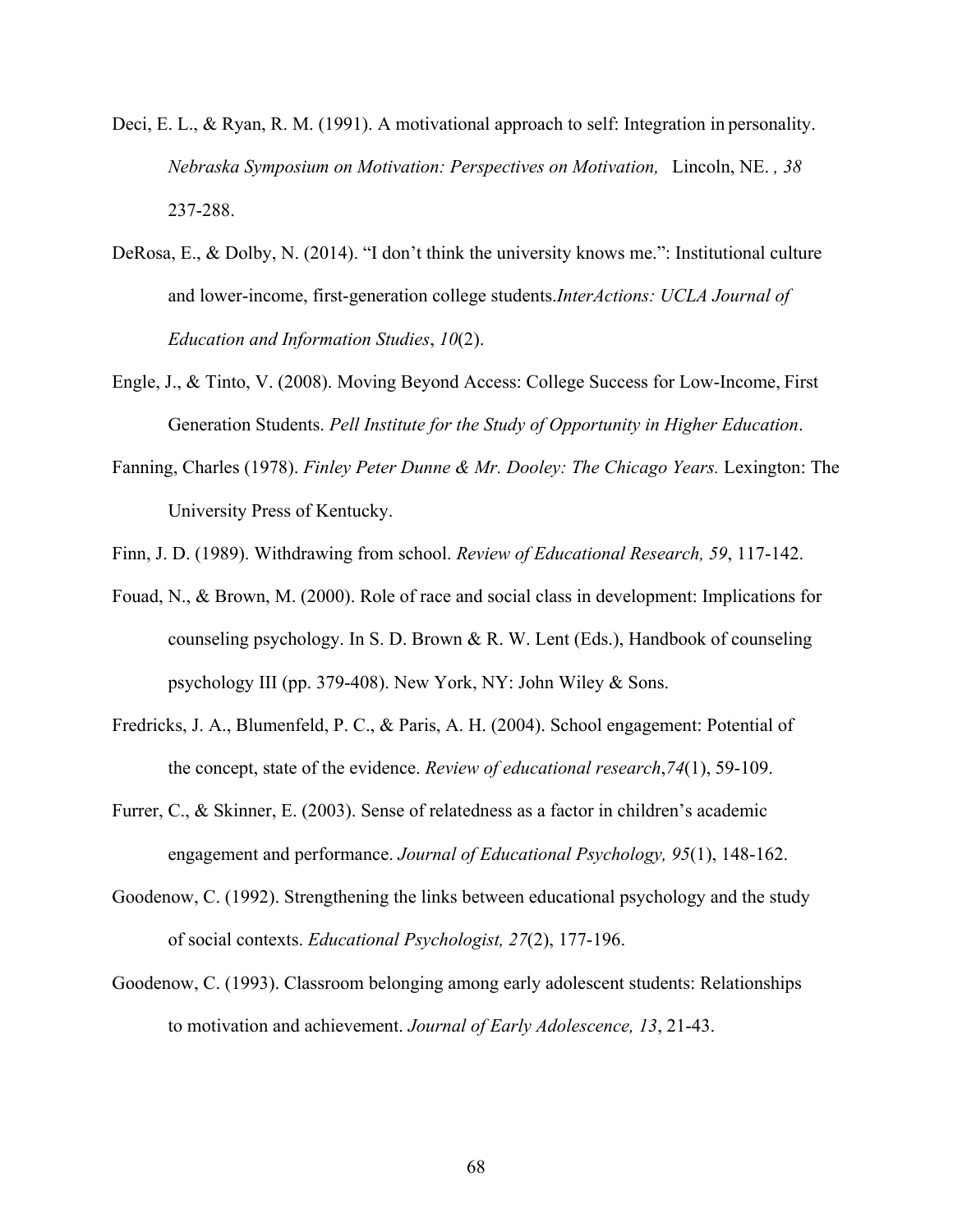- Graves, T. D. (1967). Psychological acculturation in a tri-ethnic community.*Southwestern Journal of Anthropology*, 337-350.
- Hays, P. A. (2008). *Addressing cultural complexities in practice: Assessment, diagnosis, an therapy* (2nd ed.). Washington, DC: American Psychological Association.
- Jenkins, S. R., Belanger, A., Connally, M. L., Boals, A., & Durón, K. M. (2013). First generation undergraduate students' social support, depression, and life satisfaction. *Journal of College Counseling*, *16*(2), 129-142.
- Kerr, B. A., Multon, K. D., Syme, M. L., Fry, N. M., Owens, R., Hammond, M., & Robinson-Kurpius, S. (2012). Development of the Distance From Privilege Measures A Tool for Understanding the Persistence of Talented Women in STEM. *Journal of Psychoeducational Assessment*, *30*(1), 88-102.
- Kojaku, L.K., and Nuñez, A.-M. (1998). *Descriptive Summary of 1995–96 Beginning Postsecondary Students, With Profiles of Students Entering 2- and 4-Year Institutions* (NCES 1999–030). U.S. Department of Education, NCES. Washington, DC: U.S. Government Printing Office.
- Kuh, G. D., Kinzie, J., Schuh, J. H., & Whitt, E. J. (2010). *Student success in college: Creating conditions that matter*. John Wiley & Sons.
- Langhout, R. D., Rosselli, F., & Feinstein, J. (2007). Assessing classism in academic settings. *The Review of Higher Education*, *30*(2), 145-184.
- Langhout, R. D. , Drake, P., & Rosselli, F. (2009). Classism in the university setting: Examining student antecedents and outcomes. *Journal of Diversity in Higher Education*. *2*(3), 166 181.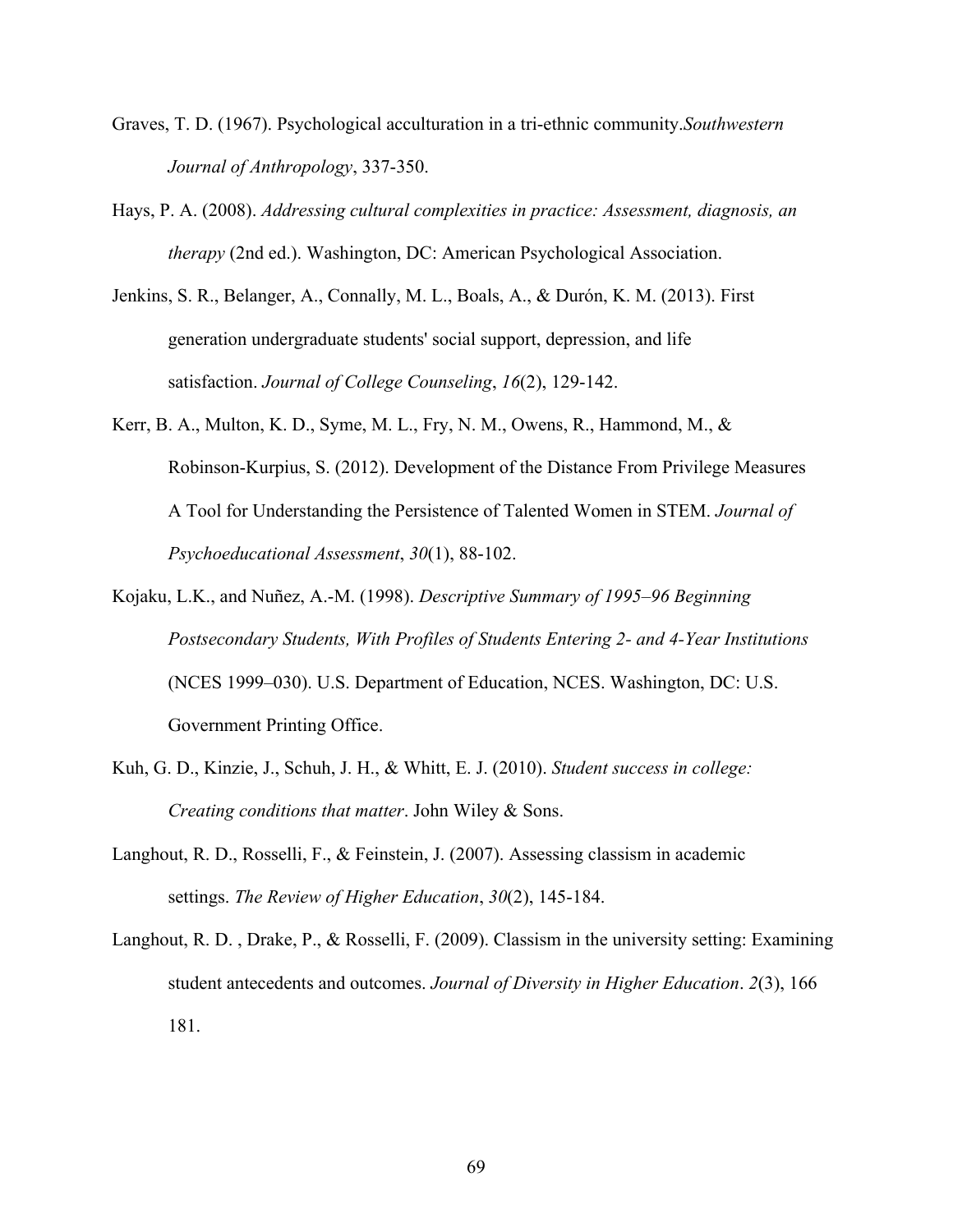- Lohfink, M. M., & Paulsen, M. B. (2005). Comparing the determinants of persistence for first generation and continuing-generation students. *Journal of College Student Development*, *46*(4), 409-428.
- London, H. B. (1989). Breaking away: A study of first-generation college students and their families. *American Journal of Education*, 144-170.
- London, H. B. "Transformations: Cultural Challenges Faced by First-generation College Students." In L. S. Zwerling and H. B. London (Eds.), *First Generation College Students: Confronting the Cultural Issues.* San Francisco, CA: Jossey-Bass Publishers. 1992.
- Malone, G. P., Pillow, D. R., & Osman, A. (2012). The general belongingness scale (GBS): Assessing achieved belongingness. *Personality and Individual Differences*, *52*(3), 311 316.
- Marti, C. N. (2008). Dimensions of student engagement in American community colleges: Using the Community College Student Report in research and practice. *Community College Journal of Research and Practice*, *33*(1), 1-24.
- McCall, L. (2005). The complexity of intersectionality. *Journal of Women in Culture and Society*, *30*(3), 1771-1800.
- Mehta, S. S., Newbold, J. J., & O'Rourke, M. A. (2011). Why do first-generation students fail. *College Student Journal*, *45*(1), 20-35.
- Miville, M. L., & Constantine, M. G. (2006). Sociocultural predictors of psychological help seeking attitudes and behavior among Mexican American college students. *Cultural Diversity and Ethnic Minority Psychology*, *12*(3), 420.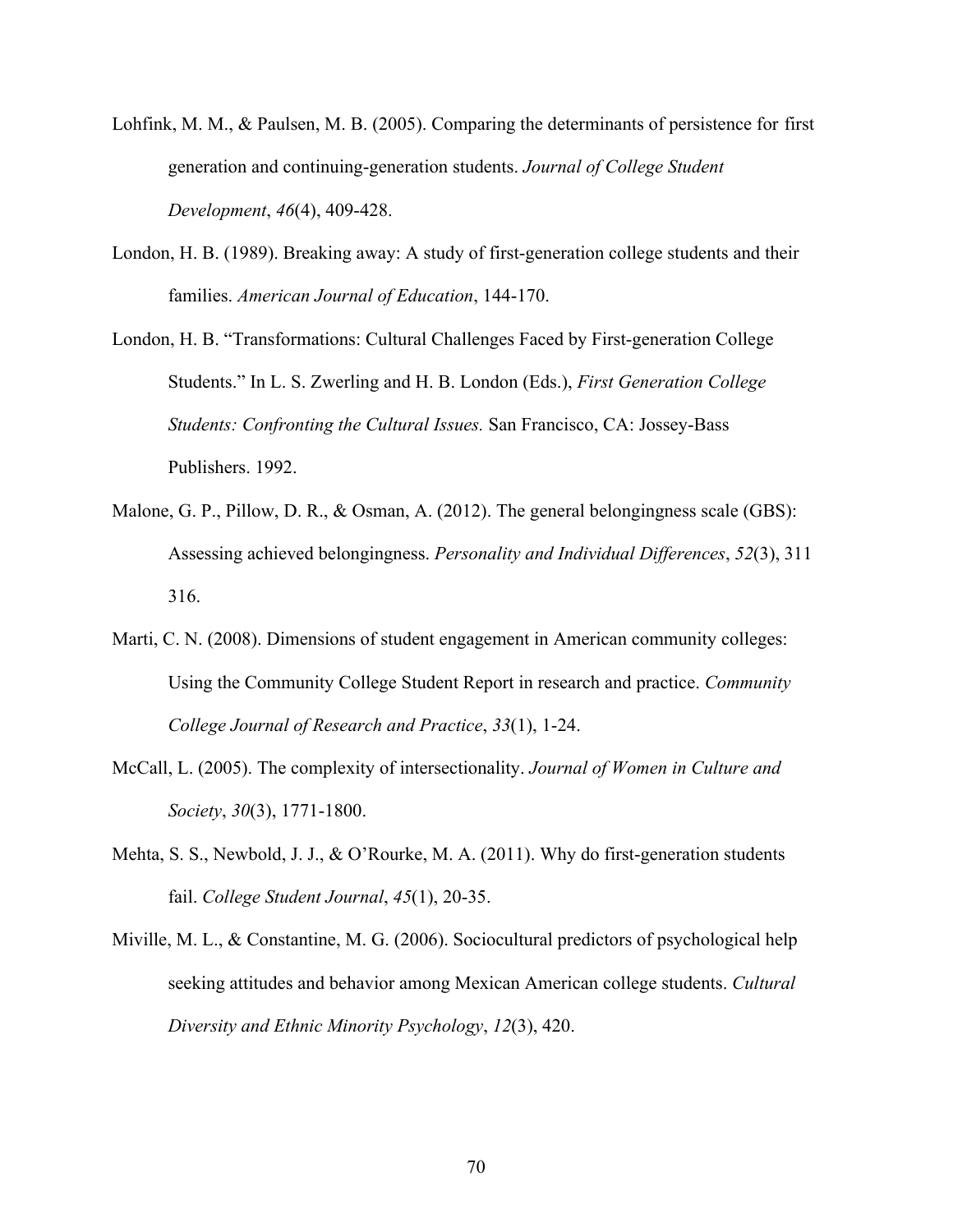- Morrow, J. A., & Ackermann, M. E. (2012). Intention to persist and retention of first-year students: The importance of motivation and sense of belonging.*College student journal*, *46*(3), 483-491.
- Noble, K. D., Subotnik, R. F., & Arnold, K. D. (1999). To thine own self be true: A new model of female talent development. *Gifted Child Quarterly*, *43*(3), 140-149.
- Nunez, A. M., Cuccaro-Alamin, S., & Carroll, C. D. (1998). *First-generation students undergraduates whose parents never enrolled in postsecondary education*. DIANE Publishing.
- Orbe, M. P. (2004). Negotiating multiple identities within multiple frames: an analysis of first generation college students. *Communication Education*, *53*(2), 131-149.
- Osterman, K. F. (2000). Students' need for belonging in the school community. *Review of Educational Research, 70*, 323-367.
- Ostrove, J. M., & Long, S. M. (2007). Social class and belonging: Implications for college adjustment. *The Review of Higher Education*, *30*(4), 363-389.
- Padgett, R. D., Johnson, M. P., & Pascarella, E. T. (2012). First-generation undergraduate students and the impacts of the first year of college: Additional evidence. *Journal of College Student Development*, *53*(2), 243-266.
- Pascarella, E. T., Pierson, C. T., Wolniak, G. C., & Terenzini, P. T. (2004). First-generation college students: Additional evidence on college experiences and outcomes. *Journal of Higher Education*, 249-284.
- Redfield, R., Linton, R., & Herskovits, M. J. (1936). Memorandum for the study of acculturation. *American anthropologist*, *38*(1), 149-152.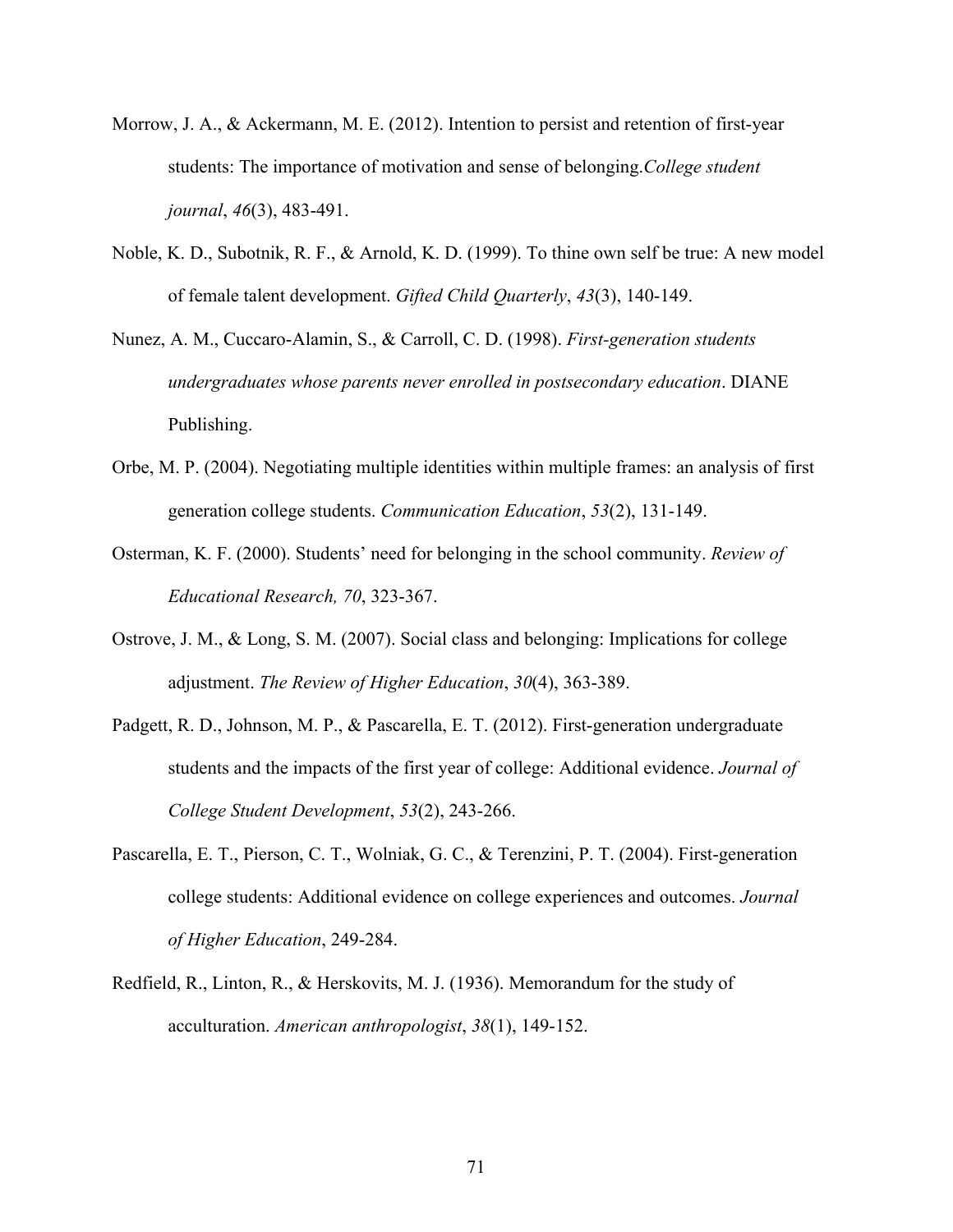- Rubin, M. (2012). Social class differences in social integration among students in higher education: A meta-analysis and recommendations for future research.*Journal of D*
- Saenz, V., & Barrera, D. (2007). What we can learn from UCLA's "first in my family" data. *Recruitment & Retention in Higher Education*, *21*(9), 1-3.
- Somers, P., Woodhouse, S., & Cofer, J. (2004). Pushing the boulder uphill: The persistence of first-generation college students. NASPA Journal, 41(3), 418-435.
- Stephens, N. M., Fryberg, S. A., Markus, H. R., Johnson, C. S., & Covarrubias, R. (2012). Unseen disadvantage: how American universities' focus on independence undermines the academic performance of first-generation college students. *Journal of personality and social psychology*, *102*(6), 1-20.
- Terenzini, P. T., Springer, L., Yaeger, P. M., Pascarella, E. T., & Nora, A. (1996). First generation college students: Characteristics, experiences, and cognitive development. *Research in Higher education*, *37*(1), 1-22.
- Tierney, W. G. (2000). Power, identity, and the dilemma of college student departure. *Reworking the student departure puzzle*, 213-234.
- Walpole, M. (2003). Socioeconomic status and college: How SES affects college experiences and outcomes. *The Review of Higher Education*, 27*(1), 45-73.*
- Warburton, E. C., Bugarin, R., & Nuñez, A. M. (2001). Bridging the Gap: Academic Preparation and Postsecondary Success of First-Generation Students. Statistical Analysis Report. Postsecondary Education Descriptive Analysis Reports.
- Ward, C. & Kennedy, A. (1994). The measurement of sociocultural adaptation. *International Journal of Intercultural Relations, 23*(4), 659-677.